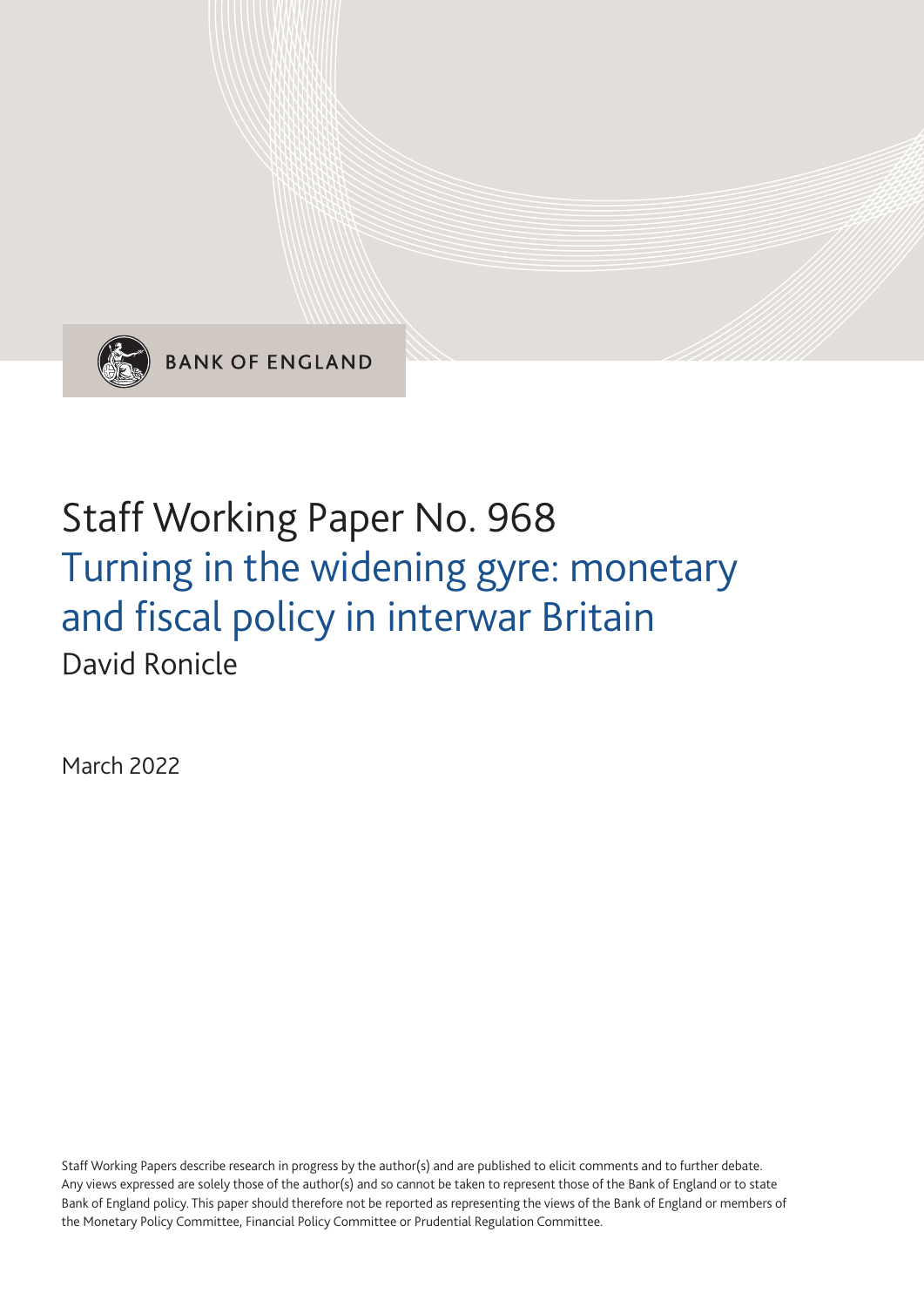

**BANK OF ENGLAND** 

# Staff Working Paper No. 968 Turning in the widening gyre: monetary and fiscal policy in interwar Britain David Ronicle<sup>(1)</sup>

Abstract

This paper brings together modern empirical techniques, a sign-restricted structural vector autoregression, with contemporary high frequency data to answer an old question – what role did macroeconomic policy play in Britain's high unemployment and deflation in the years 1919 to 1938. Its specific innovation is to draw on a previously little-used weekly publication of public finance statistics, allowing the roles of taxation, public spending and monetary policy to be assessed side-by-side in a coherent framework. In a period of particularly unsettled policy the paper finds that policy shocks, both monetary and fiscal, made a material contribution to variation in prices and unemployment – and these played a central role in the two great recessions of the period, modern Britain's most severe. Other policy choices could have delivered better outcomes for prices and unemployment – but these would have required making different choices in the face of conflicting objectives and some sharp trade-offs.

Key words: Monetary policy, fiscal Policy, economic history, Great Depression.

JEL classification: E3, E52, E62, N14.

(1) Bank of England and International Monetary Fund, 700 19th St NW, Washington, DC 20431. E-mail: [dronicle@imf.org.](mailto:dronicle%40imf.org?subject=)

The views in this paper are the author's own and do not necessarily reflect those of the Bank of England and its policy committees or the IMF and its Executive Board. The author is extremely grateful to Nikoleta Anesti, Jason Lennard, Ryland Thomas and Carlos Velmovitsky van Hombeeck for helpful comments, along with participants at a Bank of England seminar. Special thanks go to Patrick Schneider, for his early advice on digitising the fiscal data. Any remaining errors or omissions are the author's own.

The Bank's working paper series can be found at www.bankofengland.co.uk/working-paper/staff-working-papers

Bank of England, Threadneedle Street, London, EC2R 8AH Email enquiries@bankofengland.co.uk

© Bank of England 2022 ISSN 1749-9135 (on-line)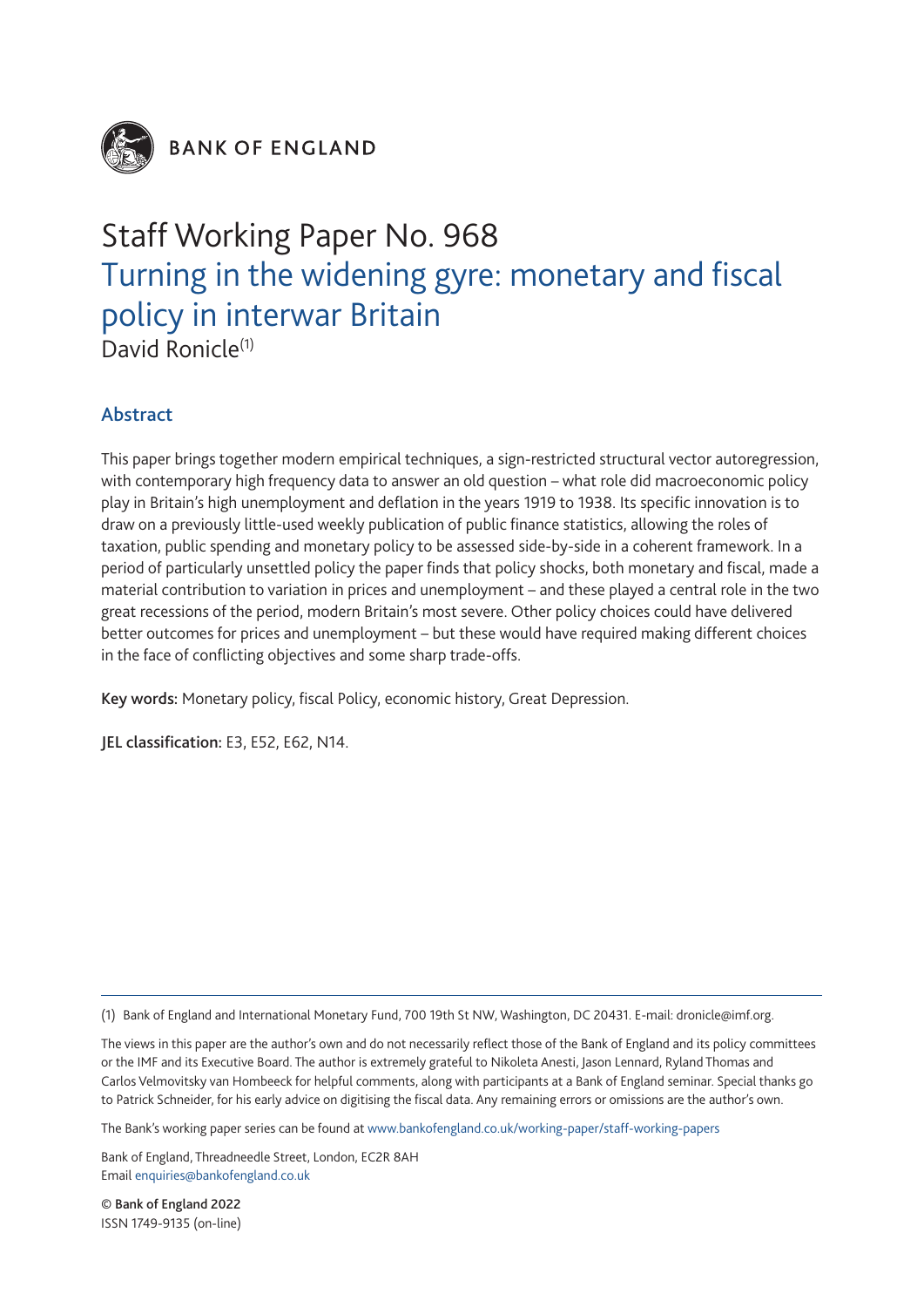*"Turning and turning in the widening gyre The falcon cannot hear the falconer; Things fall apart; the centre cannot hold; Mere anarchy is loosed upon the world"* W.B. Yeats (1920)

# 1 Introduction

This paper addresses a relatively straightforward question, from both an empirical and economic history perspective — did macroeconomic policies, specifically monetary and fiscal policy, matter to macroeconomic developments in Interwar Britain? This is not a new question, but it remains a fascinating one, for at least two reasons. First, macroeconomic outcomes were terrible. The period witnessed startling extremes of inflation, deflation and unemployment, and two of the largest recessions in modern British history. Second, policymaking was no less dramatic. Policymakers were pulled in different directions, with debt sustainability, price stability, financial stability and elevated unemployment all generating sharp trade-offs. All this amounts to an extraordinary amount of variation for the researcher to exploit.

Since this is not an original topic, it begs the question of why it is worth revisiting. There are essentially two shortcomings in the current literature. First, the most recent comprehensive treatment dates all the way back to [Dimsdale and Horsewood](#page-30-0) [\(1995\)](#page-30-0) and employs what would now be considered dated methods. Second, there have been a number of excellent recent papers deploying contemporary approaches — [Crafts and Mills](#page-30-1) [\(2013\)](#page-30-1) and [Cloyne et al.](#page-30-2) [\(2018\)](#page-30-2) examined defence spending and tax policies respectively, while [Ellison et al.](#page-30-3) [\(2020\)](#page-30-3) addressed the broader question of how a range of countries, including Britain, exited from the Great Depression — but each of these addresses the period from a relatively narrow angle.

This paper makes two principal contributions to the literature. First, it exploits a neglected source of high frequency fiscal data from the period, which was hand-collected, in combination with a range of other contemporary data sources. That allows tax and government spending measures to be compared on a consistent basis. Second, it exploits the extensive variation in the data with modern empirical techniques, namely a structural vector autoregression identified with sign restrictions. This set up allows the effects of fiscal and monetary policies to be compared in a coherent framework.

Answering the research question from an empirical perspective, monetary and fiscal policy mattered, with significant effects on both unemployment and prices. The results here suggest that changes in fiscal policies could have material effects on unemployment, but that these effects dissipated relatively quickly — so while counter-cyclical (or just less pro-cyclical) policy would have improved outcomes,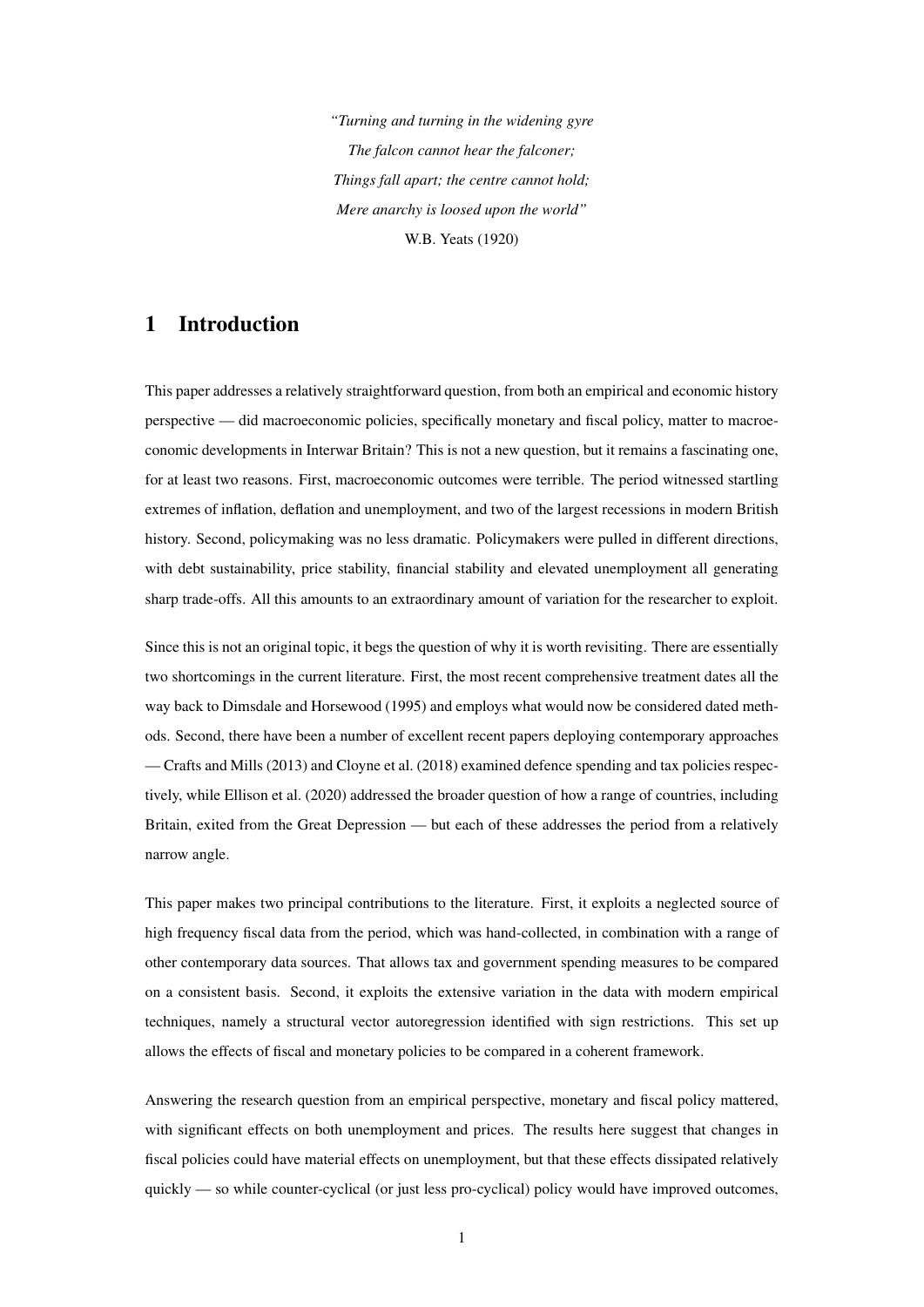a sustained fiscal loosening would probably not have solved the problem of interwar unemployment. A GDP-based variant of the baseline specification allows the results to be compared against the wider literature: the effects of policy, both monetary and fiscal, on the forecast error variance of output are within the range of empirical results reported elsewhere, albeit towards the upper end. Similarly, while estimated fiscal multipliers are large, they are within the ranges typically reported and, in line with the most recent research, the effects of tax shocks are materially larger than those from government spending shocks.

From an economic history perspective, macroeconomic policies did play a material role in key developments. Monetary policy exacerbated both recessions of the period, but also supported recoveries, especially in the 1930s. The large fiscal deficit overheated the economy in the early 1920s and the following sharp consolidation drove it into recession — but rearmament spending seems to have played only a limited role in the recovery of the later 1930s. The implication of this is that better outcomes might have been achieved — a slower fiscal consolidation in the 1920s, a later return to gold (perhaps at a devalued parity) and a less aggressive defence of sterling in 1931 could all have kept unemployment lower and prices higher. But doing this would have required agreement on pursuing different objectives, something that would have been challenging, given the centrality of the gold standard in policymakers' understanding of Britain's economic stability and global role [\(Moggridge, 1972\)](#page-31-0).

#### 1.1 Related Literature

The literature advances three broad hypotheses for macroeconomic developments in this period. First is the argument that this was a period of chronically deficient demand, in which policy loosening could have materially improved outcomes. These arguments are most famously associated with John Maynard Keynes who, amongst other things, advocated looser monetary policy in the mid-1920s (through a depreciation of sterling, rather than a return to the "barbarous relic" of the gold standard at the pre-War parity) and counter-cyclical fiscal policy from the late 1920s and into the 1930s [\(Keynes, 1931;](#page-31-1) [Keynes](#page-31-2) [and Henderson, 1929;](#page-31-2) [Keynes, 1933,](#page-31-3) [1936;](#page-31-4) [Skidelsky, 2003\)](#page-32-0). For much of the post-World War II period the Keynesian interpretation of events prevailed.

Ranged against these demand-side arguments are a number of supply-side arguments. These were put forward in the period by, for example, Arthur Pigou [\(Pigou, 1927\)](#page-32-1) and saw a revival in the 1980s as Britain went through another period of persistently heightened unemployment. These arguments were largely centred on the labour market and its rigidities: a rise in unionisation and collective bargaining; a shock to unit labour costs, with a shortened working week at unchanged wages, and; an expanded system of unemployment insurance. These were variously argued to have pushed down the level of employment for a given wage and to have reduced the ability of the economy to adjust to shocks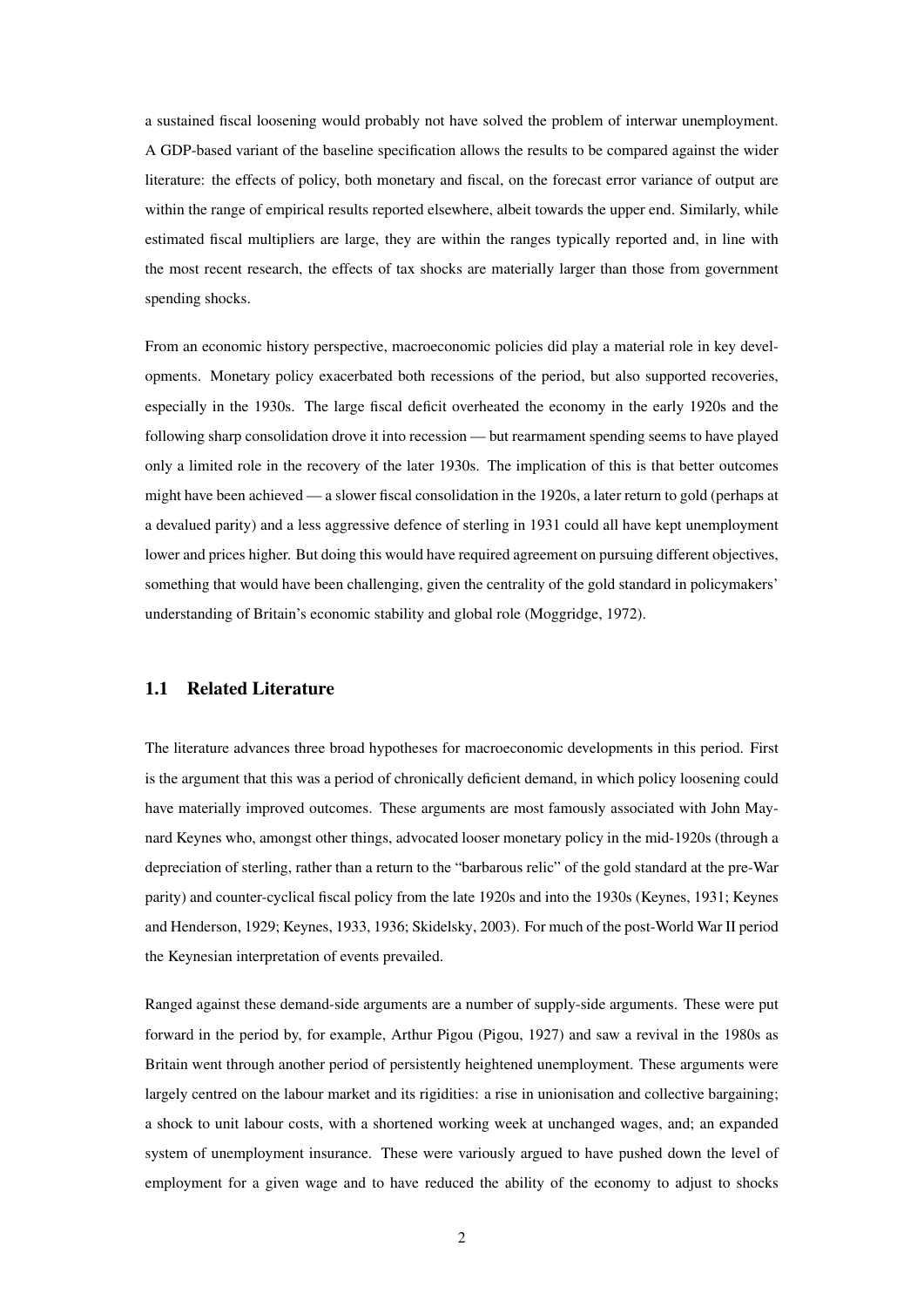[\(Benjamin and Kochin, 1979;](#page-29-0) [Eichengreen, 1987;](#page-30-4) [Garside, 1990;](#page-30-5) [Hatton and Thomas, 2010\)](#page-31-5).

A third set of arguments centre around the idea that recovery from the Depression was only achieved through a "policy regime change", motivated in part by the observation that countries departing the gold standard earlier had earlier and stronger recoveries (eg. see [Bernanke](#page-29-1) [\(1995\)](#page-29-1) or [Eichengreen](#page-30-6) [\(1992\)](#page-30-6)). Essentially, policy changes in the early 1930s were so dramatic, and involved such a wholesale repudiation of the prior policy regime (eg. see [Daunton](#page-30-7) [\(2007\)](#page-30-7)), that agents' expectations were reset. Specifically, inflation expectations rose, forcing down *ex-ante* real interest rates and providing additional stimulus for a given nominal interest rate. [Chouliarakis and Gwiazdowski](#page-30-8) [\(2016\)](#page-30-8) make this argument for Britain, while [Ellison et al.](#page-30-3) [\(2020\)](#page-30-3) find the evidence to be less strong for Britain than many of the other 29 countries in their sample and [Lennard et al.](#page-31-6) [\(2021\)](#page-31-6) find a positive effect from inflation expectations on GDP largely confined to 1933.

As an empirical approach, an SVAR is well-tailored to the first set of hypotheses above, and in principle to the second set (not least since the specification employed here explicitly identifies supply shocks). That said, it needs to be acknowledged that these hypotheses to some extent all seek to explain why interwar unemployment was high *relative to pre-War unemployment* — this period is outside the sample available and is not a question this approach can address. An SVAR is also not ideal for assessing the third set of hypotheses, at least not when inflation expectations are not endogenous to the model, since it estimates a single model to describe the sample. That said, estimating the model across sub-samples does allow some assessment of whether there are notable breaks, something done here as a robustness test.

Finally, a word on methodology. Again, the field is rich — [Ramey](#page-32-2) [\(2016\)](#page-32-2) provides a useful overview of macroeconomic policy identification generally, while [Ramey](#page-32-3) [\(2019\)](#page-32-3) focuses on the particularly significant developments in identifying fiscal shocks over the past decade. This paper, using sign restrictions to structurally identify a vector autoregression, is very much in the spirit of the pioneering work of [Uh](#page-32-4)[lig](#page-32-4) [\(2005\)](#page-32-4) and [Mountford and Uhlig](#page-32-5) [\(2009\)](#page-32-5), which looked at the effects of monetary and fiscal policies respectively in the post-World War II USA. A lively debate has emerged around estimation and inference in sign-restricted SVARs (eg. [Baumeister and Hamilton](#page-29-2) [\(2015,](#page-29-2) [2018\)](#page-29-3); [Inoue and Kilian](#page-31-7) [\(2020\)](#page-31-7)) — innovations in this area are beyond the scope of the current work, though like [Arias et al.](#page-29-4) [\(2019\)](#page-29-4) it aims to respond to the critiques of [Arias et al.](#page-29-5) [\(2018\)](#page-29-5) and [Caldara and Kamps](#page-29-6) [\(2017\)](#page-29-6), who demonstrate that the use of a so-called "penalty function" in [Mountford and Uhlig](#page-32-5) [\(2009\)](#page-32-5) both imposes unintended additional restrictions and undermines the claim to an "agnostic" approach to identifying the role of policy.

The paper proceeds as follows. Section [2](#page-5-0) provides a narrative account of policy-making through the period, emphasising the tensions between competing policy objectives. Section [3](#page-10-0) sets out the empirical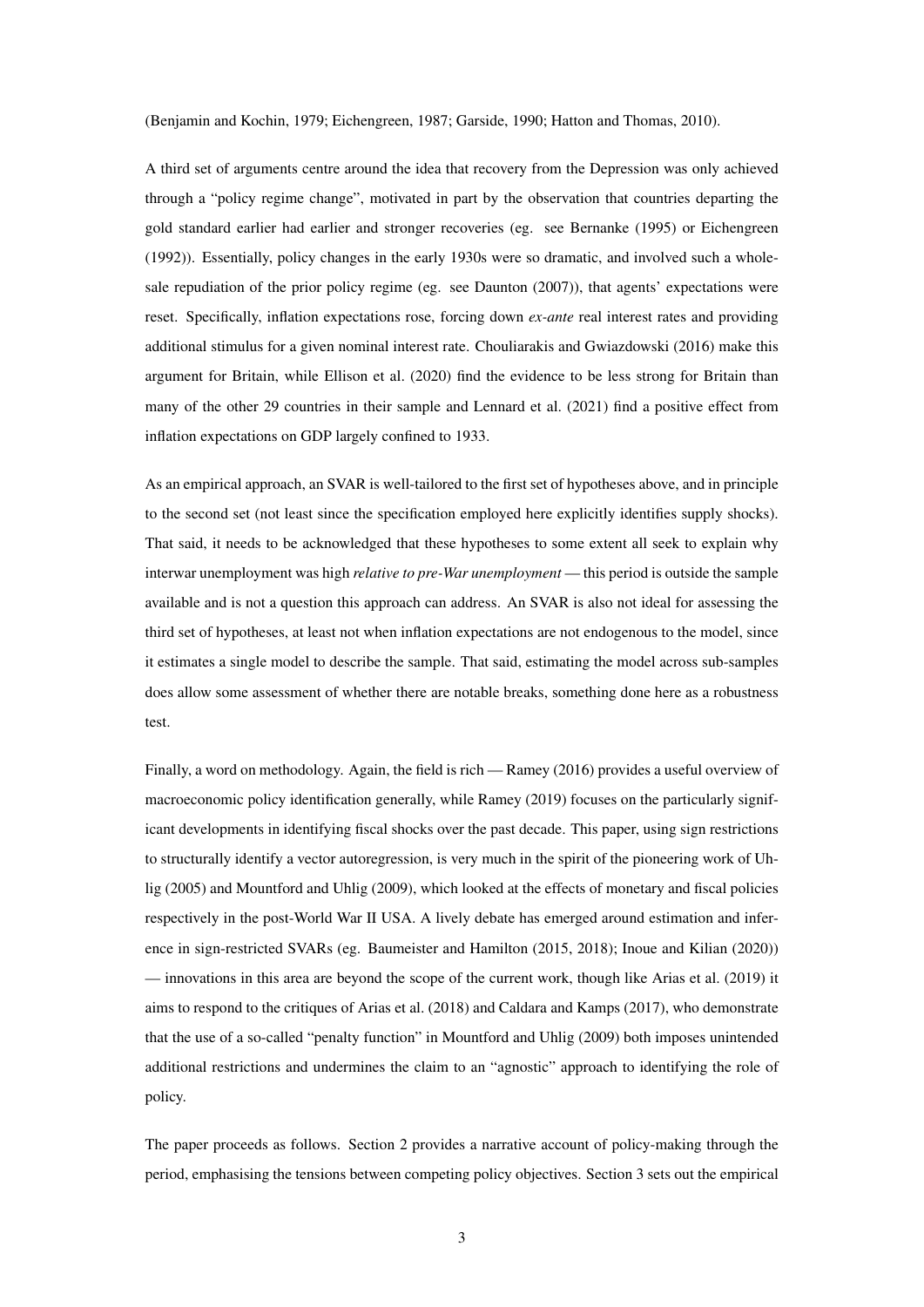strategy and data. Results are examined in Section [4,](#page-14-0) both from an empirical and economic history perspective, before concluding in Section [5.](#page-26-0) Finally, Appendix [A](#page-33-0) provides details of the fiscal data employed, while Appendix [B](#page-34-0) details a range of extensions and robustness tests.

# <span id="page-5-0"></span>2 Twenty Turbulent Years

Before turning to the details of the empirical strategy, it is worth dwelling briefly on the economic context of the period, both to elaborate on the motivation for this paper and to underpin the identification approach taken. As noted at the outset, this was an extraordinary period both in terms of macroeco-nomic outcomes and in terms of policy settings — providing valuable variation for empirical work<sup>[1](#page-5-1)</sup>.

Britain's interwar experience didn't include the booms enjoyed by France (*"les années folles"*) or the United States of America ("The Roaring Twenties"), but nor did it include the chaos of hyperinflation experienced in Germany and Central Europe. Instead, it witnessed two decades of chronically high unemployment and repeated negative shocks, which generated pressures that ultimately led to the crumbling of the 19th century economic consensus — of free trade, capital flows and balanced budgets, all underpinned by the gold standard — the consensus that was credited with having propelled Britain to global pre-eminence in the period before the Great War [\(Daunton, 2007\)](#page-30-7).

Figure [1](#page-6-0) plots a range of macroeconomic variables for the period, alongside key political and economic events. The twenty years from 1919 to 1938 saw two of Britain's largest recessions of the modern era, that of the early 1920s and "The Slump" (as the Great Depression has traditionally been termed in the UK) of the early 1930s. In addition, there was the immediate post-War boom, the steady expansions of the later 1920s and 1930s and two very large strikes, in 1921 and 1926. All of that was against a backdrop of historically high levels of public debt, which averaged more than 150% of GDP over the period.

These twenty years can be characterised by five broad episodes, aligning roughly with the business cycle turning points identified in [Mitchell et al.](#page-31-8) [\(2012\)](#page-31-8). Taking each in turn, the **Post-War Boom** saw low unemployment and rising prices as troops were demobilised and price controls lifted. Asset prices soared, while sterling, only officially unpegged at the end of the war, fell sharply, hitting \$3.38 in February 1920, its then lowest ever level against the dollar; by October prices were up 27% on a year earlier [\(Howson, 1975\)](#page-31-9).

Policy was only gradually adjusted from its wartime stance. The objective for fiscal policy was a return

<span id="page-5-1"></span> $1$ Many fuller accounts of the period exist: [Eichengreen](#page-30-9) [\(2004\)](#page-30-9) provides a very accessible introduction, [Howson](#page-31-9) [\(1975\)](#page-31-9) and [Sayers](#page-32-6) [\(1976\)](#page-32-6) provide detailed archival accounts, with a Treasury and Bank of England focus respectively, while [Eichengreen](#page-30-6) [\(1992\)](#page-30-6) and [Boyce](#page-29-7) [\(2009\)](#page-29-7) cover developments in a broader international context.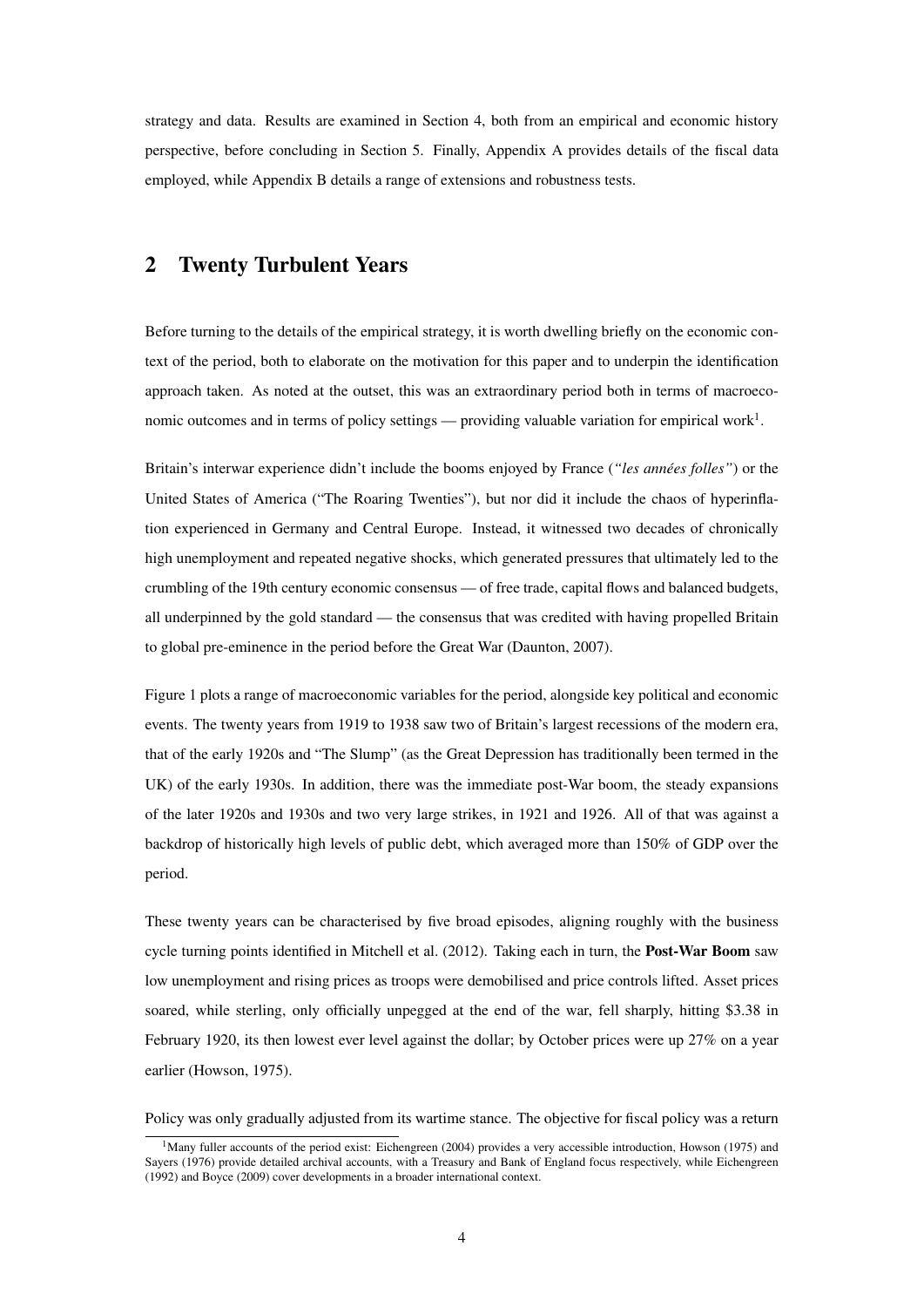<span id="page-6-0"></span>

Figure 1: Key Macroeconomic Series & Events

Notes: Data from [Capie and Collins](#page-29-8) [\(1983\)](#page-29-8) and [The Gazette](#page-32-7) [\(var\)](#page-32-7). See Section [3](#page-10-0) for further detail.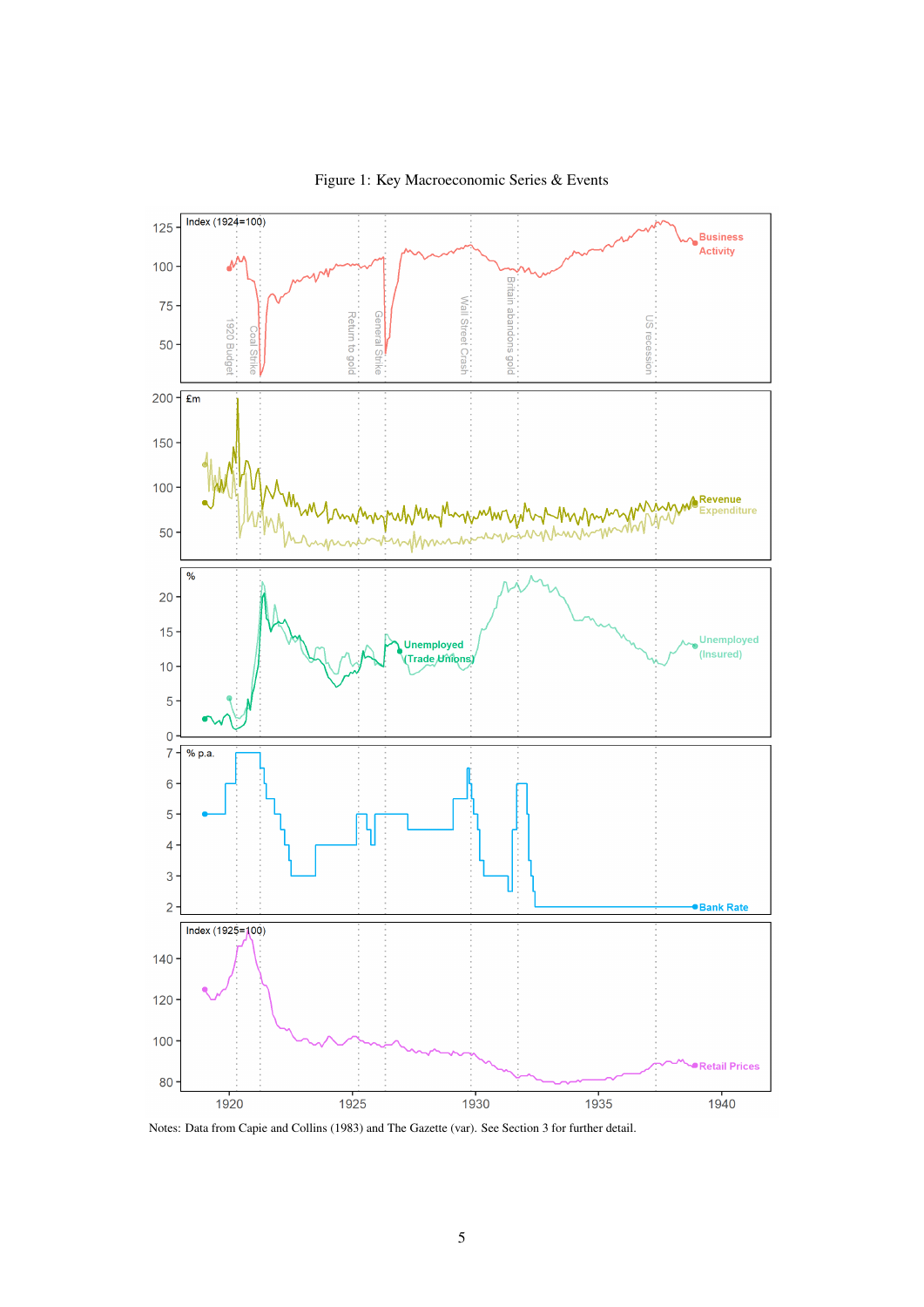to balanced budgets and falling debt levels, requiring three actions: reducing overall expenditures, to allow taxes to come down; raising taxes to fund still substantial expenditures; reducing dependence on short-term debt by reducing borrowing and through "funding"<sup>[2](#page-7-0)</sup>. Progress was made on each of these through 1920 and 1921: military spending was brought down successively from 1918 onwards; "funding operations" began in 1919, while; Austen Chamberlain's budget of 1920 raised taxes to achieve a balanced budget [\(Cloyne et al., 2018;](#page-30-2) [Hicks, 1938\)](#page-31-10)<sup>[3](#page-7-1)</sup>.

Normalisation was also the objective of monetary policy, officially endorsed in December 1919 [\(How](#page-31-9)[son, 1975\)](#page-31-9). This was stated in terms of returning to the pre-War dollar parity of  $$4.86<sup>4</sup>$  $$4.86<sup>4</sup>$  $$4.86<sup>4</sup>$ — hence the core policy challenge was to undo the rise in the price level relative to the US that had occurred during the war years [\(Accominotti, 2020\)](#page-29-9), implying a sharp rises in interest rates. However, policymakers were constrained by debt management concerns; the large stock of "unfunded" debt<sup>[5](#page-7-3)</sup>, driven by the large fiscal deficit, made raising Bank Rate (as the UK's discount rate is known) impracticable [\(Eichen](#page-30-6)[green, 1992;](#page-30-6) [Hicks, 1938\)](#page-31-10). As funding operations and fiscal consolidation took place, the Bank acted, raising Bank Rate by a full 200 basis points in two equal steps, first in November 1919 and then in April 1920 [\(Eichengreen, 1992;](#page-30-6) [Hicks, 1938\)](#page-31-10), a move endorsed at the time by both Keynes and Pigou, among others [\(Howson, 1975\)](#page-31-9).

What followed, in the 1920s recession, was described by one contemporary as "a period of deflation the intensity of which it would be hard to match from the economic history of the past two centuries" (Hawtrey 1919, cited in [Hicks](#page-31-10) [\(1938\)](#page-31-10)). Prices peaked and started to fall strongly, while unemployment rose 18 percentage points to surge beyond 20%. Further efforts at fiscal consolidation were put on hold, though the large primary surplus achieved by 1920 was maintained and Bank Rate was kept at 7%.

From the deep trough of 1921, the economy entered a long and lacklustre recovery, characterised by Pigou as "The Doldrums" [\(Pigou, 1947\)](#page-32-8). Unemployment declined steadily, though settled around an elevated 10% in the middle of the decade. The pace of disinflation slowed and sterling rose steadily from mid-1921 to reach 97% of parity by early 1923. The overall stance of fiscal policy was largely unchanged through this period, though the distribution of taxation and spending were adjusted, aided by some artful accounting by Winston Churchill<sup>[6](#page-7-4)</sup>. The real action in this period was in monetary policy, which was eased steadily from April 1921 to a trough of 3% in mid-1922. With the economy seen to have stabilised and sterling near parity, Bank Rate was increased by 200 basis points, again in two equal steps, in July 1923 and March 1925, and again facilitated by "funding" operations [\(Eichengreen,](#page-30-6) [1992\)](#page-30-6). Finally, with the price-level adjustment largely complete, Winston Churchill took the decision

<span id="page-7-1"></span><span id="page-7-0"></span><sup>2</sup>That is, the issuance of bonds to replace expiring short-term debt.

<sup>&</sup>lt;sup>3</sup>The fiscal material in this section draws heavily on the excellent budget-by-budget narrative appendix of [\(Cloyne et al.,](#page-30-2) [2018\)](#page-30-2).

<span id="page-7-2"></span><sup>4</sup>And not stated relative to gold, recognising that following the War the US effectively controlled the global market in gold [\(Morrison, 2021\)](#page-31-11).

<span id="page-7-3"></span><sup>5</sup>That is, short-term debt (Treasury bills) and advances from the central bank ("ways and means advances")

<span id="page-7-4"></span><sup>6</sup>Who was then Chancellor of the Exchequer, the UK's finance minister.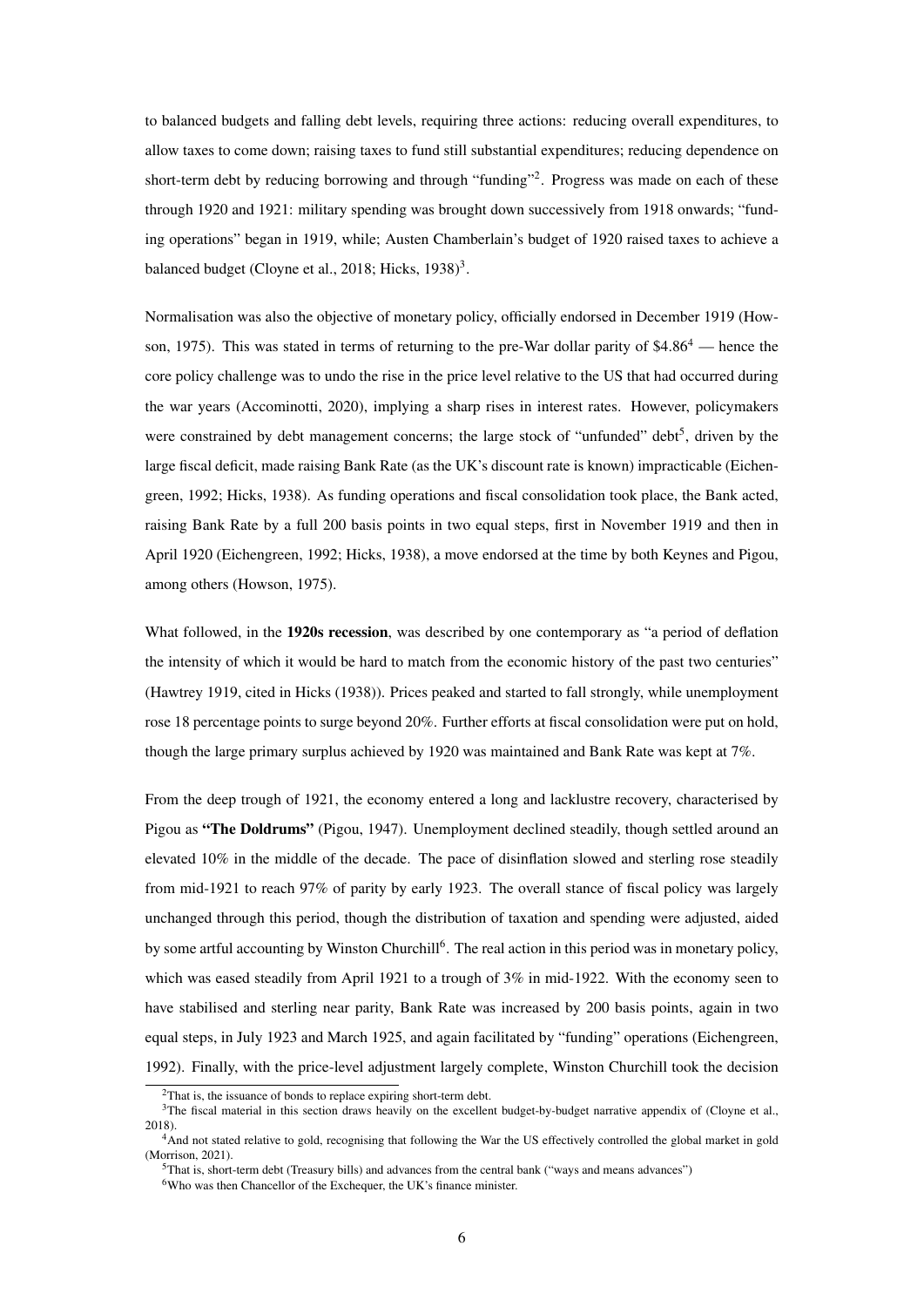to return to the pre-War gold parity in April 1925. That done, and with gold reserves rising, Bank Rate was cut 100 basis points in two steps in mid-1925 (August and October), only to be rapidly reversed in December in the face of capital outflows. A second attempt at bringing Bank Rate down from 5% was made with more success in April 1927, when it was taken down 50 basis points to  $4\frac{1}{2}\%$ , where it stayed until 1929 [\(Sayers, 1976\)](#page-32-6).

The precise motivations behind individual monetary policy actions over this period are opaque, and policy decisions were rarely explained<sup>[7](#page-8-0)</sup>. But there is evidence that concerns beyond the exigencies of the gold standard and debt management impinged on decision-making, an approach made public in the Bank's testimony to the Macmillan Committee over 1929 to 1931. While Bank of England officials insisted on the primacy of adhering to the gold standard, they allowed that domestic conditions might be taken into consideration in setting Bank Rate, conditional on maintaining convertibility [\(Sayers, 1976\)](#page-32-6). Empirical work bears out the influence of domestic economic conditions [\(Bordo and MacDonald, 2003;](#page-29-10) [Eichengreen et al., 1985\)](#page-30-10), while modern archival research points to domestic pressures driving the urge to ease policy in 1921, 1925 and 1927 [\(Howson, 1975;](#page-31-9) [Sayers, 1976\)](#page-32-6).

The tensions between competing policy objectives came to the fore as Britain was hit by the Great Depression. Less severe in the UK than the recession of the 1920s, at least in terms of the impact on output, it nevertheless saw unemployment once again climb above 20% and initiated another extended phase of depreciation. There was no fiscal policy reaction in 1929, with a general election looming. Then in 1930, newly installed Chancellor of the Exchequer Phillip Snowden used his first budget to address what he saw as the shortcomings of his predecessor's balancing of the books — to that end he tightened policy, raising a number of major taxes, though did nothing to stem rapidly growing National Insurance spending [\(Cloyne et al., 2018;](#page-30-2) [Hicks, 1938\)](#page-31-10). On the monetary policy side, in February 1929, and again in September, Bank Rate was raised by 100 basis points, shadowing rises in New York and driven by exchange rate concerns [\(Dimsdale, 1981\)](#page-30-11). Then, as US policy loosened following the Wall Street Crash, so did Bank Rate, which had fallen 350 basis points by April 1930.

But a second shock hit Britain in 1931 as the "sudden stop" in capital flows from the US that followed the Wall Street Crash generated a financial crisis in Austria and Germany. London banks were heavily exposed, generating reserve outflows from the UK and putting pressure on sterling [\(Accominotti,](#page-29-11) [2012;](#page-29-11) [Eichengreen, 1992\)](#page-30-6). On the fiscal side, mounting spending on unemployment insurance sapped Snowden's enthusiasm for orthodox balancing of the books and his first budget of 1931 did little to offset the deterioration in the public finances. Subsequent revelations of the scale of the deficit, in the report of the May Committee, prompted further alarm and ratcheted up the pressure on sterling. The government collapsed, though Snowden returned in the new "National" (coalition) government. His

<span id="page-8-0"></span> $7$ The Bank's official position, as communicated to the Macmillan Committee, was "to leave our actions to explain our policy", while Montagu Norman, governor throughout the interwar years, has (perhaps unfairly) been associated with the motto "never explain, never excuse" [\(Sayers, 1976\)](#page-32-6).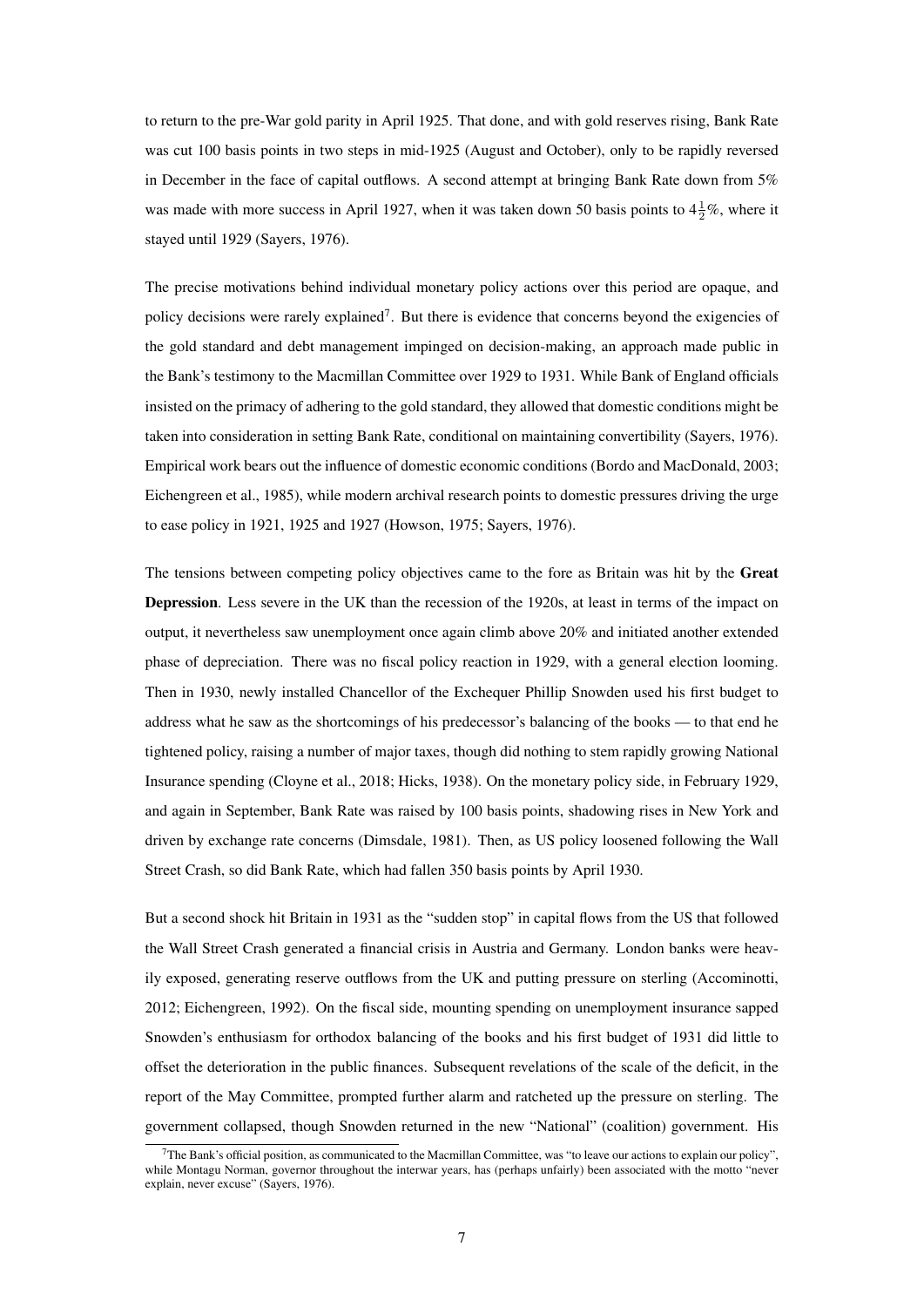second budget of the year saw tax increases and cuts to unemployment benefits and public sector wages [\(Cloyne et al., 2018;](#page-30-2) [Eichengreen, 1992;](#page-30-6) [Hicks, 1938\)](#page-31-10). On the monetary side, Bank Rate was raised to 6%, and support sought from the New York Fed and the Banque de France — but the Bank was very reluctant to push rates high enough to defend sterling, given the already difficult domestic circumstances [\(Eichengreen and Jeanne, 2000\)](#page-30-12). With the British authorities essentially choosing a currency crisis over a financial crisis [\(Morys, 2014;](#page-32-9) [Accominotti, 2012\)](#page-29-11), in September 1931 gold convertibility was suspended, followed by an immediate depreciation in sterling. A wave of countries followed the UK's lead and the international monetary system buckled [\(Accominotti, 2020;](#page-29-9) [Hallwood and Marsh,](#page-30-13) [2004\)](#page-30-13).

Although exiting the gold standard ultimately led to a robust economic recovery, the end of convertibility did not lead to an immediate policy focus on supporting domestic demand; Bank Rate was held at 6% for five months to allow the Bank to rebuild reserves. By early 1932 a mix of concerns led to a sequence of rate cuts; a diminishing fear that depreciation would generate runaway inflation, a reluctance to see sterling appreciate and an opportunity to refinance war debts at a lower rate (with the Treasury particularly keen on the latter) [\(Dimsdale, 1981;](#page-30-11) [Eichengreen, 1992;](#page-30-6) [Hicks, 1938\)](#page-31-10). Bank Rate accordingly fell 400 basis points from January to June — the beginning of the "cheap money" policy that was to persist right through to the end of this period (and indeed, into the 1950s). The core elements of cheap money were low interest rates, a managed float of sterling and tight fiscal policy — the result was a steady expansion of activity, with robust investment (particularly in housing), rising prices and falling unemployment [\(Crafts, 2013;](#page-30-14) [Dimsdale, 1981\)](#page-30-11). Cheap money allowed the government to refinance the 5% War Loan at  $3\frac{1}{2}\%$ , yielding a substantial saving on debt service. Two other fiscal actions stand out in the Cheap Money era — 1932 also saw the introduction of Britain's first comprehensive set of trade restrictions after a century of championing free trade, the "General Tariff", while the late 1930s saw a substantial expansion of spending on rearmament [\(Cloyne et al., 2018;](#page-30-2) [Hicks, 1938;](#page-31-10) [Middleton, 2010\)](#page-31-12).

What does all this amount to? There are common features to both monetary and fiscal policymaking over this period: there was initially a strong desire to return to the pre-War policy-making orthodoxy — balanced budgets and the gold standard — but both were repeatedly knocked off course by the shocks the economy faced and policymakers needed to take constant remedial action to attain their objectives. That said, there are clear differences. For fiscal policy, the return to orthodoxy (and a single objective) was essentially achieved, and achieved relatively quickly — although policymakers had to constantly recalibrate taxes and spending, including through procyclical policy actions, the primary balance (as measured here) remained positive throughout the period and moved within relatively narrow bounds. The same cannot be said for monetary policy. Despite continuity in personnel (not least Montagu Norman, still the longest serving Governor of the Bank of England), the conflicting objectives of monetary policy caused constant difficulties. Fiscal constraints kept policy loose in the immediate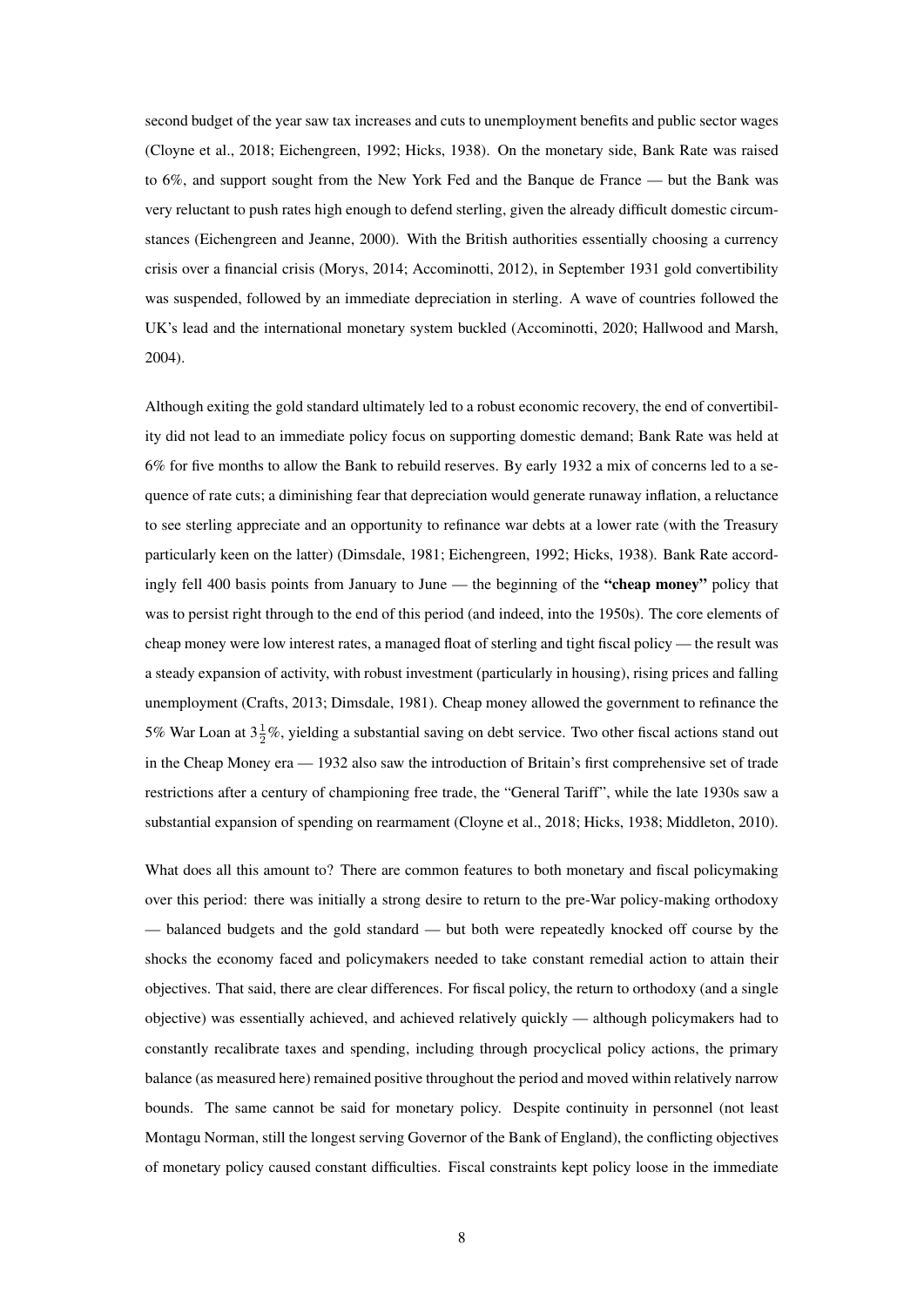post-War years; overheating required a monetary response; the desire to return to the gold standard required deflation in the mid-1920s, leading to higher unemployment and an increased real burden of debt; the difficult domestic situation led to constant pressure for easier policy, slowed the return to gold, and ultimately led Britain off gold again in 1931 — only in the "cheap money" era from 1932 did exchange rate and fiscal concerns move firmly outside the immediate focus of monetary policy. Fundamentally, throughout the period neither monetary policy nor fiscal policy were set primarily with immediate developments in output and prices in mind; monetary policy had to contend with conflicting objectives, while fiscal policy's principal objective was a primary surplus.

## <span id="page-10-0"></span>3 Empirical Strategy

#### 3.1 Identification

The complexity of objectives noted above begs the question of how best to achieve identification. The recursive identification central to [Blanchard and Perotti](#page-29-12) [\(2002\)](#page-29-12) is inappropriate in a model that also encompasses monetary policy, given the capacity of monetary policymakers to react to economic de-velopments within any particular month<sup>[8](#page-10-1)</sup>. The narrative approach of [Romer and Romer](#page-32-10) [\(2010\)](#page-32-10) has more obvious appeal — and indeed, has been successfully applied in this period to tax policy by [Cloyne et al.](#page-30-2) [\(2018\)](#page-30-2). However, for the purposes here, there are a number of drawbacks. First, the narrative recounted above has only become clear with the benefit of hindsight, and in particular with access to archives; there is no contemporary public narrative in this period that could be drawn on to identify the motivations for individual changes in monetary policy. Second, defining changes in expenditure policy this way is notoriously hard and, to the author's knowledge, the narrative approach is not a strategy that has been successfully applied to government spending, outside some narrow areas (for example, defence spending in [Barro and Redlick](#page-29-13) [\(2011\)](#page-29-13) and [Ramey](#page-32-11) [\(2011\)](#page-32-11), and [Crafts and Mills](#page-30-1) [\(2013\)](#page-30-1) in this period).

As a consequence, the inspiration for this paper's empirical strategy is the approach of [Mountford](#page-32-5) [and Uhlig](#page-32-5) [\(2009\)](#page-32-5), who use a sign-restricted structural vector autoregression to identify business cycle, monetary policy, tax and spending shocks in the US economy over 1955 to 2000, with a primary focus on "agnostically" identifying the effects of government revenue and spending shocks. As an identification strategy, sign-restrictions offer a number of appealing features suited to this research question. First, they can allow for contemporaneous policy responses to shocks, making them less restrictive and more plausible than recursive identification. Second, in the absence of a clear narrative record, sign restrictions offer a flexible approach to defining shocks and teasing them from the data,

<span id="page-10-1"></span><sup>8</sup>The Bank of England's Court of Directors, its policy committee at the time, met every Thursday to review and potentially change policy rates. The Governor also had the power to change rates between meetings, for later validation by the committee, a so-called "Governor's rise" [\(Sayers, 1976\)](#page-32-6).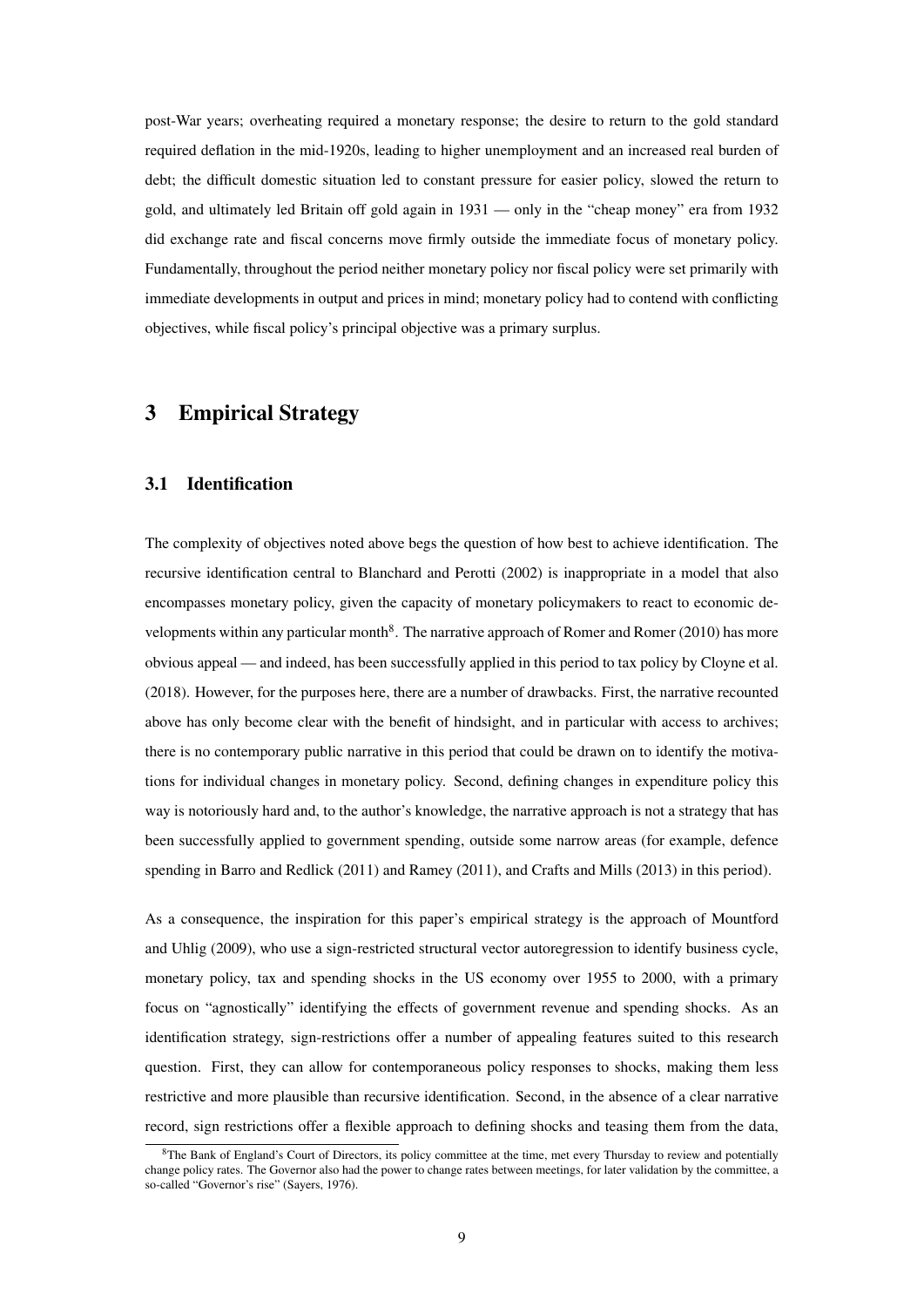rather than requiring the author to form a definitive view on every single change in policy and its motivation.

Nevertheless, the approach taken here deviates from the approach of [Mountford and Uhlig](#page-32-5) [\(2009\)](#page-32-5) to accommodate two important critiques from [Arias et al.](#page-29-5) [\(2018\)](#page-29-5) and [Caldara and Kamps](#page-29-6) [\(2017\)](#page-29-6). As [Arias](#page-29-5) [et al.](#page-29-5) [\(2018\)](#page-29-5) demonstrate, the "penalty function" approach used in [Mountford and Uhlig](#page-32-5) [\(2009\)](#page-32-5) has the undesirable effect of imposing unintended (and opaque) additional restrictions. Meanwhile [Caldara and](#page-29-6) [Kamps](#page-29-6) [\(2017\)](#page-29-6) argue that using the penalty function actually constrains the impact multipliers for fiscal and spending policies to be positive, undermining the objective of "agnostic" identification. As a result, the approach here is to estimate a sign-restricted SVAR with the algorithm proposed in [Arias et al.](#page-29-5)  $(2018)^9$  $(2018)^9$  $(2018)^9$ , rather than using the penalty function. And, in the absence of the penalty function, to uniquely identify all shocks in the model — that has the virtue of making explicit the unintended restrictions identified by [Caldara and Kamps](#page-29-6) [\(2017\)](#page-29-6) and replaces the single "business cycle" shock with separate generic demand and supply shocks. Full identification also mitigates the "multiple shocks problem" identified in [Fry and Pagan](#page-30-15) [\(2011\)](#page-30-15).

<span id="page-11-1"></span>Two business cycle shocks (demand and supply) and three policy shocks (tax, spending, monetary) are identified, each normalised to imply an increase in unemployment on impact, summarised in table [1.](#page-11-1) Zero restrictions are applied for a single month; sign restrictions are applied for 3 months<sup>[10](#page-11-2)</sup>:

|                  | Demand | Supply | Monetary Policy Tax Spending |   |
|------------------|--------|--------|------------------------------|---|
| Unemployment     |        |        |                              |   |
| Prices           |        |        |                              | - |
| <b>Bank Rate</b> |        |        |                              |   |
| Revenues         |        |        |                              |   |
| Expenditure      |        |        |                              | - |

Table 1: Shock Identification

A demand shock: raises unemployment and lowers prices & tax revenues. The effect on revenues captures the "automatic stabiliser" of tax policy, with receipts falling as activity does. Since Bank Rate was set weekly, it is assumed to be able to react within the period to any demand shock, consistent with the mixed objectives for monetary policy set out above.

#### A supply shock: raises unemployment and prices.

A monetary policy shock: increases Bank Rate and unemployment and lowers prices. No judgement is made about the direct effect of monetary policy on revenues or spending.

A tax shock: involves an increase in revenues and unemployment and a fall in prices. It has no contemporary effect on Bank Rate; this is somewhat restrictive, but not inconsistent with the (short)

<span id="page-11-0"></span><sup>9</sup>As implemented in [Dieppe et al.](#page-30-16) [\(2016\)](#page-30-16)

<span id="page-11-2"></span><sup>10</sup>A range of alternative durations are tested in Appendix [B.](#page-34-0)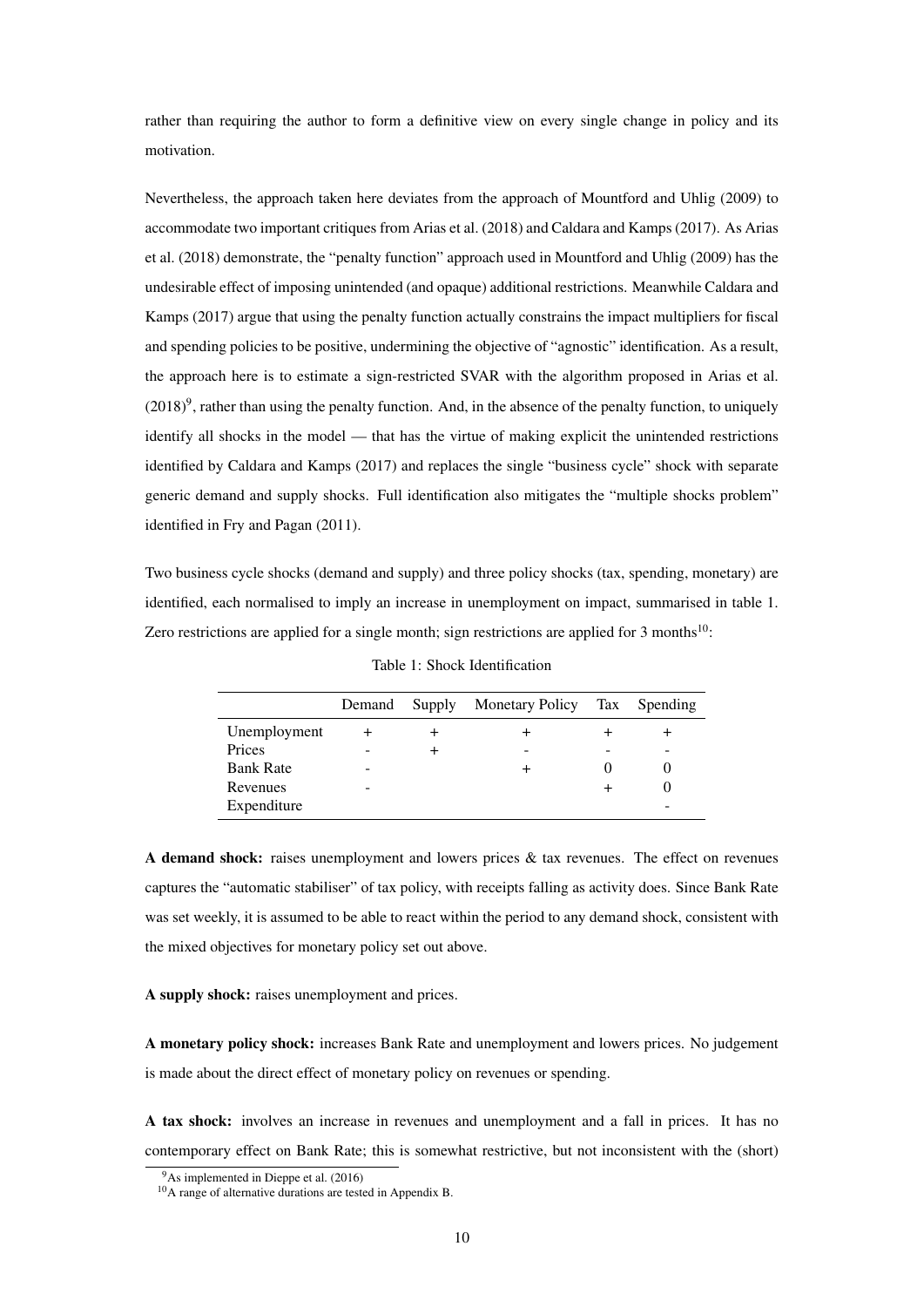lags in data and the lack of evidence linking monetary policy decisions to fluctuations in taxes. No judgement is made about the effect of tax shocks on spending, which is left unrestricted.

A spending shock sees spending and prices fall and unemployment rise. As with tax shocks, there is no initial impact on Bank Rate, for similar reasons. Revenues are assumed not to react contemporaneously to spending shocks $^{11}$  $^{11}$  $^{11}$ .

The VAR is estimated with a constant and all five variables (unemployment, price level, Bank Rate, revenues and expenditure) in levels. Revenue and expenditure data are deflated using the price index; revenue, expenditure and the price level are logged; all variables are seasonally adjusted, with the exception of Bank Rate and the price level. The sample period runs from January 1919 to March 1939, at monthly frequency. Following [Uhlig](#page-32-4) [\(2005\)](#page-32-4) and [Arias et al.](#page-29-5) [\(2018\)](#page-29-5) Bayesian methods are employed, with a normal inverse-Wishart prior distribution for the reduced form parameters.

The model is estimated with only two lags of each variable, somewhat shorter than the 12 months (or four quarters) typically adopted in the wider literature. This shorter lag order primarily reflects the interest here in accounting for developments early in the sample period, something that would be impossible with the use of more lags. The robustness of results to lag order choice is examined in Appendix [B;](#page-34-0) results are found to be broadly insensitive to the choice of lag order.

One issue that has become prominent in the literature on estimating the empirical effects of monetary and fiscal policies is that of anticipation (eg. see [Ramey](#page-32-2) [\(2016\)](#page-32-2). There are no easy ways to address this issue here, with none of the common approaches being feasible: as noted above, the narrative approach is ill-suited in this context; higher frequency (eg. hourly) data are not readily available for identifying "news", and; nor are there contemporary forecasts to draw on to isolate "news". Nevertheless, two sources offer comfort that anticipation may not be a material issue here: first, [Cloyne et al.](#page-30-2) [\(2018\)](#page-30-2) find their baseline results to be robust to controlling for potentially anticipated tax policy changes; second, as reported in Appendix [B,](#page-34-0) replacing Bank Rate with a market rate (which would be expected to be somewhat forward-looking) yields very little change relative to the baseline results.

#### 3.2 Data

Contemporary data sources are surprisingly rich, allowing use of a dataset that: covers key macroeconomic variables of interest; runs for the full period of interest at high (monthly) frequency; and draws on contemporary sources, reflecting the information set available to policy-makers in real time à la [Orphanides](#page-32-12) [\(2001\)](#page-32-12). [Capie and Collins](#page-29-8) [\(1983\)](#page-29-8) provides the principal data source for this paper, supplemented by additional hand-collected contemporary data on the public finances, as reported in [The](#page-32-7)

<span id="page-12-0"></span><sup>&</sup>lt;sup>11</sup>[A variant of this is tested in Appendix B, where instead the response of revenues to spending shocks is initially set to zero.](#page-32-7)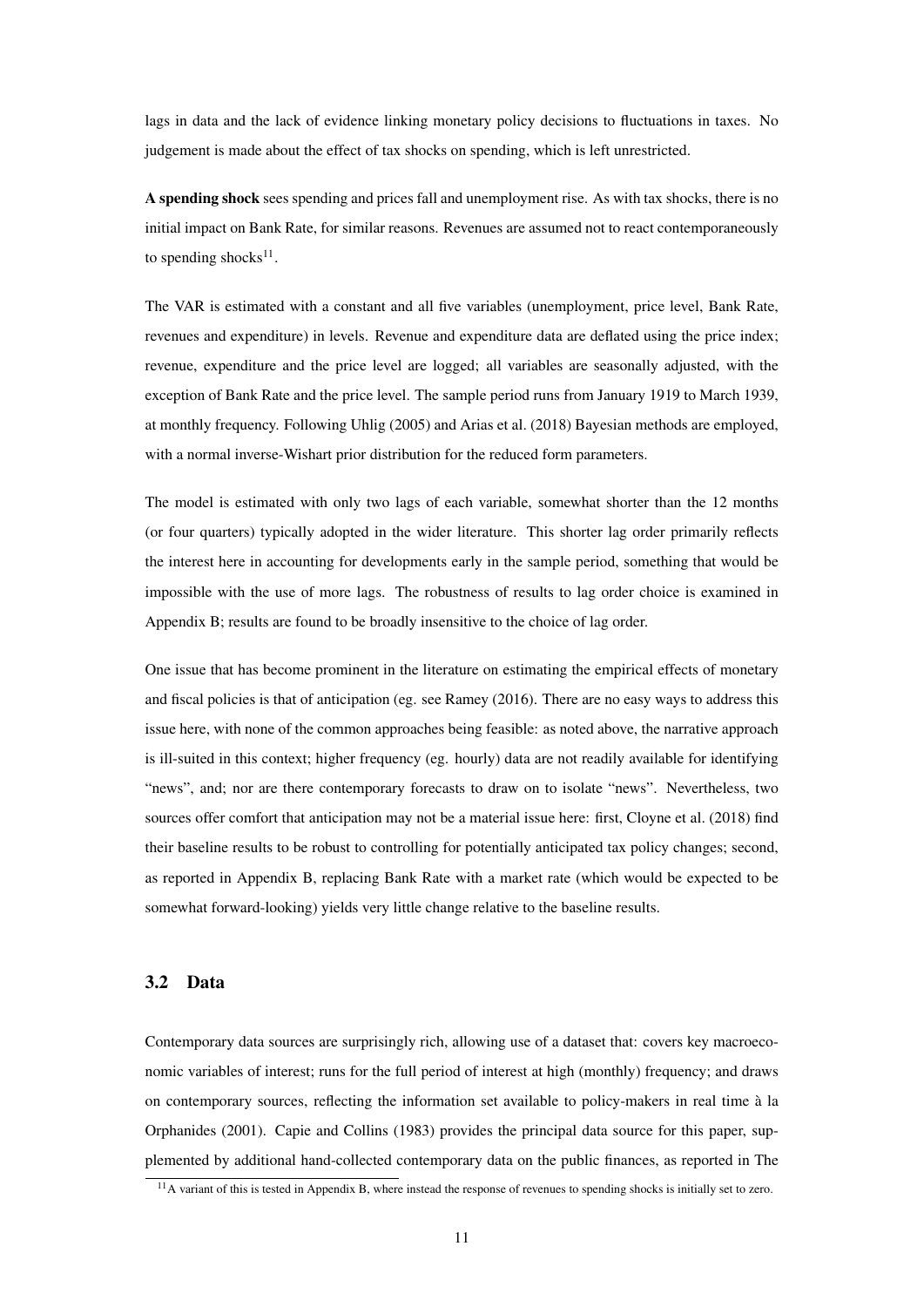[Gazette](#page-32-7) [\(var\)](#page-32-7).

Activity: This paper takes unemployment as its principal measure of economic activity. Two contemporary sources of administrative data on unemployment are used, both reported in the Ministry of Labour Gazette, as recorded in [Capie and Collins](#page-29-8) [\(1983\)](#page-29-8). The first series measures unemployment amongst trade union members, from 1919 to 1926. The second covers unemployment amongst "insured" workers, that is, those covered by the joint government-industry unemployment insurance scheme — these data run from 1920 to the end of the sample period. The single series used here is created by splicing the insurance series onto the trade union one from 1927 onwards — as fig. [1](#page-6-0) illustrates, the two are closely correlated. The focus on unemployment (rather than GDP) primarily reflects the focus of contemporaries, who framed the policy challenge as being one of unemployment, not output<sup>[12](#page-13-0)</sup>. But there are other drawbacks to using GDP; GDP as a concept had yet to be defined (even if this period would see the first attempts at pulling together national accounts) and alternatives such as industrial production or retail sales suffer various limitations — partial coverage of activity, short sample periods and/or lower frequency. While monthly estimates of GDP for the period have been constructed more recently by [Mitchell et al.](#page-31-8) [\(2012\)](#page-31-8), drawing on contemporary sources<sup>[13](#page-13-1)</sup>, this series has two drawbacks for the purposes here: first, it starts in 1920 and so misses an important year at the beginning of the period of interest; second, such data were not available to contemporaries and so are inconsistent with the criteria above. Nevertheless, to draw comparisons against the wider modern literature on macroeconomic policy shocks an extension of the paper estimates the model using GDP data in the place of unemployment, detailed in Appendix [B.](#page-34-0)

Prices: The price series, the "cost of living" index, also comes from the Ministry of Labour Gazette and runs for the full sample. The series was introduced at the beginning of the Great War to track the evolution of living standards amongst the working population. It is constructed from retail prices using weights based on "typical" working class consumption habits in 1904 [\(Capie and Collins, 1983\)](#page-29-8). As such, it is perhaps not an ideal guide to price developments, though it follows contemporary series on wholesale prices and wages reasonably closely and was the measure tracked by contemporaries, who recognised its drawbacks.

Monetary policy: The monetary policy series is based on the Bank of England's primary policy tool of the period, the discount rate, known as "Bank Rate", as at month end. Although Bank Rate was the primary tool of monetary policy, open market operations were also used. However, early in the period, the "tap rate" on short-term government debt was more influential in determining short-term market rates, and the spread between market rates and Bank Rate varied somewhat over time — the robustness of the model to using a short-term market rate is tested in Appendix [B.](#page-34-0)

<span id="page-13-0"></span><sup>&</sup>lt;sup>12</sup>Most obviously, Keynes framed his General Theory in terms of employment, interest rates and money.

<span id="page-13-1"></span><sup>&</sup>lt;sup>13</sup>Including those underpinning the business activity index in fig. [1](#page-6-0)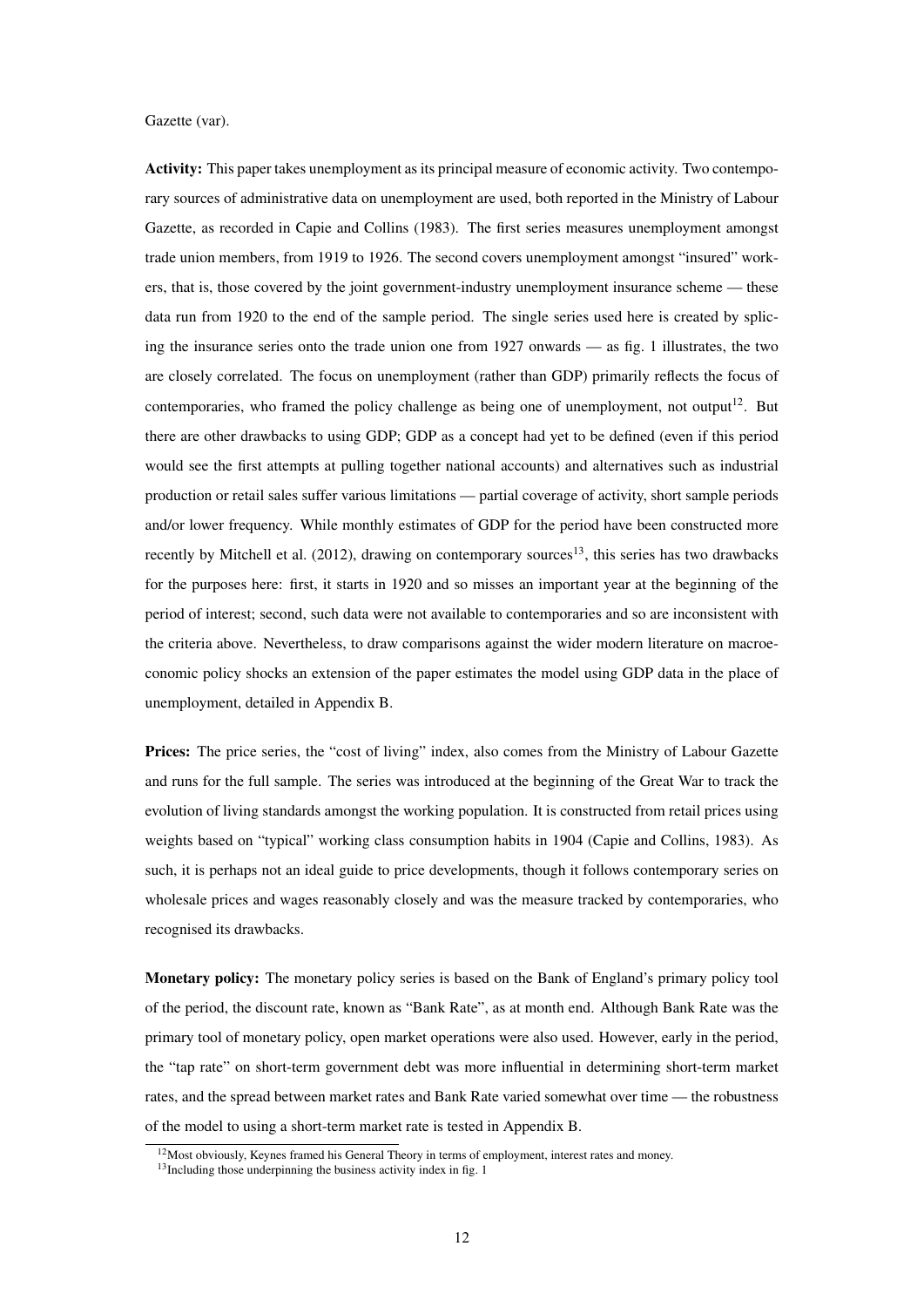Public finances: From at least 1870 onwards the UK government published weekly public finance statistics in its official bulletin, The Gazette (and reproduced elsewhere, eg. in The Economist<sup>[14](#page-14-1)</sup>). The data cover what are known as "Receipts into and Issues out of the Exchequer"; that is, they are a detailed description of the weekly financing of the central government, covering the taxes, spending and debt interest payments of primary interest here, as well financial transactions, such as receipts from debt issuance and the repaying of advances. The data are on a "cash basis", recording the receipt of tax payments or the point at which cash is paid out, rather than, for example, reflecting tax liabilities as they arise (the convention in modern national accounting and public finance statistics). While the tax data is fairly comprehensive, the spending data covers only the modern concepts of government consumption and government investment — coverage of transfers is patchy, given these were partly or wholly funded from separate sources in the period. As is the convention when looking at the effects of fiscal policy, debt interest payments are removed from the spending series. Appendix [A](#page-33-0) offers a detailed account of these data and their preparation for use here.

#### <span id="page-14-0"></span>4 Results

#### 4.1 Did policy matter?

The question of whether policy materially affected prices and unemployment can be addressed through classic SVAR diagnostic tools — impulse response functions and forecast error variance decompositions, plotted in figs.  $2 \& 3$ , respectively. For the impulse response functions, the columns represent shocks and the rows the response of each variable over a 36 month period. The solid lines represent the pointwise median for each impulse response, while the shaded areas correspond to the 68% credible  $set^{15}$  $set^{15}$  $set^{15}$ .

Starting with the impulse responses, as fig. [2](#page-15-0) makes clear, monetary policy appears to have had persistent effects on both prices and unemployment in the period. Monetary tightenings were also associated with initial, though short-lived, falls in both tax revenues and to a lesser extent public spending.

The two fiscal shocks had strikingly similar effects, though increases in taxes had a somewhat larger effect on unemployment than cuts in spending, and a somewhat smaller impact on prices. The effects on unemployment were also of a similar magnitude to those of a standardised monetary policy shock, albeit less persistent; the initial impact on inflation was marginally larger, though was somewhat smaller

<span id="page-14-1"></span><sup>&</sup>lt;sup>14</sup>To the author's knowledge, [Lennard](#page-31-13) [\(2020\)](#page-31-13) is the only other paper to exploit these data, having collected them independently from The Economist as part of assessing the role of uncertainty during The Slump.

<span id="page-14-2"></span><sup>&</sup>lt;sup>15</sup>[Baumeister and Hamilton](#page-29-3) [\(2018\)](#page-29-3) set out a Bayesian justification for such an approach to impulse response functions, forecast error variance decompositions and historical decompositions under set identification, in response to the critique of [Fry and Pagan](#page-30-15) [\(2011\)](#page-30-15).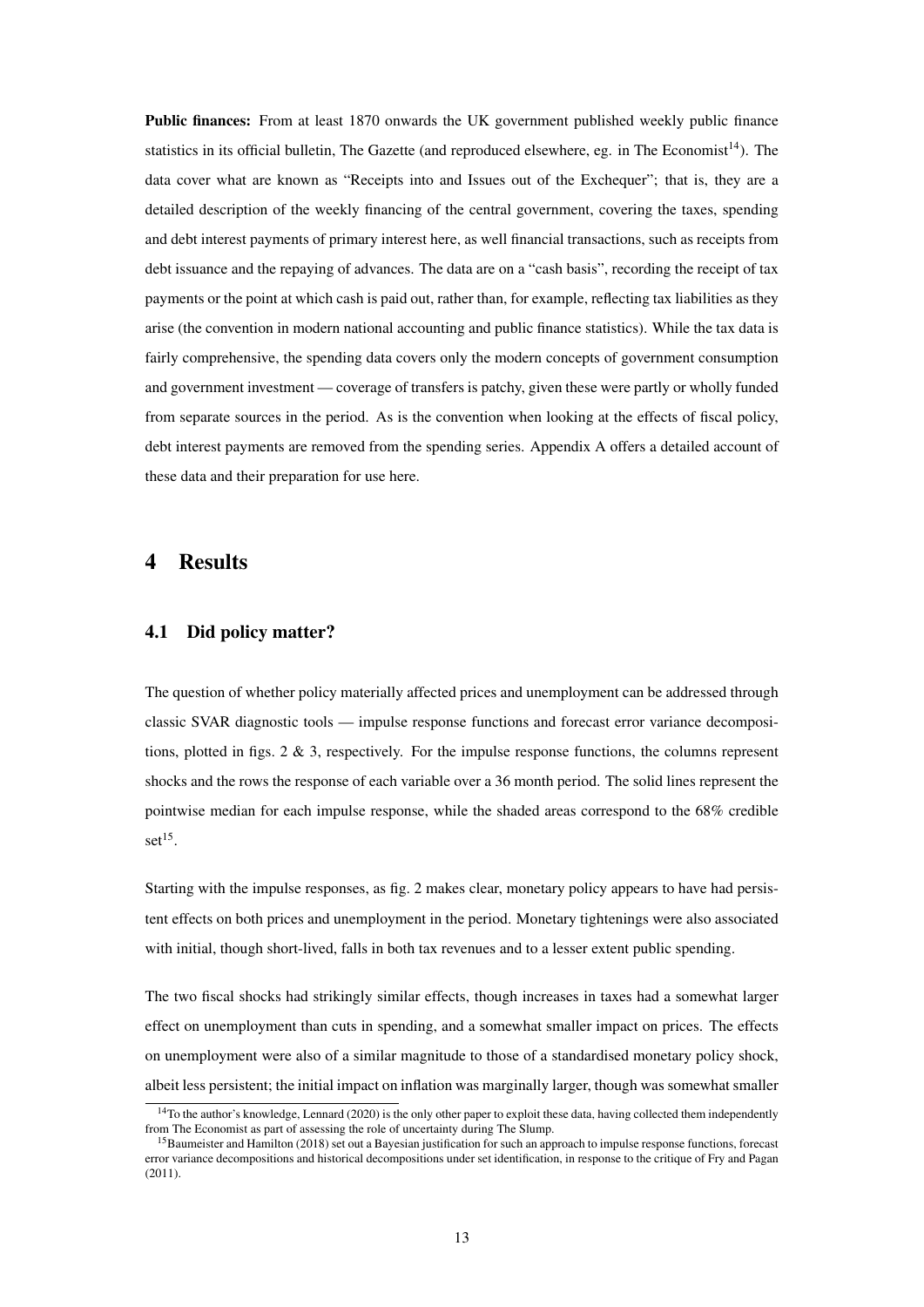<span id="page-15-0"></span>

#### Figure 2: Impulse Response Functions

Notes: Solid lines represent the median estimated response, while shaded areas represent the 68% credible set. Units are percentage points for Bank Rate and the unemployment rate.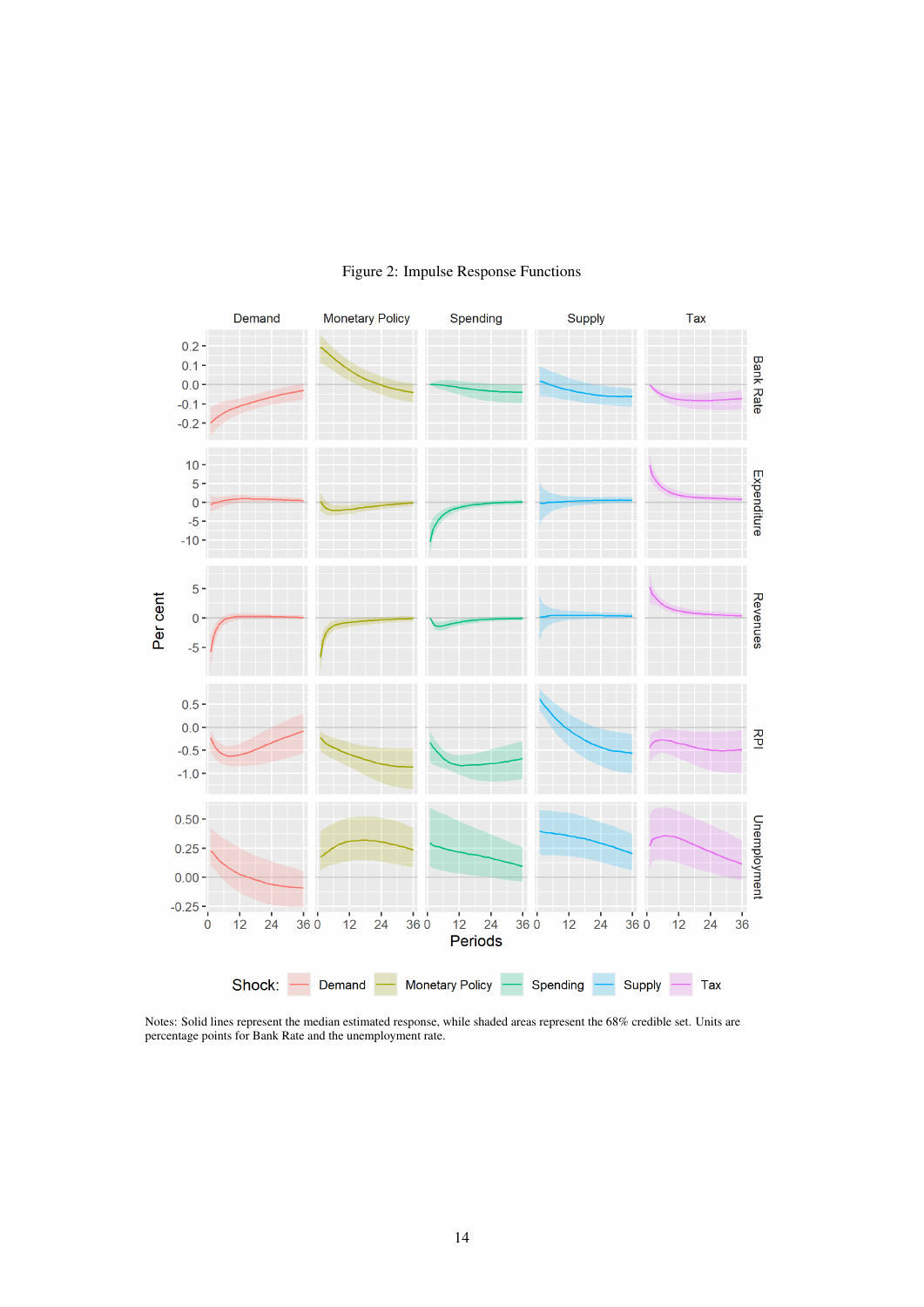at the three-year point. Bank rate responded negatively to both shocks, though the effect was larger for tax cuts. Both taxes and spending tended to move together — increased revenues were matched by higher spending; lower spending was matched by lower taxes (despite a zero restriction on impact). This mutual responsiveness of tax and spending series is consistent with the discussion of [Crafts and](#page-30-1) [Mills](#page-30-1) [\(2013\)](#page-30-1), who point to both the strength of the balanced-budget orthodoxy of the period, but also the role high debt levels in the period played in the desire to avoid deficits. These joint movements may help explain why the effects of fiscal shocks are short-lived and raise a question as to how distinct these two fiscal shocks are.

Turning to the identified business cycle shocks, demand shocks appear to have somewhat short-lived effects on unemployment, with much of the initial increase from a shock made up within a year. The effect is somewhat more persistent on prices, with the peak effect at around 9 months, unwinding steadily by the three-year point. Shocks to demand have a strongly negative initial effect on tax receipts, but this quickly dissipates, while the effect on government spending is neutral — consistent with the fact that the spending data here covers only government consumption and investment, and not more cyclical items like unemployment insurance. Interestingly, monetary policy tends to react sharply and persistently in the face of shocks, with a 1 standard deviation demand shock leading to a nearly 20 basis point cut in Bank Rate.

Supply shocks tend to have a large and persistent effect on unemployment, with somewhat less than half of the effect dissipating over the course of three years. The price level rises in the near-term, but the effect turns negative after 12 months. Supply shocks appear to have neutral effects on both real revenues and real public spending. And while they have no initial effect on monetary policy, they seem to lead to a somewhat delayed and modest tightening two-to-three years later. The persistent effect on unemployment is the most striking result here; it's consistent with the arguments that supply shocks in the labour market played an important role in the persistently high unemployment over this period.

In fig. [3,](#page-17-0) each panel of the forecast error variance decomposition corresponds to a variable, with the share of the forecast error variance accounted for by each shock at each monthly horizon captured in the colour-coded areas.

The drivers of variation in the two macroeconomic time series differ quite strikingly. While monetary policy had a small initial impact that rose quite quickly, accounting for around  $\frac{1}{4}$  of variation in both variables at the three year mark, there is more variation in the role of other shocks. Spending shocks had a pronounced effect on prices, particularly at longer horizons, while tax shocks were more material for unemployment variation. Supply shocks played a material role in the variation in unemployment at all horizons, consistent with the persistence of effects noted above; although they played an important initial role in prices, this effect faded quickly. Demand shocks had an important effect on prices at the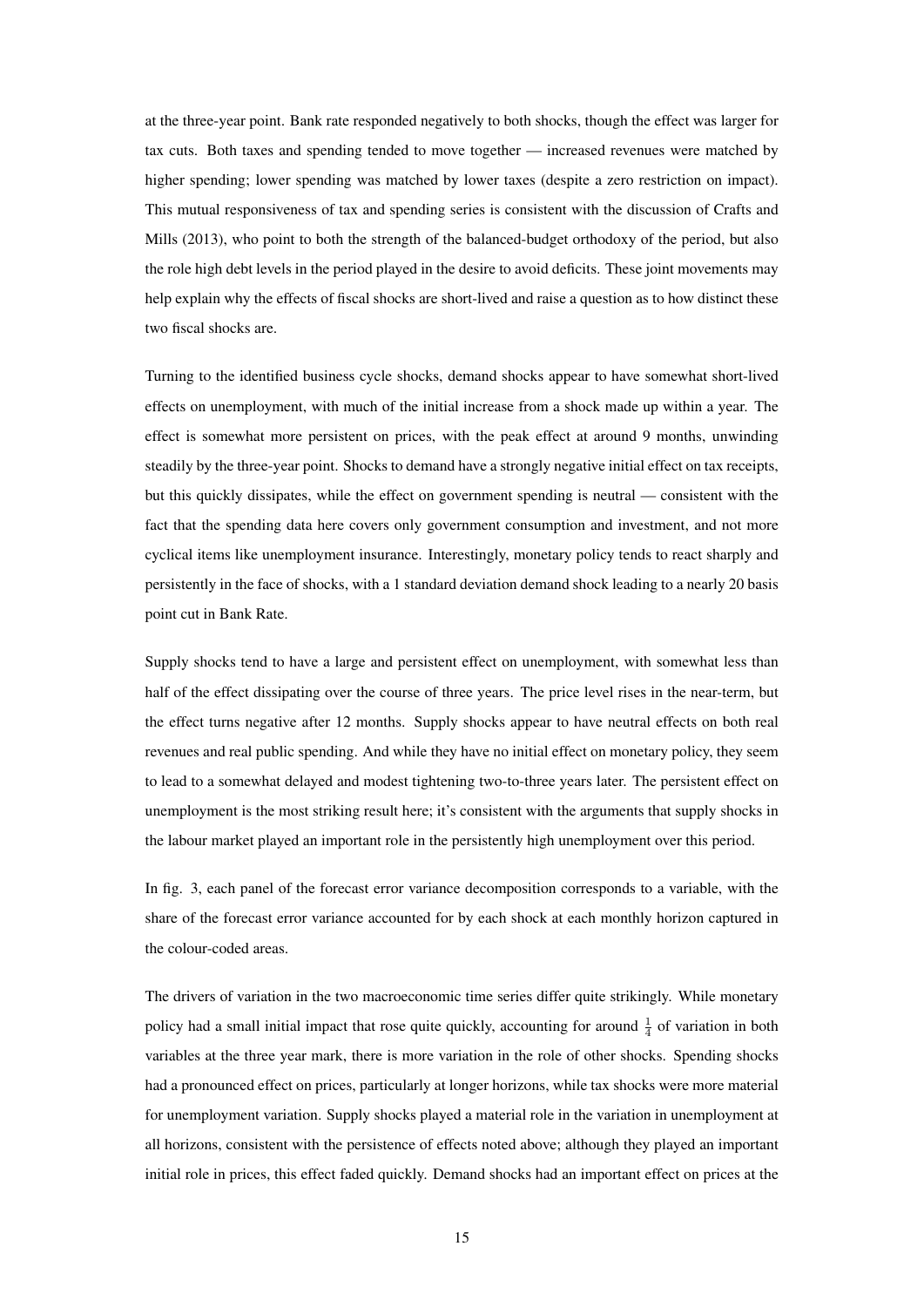<span id="page-17-0"></span>

#### Figure 3: Forecast Error Variance Decompositions

Notes: Charts are based on pointwise median estimates, rescaled to sum to one (by construction, forecast error variance decompositions don't necessarily sum to one in the case of sign restrictions).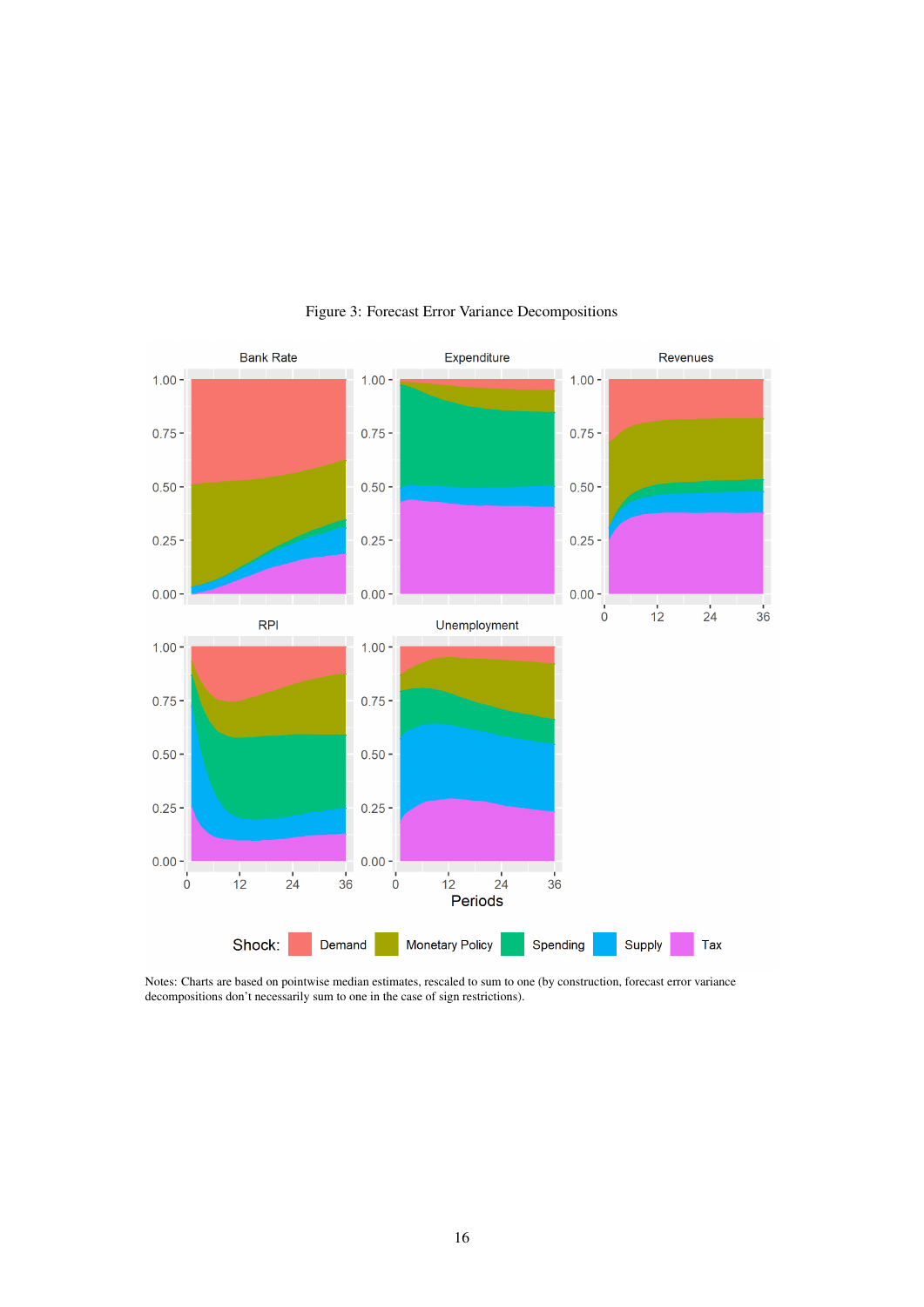12-month mark, though this faded over time, while their influence on unemployment was limited.

Turning to drivers of the policy variables, Bank Rate was determined almost exclusively by demand and monetary policy shocks in the near-term, with the role for other shocks, particularly tax, rising somewhat over subsequent months. Primary expenditure was driven primarily by tax and spending shocks, with other shocks playing a minor role at later horizons. Revenues were somewhat more affected by wider economic developments than expenditure, with demand and monetary policy shocks driving around half of variation in revenues in the near-term, while tax shocks generated around  $\frac{1}{3}$ . These patterns are consistent with the measure of spending not covering cyclical items like unemployment insurance.

Overall, all three policy shocks had material effects on unemployment and prices, and often of similar magnitudes. However, there were important differences in timing and persistence, with the result that monetary policy was material for both prices and unemployment, while spending mattered particularly for the former and taxes for the latter. For both macroeconomic variables, the combined share of the forecast error variance accounted for by policy shocks, at 60% for unemployment and 75% for prices, outweighed that of business cycle shocks over the period.

#### 4.2 Comparisons against the wider literature

Three approaches can be taken to assessing these results against the wider literature. The simplest approach is to compare the impulse responses and estimated effects of fiscal shocks on unemployment reported here against other relevant papers, most obviously the recent estimates of [Cloyne et al.](#page-30-2) [\(2018\)](#page-30-2) and [Crafts and Mills](#page-30-1) [\(2013\)](#page-30-1), as well as contemporary estimates from [Keynes and Henderson](#page-31-2) [\(1929\)](#page-31-2). This has the advantage of being both simple and most directly relevant to this paper's focus. However, much of the wider empirical literature on the effects of macroeconomic policy (usefully summarised in [Ramey](#page-32-2) [\(2016\)](#page-32-2)) considers the effects on GDP, rather than prices or unemployment. To draw wider comparisons, the baseline model is re-estimated with GDP in the place of unemployment (see Appendix [B](#page-34-0) for full details). This allows comparisons to be drawn with the forecast error variance of output explained by policy variables across different studies, and for fiscal policy it allows the calculation of multipliers.

The effects of the tax shocks here can be compared against those estimated by [Cloyne et al.](#page-30-2) [\(2018\)](#page-30-2), with some rescaling<sup>[16](#page-18-0)</sup>. The revenue shocks have quite different profiles — while in Cloyne, a 1% of GDP tax shock leads to a persistent reduction in revenues of a similar scale, here there is a somewhat

<span id="page-18-0"></span><sup>&</sup>lt;sup>16</sup>Since the shocks in [Cloyne et al.](#page-30-2) [\(2018\)](#page-30-2) are calibrated to be 1% of GDP, here we calculate the £-value of 1% of the sample average of GDP and use that to estimate the £-equivalent percentage increase in average taxes and spending, which is 16% and 23% respectively, and scale our impulse responses accordingly.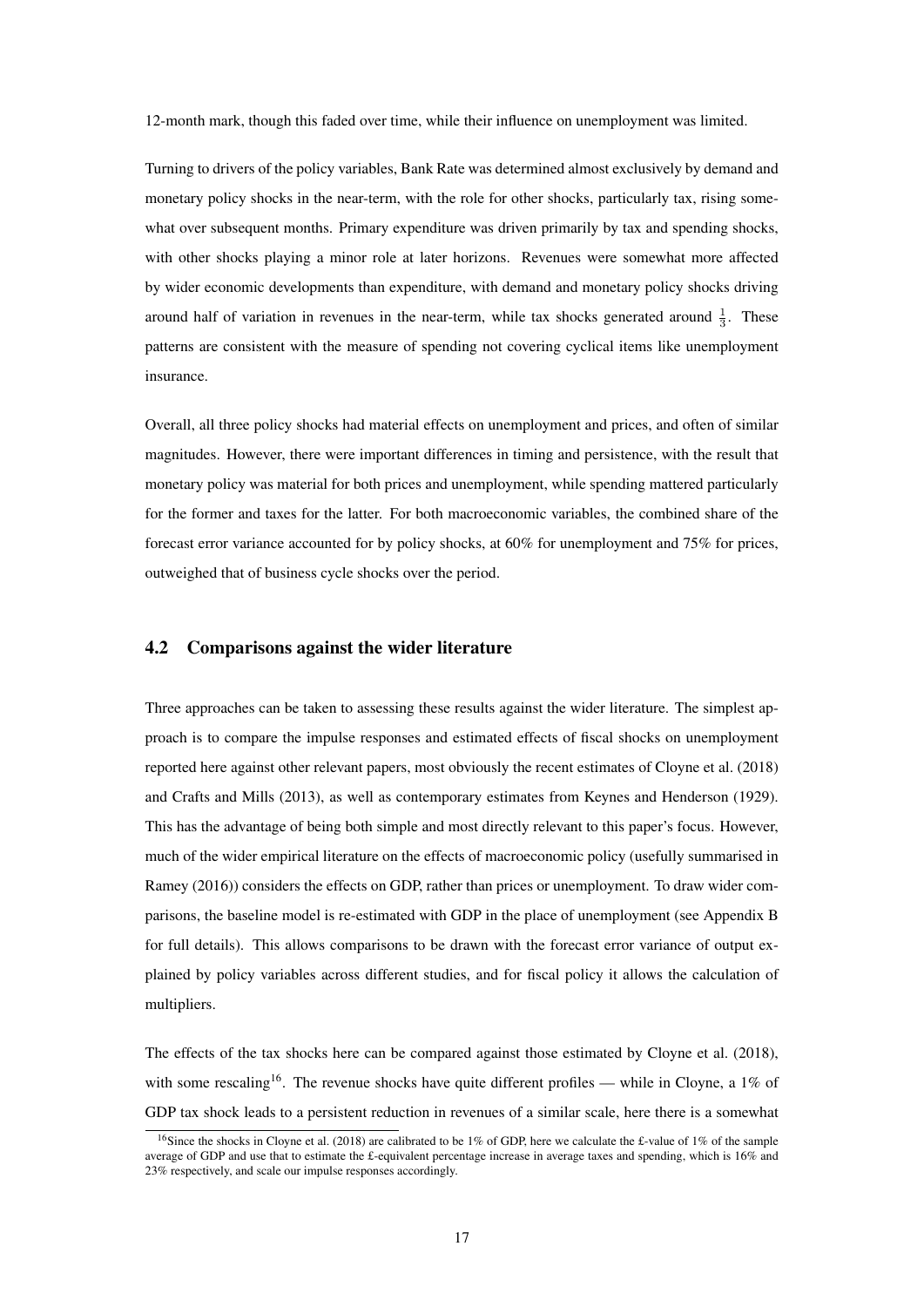smaller initial effect which fades quite quickly. The unemployment rate falls gradually in [Cloyne et al.](#page-30-2) [\(2018\)](#page-30-2), by around 1 percentage point after 8 quarters — results here suggest an immediate fall of 1 percentage point, fading to  $\frac{2}{3}$  at the end of 8 quarters. Tax cuts here raise the price level by about 1% initially, an effect that grows over the following 7 quarters — unlike in [Cloyne et al.](#page-30-2) [\(2018\)](#page-30-2), where a similar initial effect turns positive after 6 quarters, though the confidence interval around this result is large. Bank Rate tightens by around 1 percentage point after 4 quarters in [Cloyne et al.](#page-30-2) [\(2018\)](#page-30-2), whereas here Bank Rate tightens by a more modest 25 basis points.

One last observation stands out; the tax shocks in [Cloyne et al.](#page-30-2) [\(2018\)](#page-30-2) are more cleanly distinguished from other fiscal shocks than those here, with government spending remaining flat in response to tax cuts and the deficit rising — whereas here, expenditure and receipts are quite responsive to tax and spending shocks respectively. [Cloyne et al.](#page-30-2) [\(2018\)](#page-30-2) attribute this cleaner disctinction to their use of the narrative approach, which allows them to filter out tax changes motivated by spending objectives. That has been difficult to replicate here. As noted earlier, to test how distinct the two fiscal shocks identified in this paper are, one of the roibustness tests reported in Appendix [B](#page-34-0) considers an alternative identification scheme, with the initial response of expenditure to tax shocks set to zero, instead of that of revenues to spending shocks. This alternative specification does change the role of spending shocks, in particular reducing the spending shock share of the forecast error variance for unemployment, while boosting that of tax and monetary policy.

<span id="page-19-0"></span>

| Variable   | <b>Shock</b> | Impact |        | Months |       | Peak        |
|------------|--------------|--------|--------|--------|-------|-------------|
|            |              |        | 12     | 24     | 36    | [month]     |
| Rate (bps) | Tax          | 0.072  | 0.091  | 0.060  | 0.031 | $0.096$ [7] |
|            | Spending     | 0.058  | 0.043  | 0.032  | 0.019 | $0.058$ [1] |
| Unemployed | Tax          | 10,248 | 12,742 | 8,335  | 4.324 | 13,524 [7]  |
|            | Spending     | 8,175  | 6,012  | 4.359  | 2,607 | $8,175$ [1] |

Table 2: Change in unemployment for a £1,000,000 fiscal loosening

Turning to estimates of the effect of government spending on unemployment, in their assessment of Lloyd George's proposed 1929 stimulus plan, [Keynes and Henderson](#page-31-2) [\(1929\)](#page-31-2) quote the reduction in unemployment they might expect for £1,000,000 of stimulus, with an estimated 5,000 employed per annum for each million spent — or 500,000 for a programme of  $£100,000,000$  per year. To compute a similar statistic, the impulse responses here are rescaled such that the initial impulse corresponds to a £1,000,000 change in the relevant fiscal variable (similar to the exercise above). The results are reported in table  $2$  — the results suggest that [Keynes and Henderson](#page-31-2) [\(1929\)](#page-31-2) may have under-estimated the effect, with fiscal loosenings having peak effects on unemployment in the region of 8,000-13,500 unemployed. These estimates appear to contrast with more recent estimates in the literature, which offer much lower figures of around 200,000-330,000 jobs from a £300,000,000 public works programme executed over three years [\(Crafts and Mills, 2013\)](#page-30-1), against a 500,000 lower bound estimate in [Keynes](#page-31-2)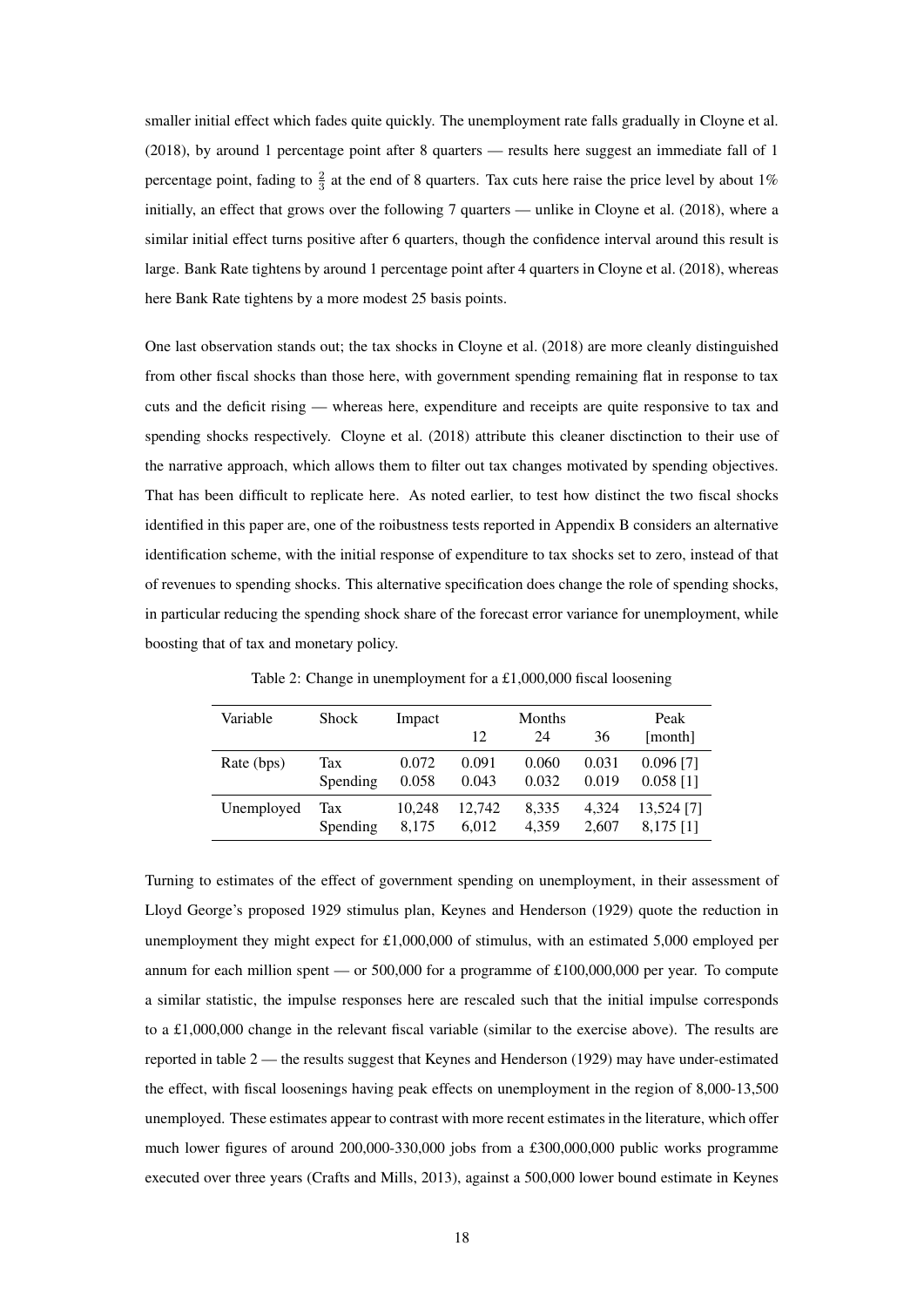[and Henderson](#page-31-2) [\(1929\)](#page-31-2). However, a second feature stands out in the table above — as noted earlier, the reductions in unemployment generated by fiscal loosenings dissipate quite quickly. A fiscal loosening of £300,000,000 over three years could have materially reduced unemployment in the near-term, but these results suggest that the effect would have unwound relatively rapidly once the loosening ended.

A GDP-based variant of the model is reported in Appendix [B,](#page-34-0) whose results can be used to draw comparisons against the wider literature looking at the effects of macroeconomic policy shocks. [Ramey](#page-32-2) [\(2016\)](#page-32-2) reports a range of estimates of the contributions to the forecast error variance of output from monetary, tax and government spending shocks. For monetary policy, these figures at the 24-month horizon range from 0.5% to 8.8%, with the latter very close to the 8.6% estimate here from the GDP variant of the model (compared to 16% of unemployment in the baseline specification). She reports a range of 0.5% to 4.8% for tax shocks at 8 quarters, compared to 12% here (and 18% for unemployment in the baseline specification). Finally, for government spending her range covers 2.9% to 12.6% against 9.2% here (and 8.1% for unemployment in the baseline model).

In surveying the most recent literature on the effects of fiscal policy, [Ramey](#page-32-3) [\(2019\)](#page-32-3) reports a broad range of tax and government spending multipliers. The GDP variant of this paper's model yields a cumulative present value tax multiplier of  $4\frac{3}{4}$  over a two year period, compared to the range of 1 to 5 that [Ramey](#page-32-3) [\(2019\)](#page-32-3) reports (where the upper bound comes from [Mountford and Uhlig](#page-32-5) [\(2009\)](#page-32-5)) and the 2.3 over 8 quarters estimated in [Cloyne et al.](#page-30-2) [\(2018\)](#page-30-2). Consistent with the wider literature and the results for unemployment, the equivalent multiplier estimated here for government spending is lower, at  $1\frac{1}{2}$ over two years. [Ramey](#page-32-3) [\(2019\)](#page-32-3) quotes a range of 0.2 to 2, though argues that the most robust results tend to be 1 or below, while [Crafts and Mills](#page-30-1) [\(2013\)](#page-30-1) report a defence spending multiplier between 0.3 and 0.8.

Across all these sources of comparison, the results presented here stand towards to the upper end of the ranges in the wider literature. That may reflect the fact that policy adjustments were more extreme and less predictable in this period than in the post-War samples typically used in the wider literature — [Ramey](#page-32-2) [\(2016\)](#page-32-2), for example, speculates that the common result that monetary shocks are harder to identify in the post-Volcker era reflects more predictable (and successful) policymaking. It may also reflect specific features of the UK in this period — as [Ramey](#page-32-3) [\(2019\)](#page-32-3) notes, more granular studies, such as [Ilzetzki et al.](#page-31-14) [\(2013\)](#page-31-14) find significant variation in multipliers based on the policy regime and income level. Specifically, they find spending multipliers to be much larger in fixed exchange rate regimes (a reasonable characterisation of the UK for much of this period), though they also find multipliers are smaller in open and heavily indebted economies (both of which would also apply here). More generally, the results are consistent with the finding in the literature that tax multipliers tend to be larger than spending multipliers — implying that for a given fiscal balance, a shift towards lower taxes, matched by reduced spending, would have been expansionary.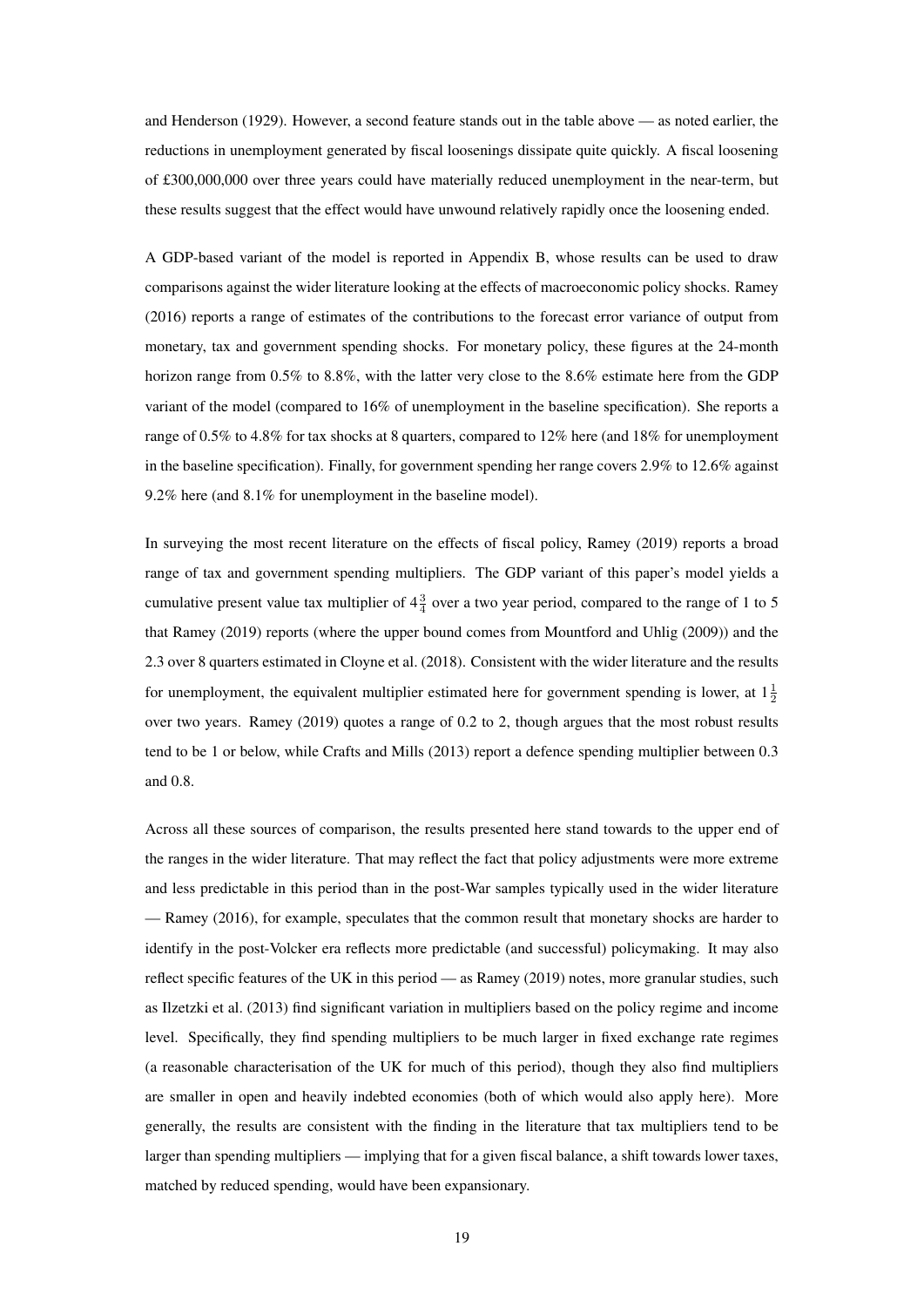#### 4.3 How did policy affect macroeconomic outcomes?

Fig. [4](#page-22-0) illustrates the identified shocks over the sample. The largest identified business cycle shocks occur broadly when they might be expected — around the two great strikes of the period and the two major recessions. As expected, none of the labour market shocks that might account for differences in outcomes with the pre-War years are detected early in the sample. As with the identified business cycle shocks, policy shocks largely occur where they might be expected. There are two pronounced episodes of monetary tightening, during 1919's boom and to defend the gold parity in 1931, and five sustained episodes of loosening; two following each major tightening episode, one in the mid-to-late 1920s, one following the Wall Street Crash in 1929 and one in the mid-to-late 1930s.

The tax shocks are broadly consistent with those identified using the narrative approach by [Cloyne](#page-30-2) [et al.](#page-30-2) [\(2018\)](#page-30-2): 1921 and 1922 see in aggregate large positive and negative shocks respectively, which in [Cloyne et al.](#page-30-2) [\(2018\)](#page-30-2) are classed as endogenous (and so excluded from their empirical estimates)<sup>[17](#page-21-0)</sup>; the next few years see persistently negative shocks, consistent with the exogenously-classed shocks identified in [Cloyne et al.](#page-30-2) [\(2018\)](#page-30-2); a large positive shock is detected in 1930 and a somewhat smaller one in 1932, which [Cloyne et al.](#page-30-2) [\(2018\)](#page-30-2) treat as exogenous and endogenous respectively; finally, a series of positive shocks are identified in the late 1930s, which [Cloyne et al.](#page-30-2) [\(2018\)](#page-30-2) treat as endogenous. The corresponding pattern on the expenditure side is striking — 1919 and 1920 see large negative shocks; 1921 sees a positive shock, with expenditure tightening alongside tax policy; as taxes are eased in the first half of the 1920s, spending remains tight; shocks are then small until a sharp tightening in 1930, matching the tightening of tax policy; finally, in the late 1930s, spending is eased in a series of negative shocks, though to a lesser degree than the tightening in taxes.

Figure [5](#page-23-0) plots the historical decomposition for the price level and unemployment, which brings together the estimated shocks and the estimated structural impulse responses to account for actual developments. The interwar years are decomposed into the five episodes discussed earlier — the post-War boom, the subsequent bust, the Doldrums, the Slump and the Cheap Money era.

The post-War boom saw the price level rise by some 20% relative to the start of the period, while identified shocks pushed down on unemployment<sup>[18](#page-21-1)</sup>. The largest driver was the continuation of wartime levels of spending, reinforced for unemployment by tax shocks. Business cycle shocks (demand and supply) also pushed up somewhat on inflation, though had largely offsetting effects on unemployment. The limited contribution from monetary policy is consistent with [Howson](#page-31-9) [\(1975\)](#page-31-9), who took the view

<span id="page-21-0"></span><sup>&</sup>lt;sup>17</sup>The timing of shocks in [Cloyne et al.](#page-30-2) [\(2018\)](#page-30-2) don't always align perfectly with those here — the difference is likely to reflect the fact that their narrative approach is based on the estimated revenue effect of a policy change, attributed to the date of implementation, rather than through the observed effect of policy change on revenues, which is what matters in the approach here.

<span id="page-21-1"></span><sup>&</sup>lt;sup>18</sup>Though overall the model's initial conditions offset the fall implied by the effect of shocks alone, reflecting the fact that the starting level of unemployment is lower than the model steady-state.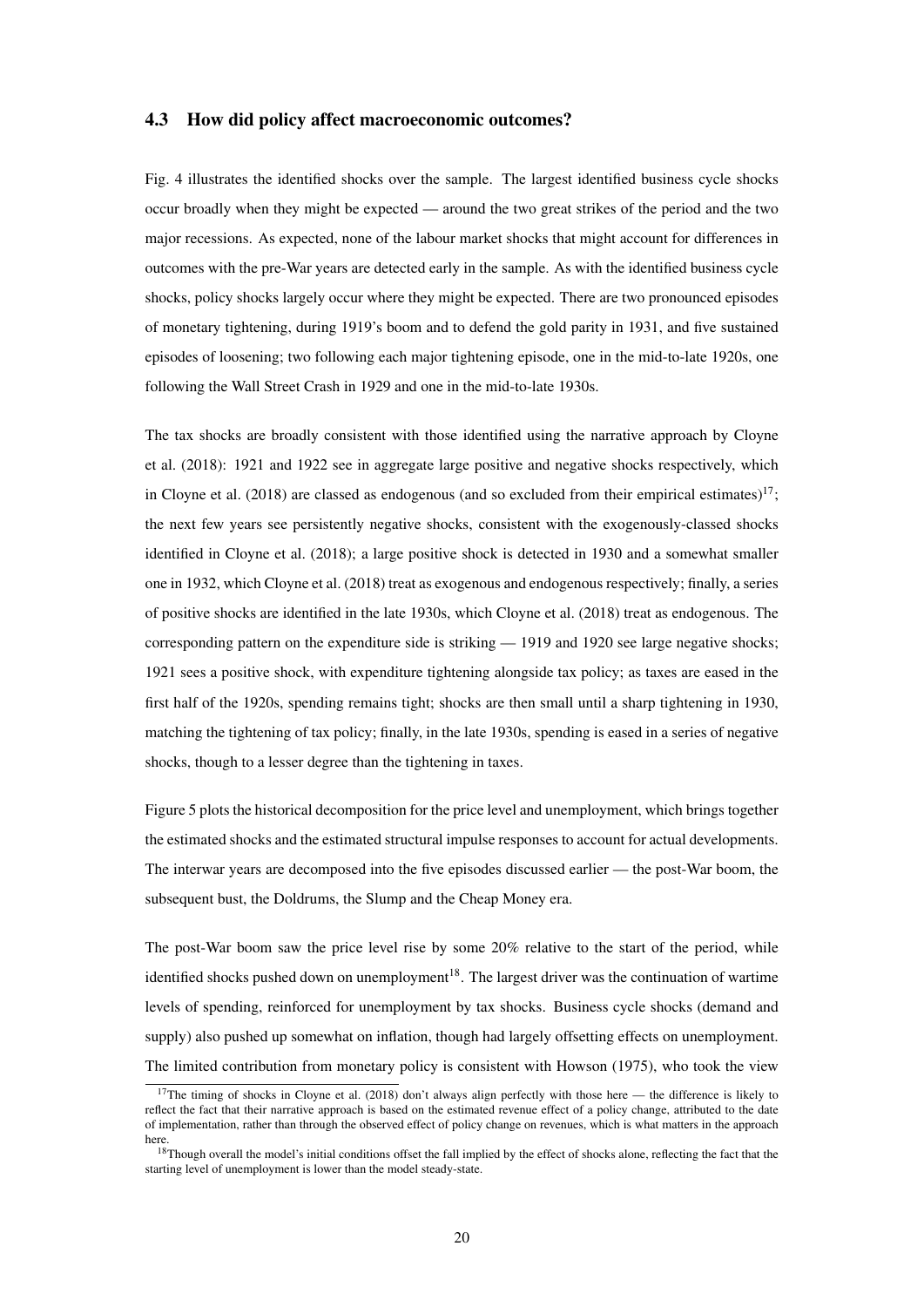Figure 4: Identified Shocks

<span id="page-22-0"></span>

Notes: Shocks are expressed in standard deviations. As per table [1,](#page-11-1) shocks are normalised such that a positive shock corresponds to higher unemployment. Solid lines represent the median estimated shock, while shaded areas represent the 68% credible set.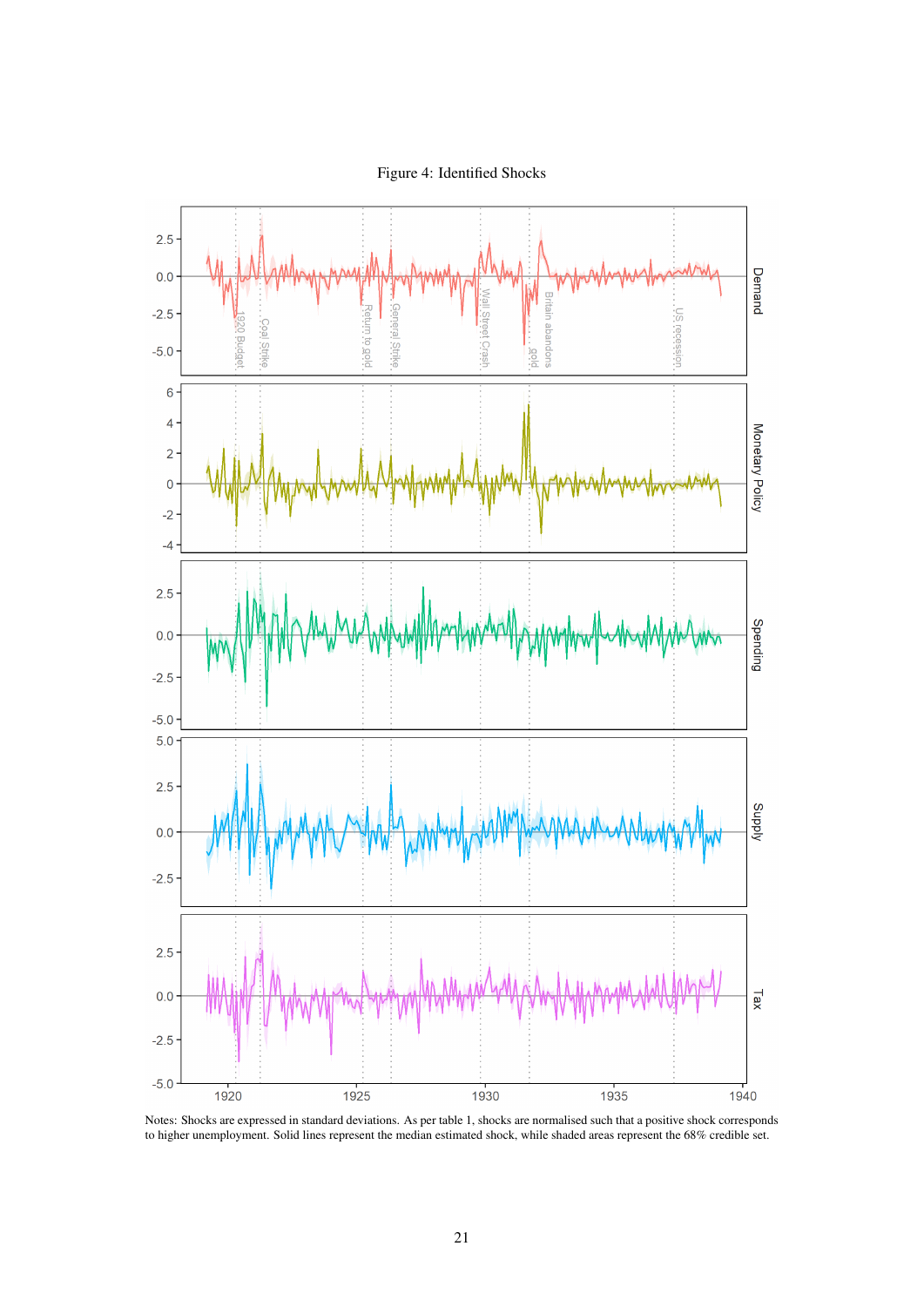<span id="page-23-0"></span>

Figure 5: Historical Decomposition of Prices & Unemployment Over Five Periods

Notes: Solid black lines indicate the total contribution of shocks to the deviation of the variable from the model steady-state at each point in time, with coloured areas denoting the contribution from each shock. The price level is expressed as the percentage deviation, while unemployment is the percentage point deviation. Initial conditions are not reflected in the chart. Estimates are based on pointwise medians. Episodes are based on the turning points identified in [Mitchell et al.](#page-31-8) [\(2012\)](#page-31-8)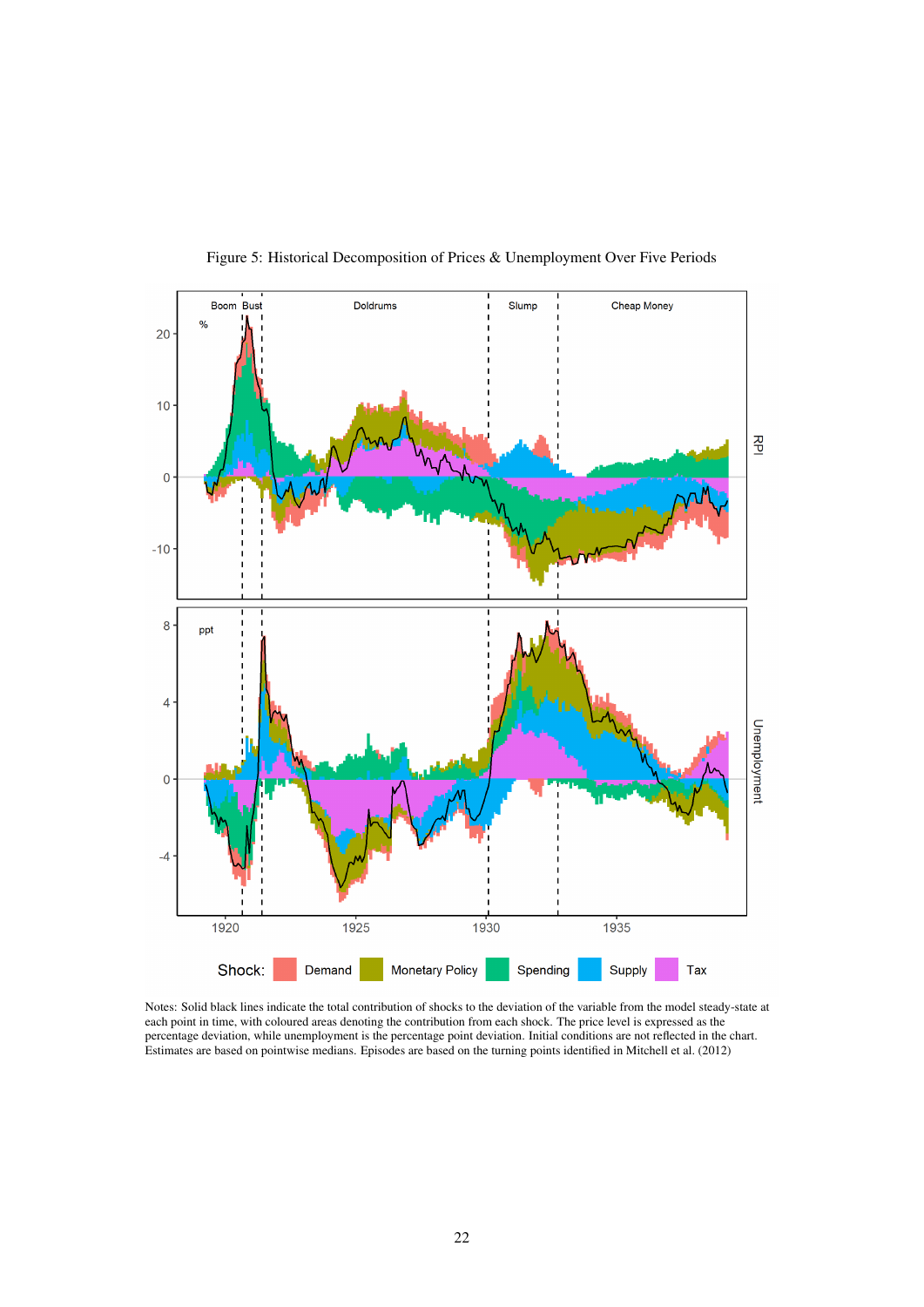that monetary policy played a smaller role in the post-War boom than it had traditionally been accused of, while the relatively muted role of demand contrasts with the emphasis on pent-up wartime demand in [Eichengreen](#page-30-6) [\(1992\)](#page-30-6).

The economy swang sharply into recession over the next 12 months — unemployment shot up and prices collapsed. All shocks bar supply contributed to the decline in prices, while every shock contributed to raise unemployment, with fiscal shocks adding nearly 6 percentage points and business cycle shocks nearly 5 — add in monetary policy, and policy was overwhelmingly the principal driver of developments. The sharpest and most short-lived peak in unemployment, over May and June 1921 (which coincides with a stalling in the decline in prices), reflects the coal miners' strike of these months, captured in a sharply larger supply shock.

Between mid-1921 and mid-1929 the economy entered a long period of weak expansion, "the Doldrums", as the recession unwound, a period which includes 1925's restoration of the gold standard. Over this period, unemployment gradually fell, to trough at around 10%, while deflation continued (albeit the effect on prices from identified shocks was neutral overall, once the post-War peak had un-wound<sup>[19](#page-24-0)</sup>). Spending was the principal source of downward pressure on prices across the period. And although neutral across this period as a whole, tax and monetary policy shocks played an important role in sustaining the recovery, driving down unemployment and holding up prices through the middle years of this period — the effect from monetary policy unwinds following the rate raises ahead of the return to gold. Towards the end of this period, supply shocks became the principal source of downward pressure on unemployment.

Turning to "The Slump", higher taxes and tighter monetary policy push up unemployment and push down on prices, which look to be clear negative consequences (at least for the domestic economy) of the attempt to defend sterling. Business cycle shocks are also interesting. The Great Depression is usually thought of as an externally-originating demand shock in the UK — while it is the case that demand shocks raise unemployment and play a pronounced role in depressing prices, what stands out here is the role of supply shocks in raising unemployment. It is clear in both fig. [1](#page-6-0) and fig. [5](#page-23-0) that prices were less responsive to a given level of unemployment later in the sample. To test whether this might be linked to the supply-side labour market hypotheses advanced for this period, a split sample exercise is reported in Appendix [B](#page-34-0) — the results there suggest a similar contribution from supply shocks even when the earlier more flexible period is excluded, suggesting that the source of this change lies outside the usual immediate post-War labour market changes that are cited.

Finally, the Cheap Money era sees monetary policy come to the fore, acting as the principal driver of declining unemployment and rising prices as a sustained recovery takes hold. The effect on unem-

<span id="page-24-0"></span><sup>&</sup>lt;sup>19</sup>Although the effect of identified shocks is neutral, there is a large drag on prices from initial conditions in this period, reflecting the fact that the starting level of prices was higher than the model's steady state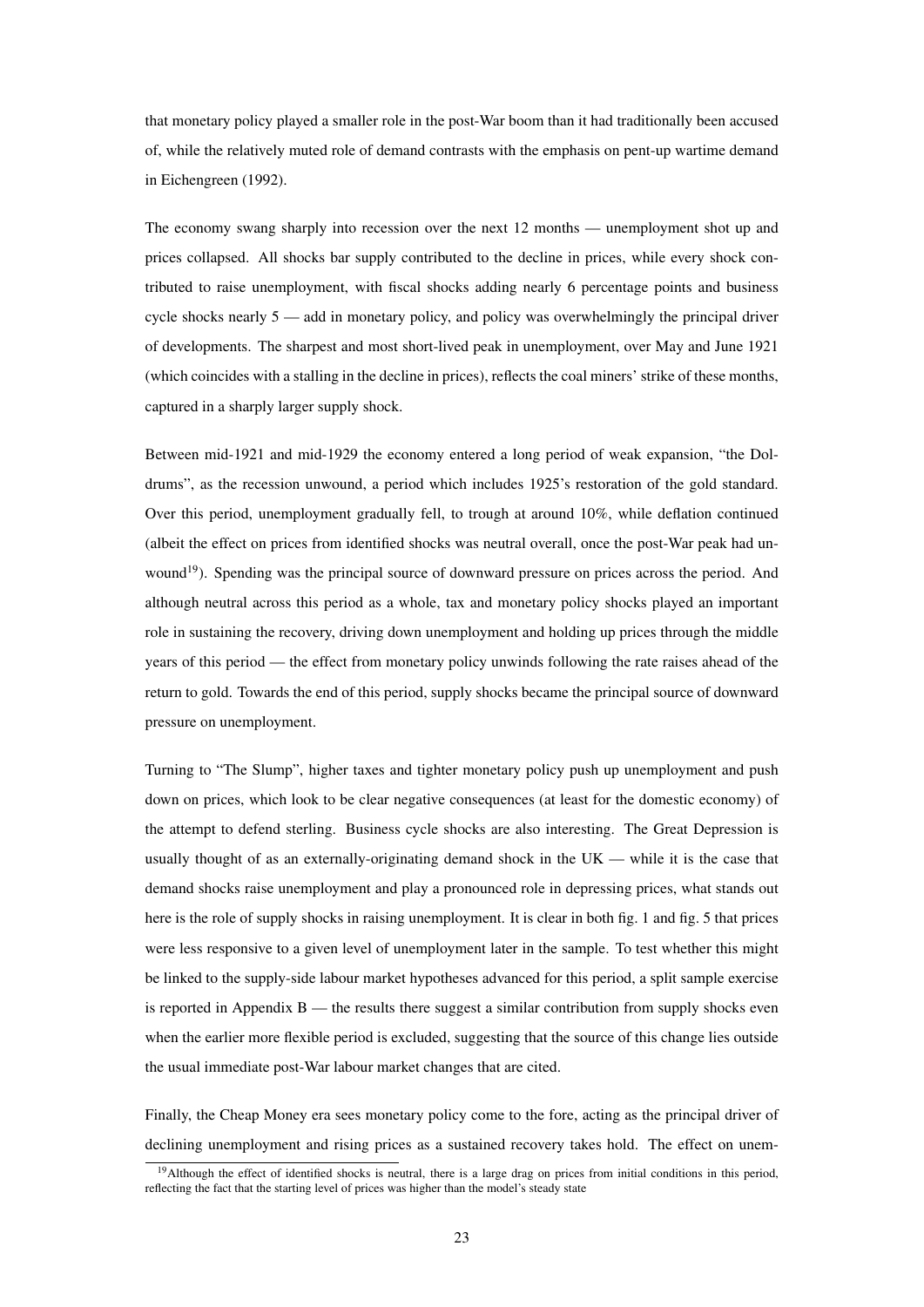ployment is further reinforced by an unwind of the supply shocks that hit during the Great Depression. Strikingly, government spending plays an important role in raising the price level, but a very small one in reducing unemployment, consistent with the limited role for rearmament found in [Crafts and Mills](#page-30-1) [\(2013\)](#page-30-1).

#### 4.4 Discussion

Returning to the original research question, did policy matter for macroeconomic outcomes and what role did it play in driving developments? The results here suggest that policy did matter, with policy shocks having material impacts on prices and unemployment and accounting for an important share of variation — the results in this paper are generally towards the upper end of the range of estimates in the wider literature, across both monetary and fiscal policy [\(Ramey, 2016\)](#page-32-2).

Furthermore, policy decisions had a material effect on outcomes in key periods. While monetary policy played only a limited role in the post-War boom, its subsequent tightening worsened the 1920s recession, while the tightening during the Slump also exacerbated the Great Depression. Conversely, the easing in policy from 1921 supported the recovery of the mid-1920s, while the easing of the Cheap Money era played an even more prominent role in the recovery of the 1930s.

Government spending also played an important role across multiple phases. Loose post-War policy generated much of the post-War inflation, while the subsequent cuts to spending brought prices down and pushed up unemployment. Spending played a limited role in the Great Depression, while the main contribution of rearmament in the later 1930s seems to have been to raise prices. The most material role for tax occurred in the middle of the period, first with lower taxes supporting recovery in the mid-1920s and then with higher taxes exacerbating the Great Depression. That said, given the sensitivity of the relative roles of tax and spending shocks to the precise restrictions employed (as noted above and in Appendix [B\)](#page-34-0), it is probably better not to place too much weight on the precise roles here of tax shocks versus spending shocks, but rather to think about the role of the overall stance of fiscal policy — exacerbating both the boom and bust of the 1920s then broadly neutral throughout the midto late-1920s, before exacerbating the Great Depression in the early 1930s.

Business cycle shocks are somewhat less prominent — demand shocks did contribute to both recessions, and supply shocks materially so during the Great Depression. But the consistently pro-cyclical deployment of policy meant that in many ways policy choices were key drivers of fluctuations in this period, even if the shocks policymakers were responding to (mostly) originated from other sources. Of course, this procyclicality of policy action was no accident — achieving balanced budgets meant tightening fiscal policy in response to negative shocks, while achieving and preserving dollar parity reg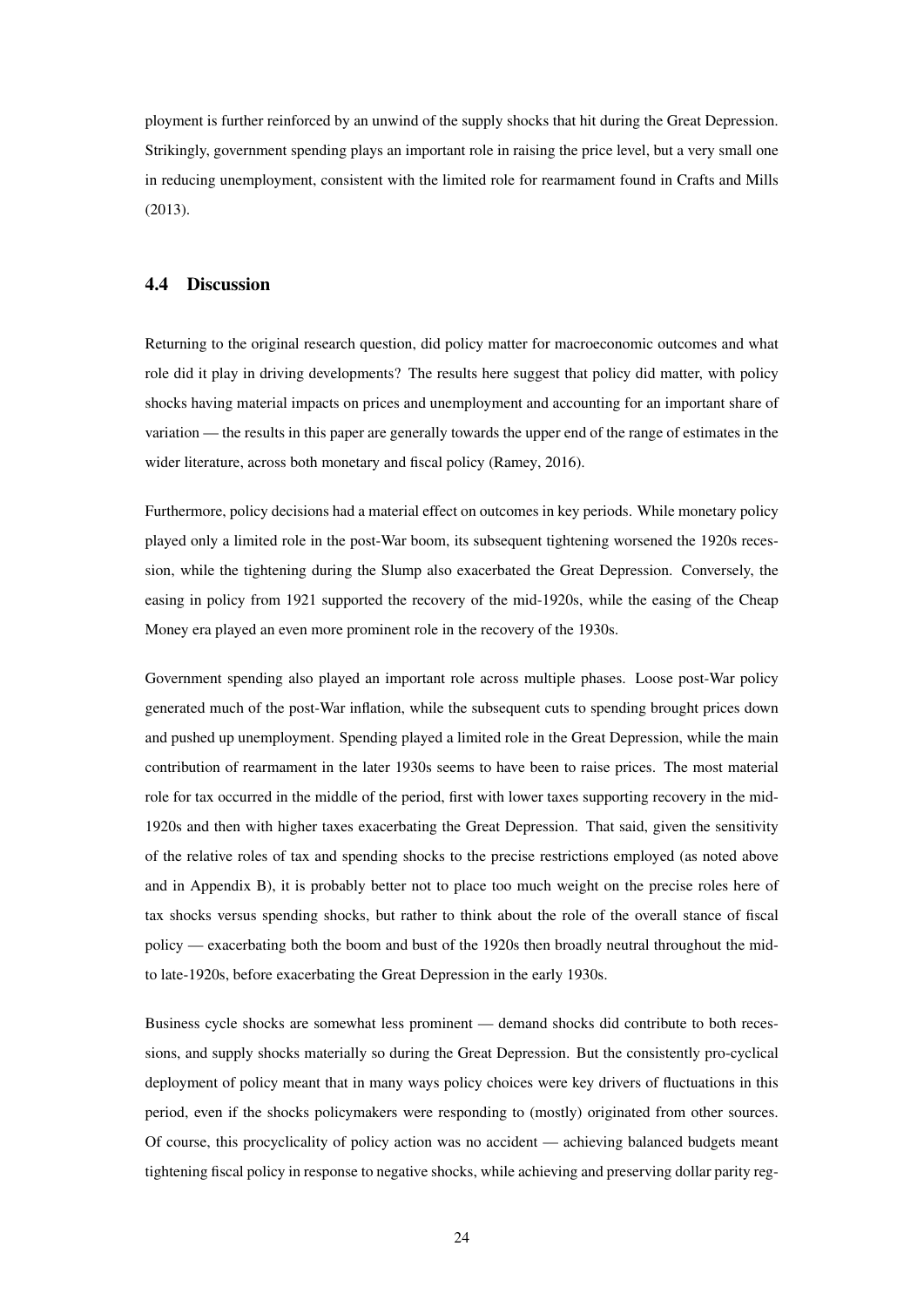ularly required raising rates when the economy was weak (most obviously in 1931), to prevent capital outflows and offset downward pressure on sterling.

Of course, in hindsight it is easy to argue that domestically focused monetary policy and less procyclical fiscal policy would have delivered better domestic outcomes — but that was far from clear to contemporaries, who faced a range of competing objectives and uncertainties. One key uncertainty was inflation — watching hyperinflation unfold in central Europe, or even just elevated inflation in France and Belgium, deterred British policymakers from debating more seriously the possibility of pegging sterling to gold or the dollar at a devalued level (as France and Belgium did — the UK debate focused on when to return to gold, not at what level [\(Moggridge, 1972\)](#page-31-0)). Relatedly, some have argued that Britain was able to abandon gold first in the 1930s partly because it had not had a period of very high inflation in the 1920s — France was the last major country to abandon its gold peg, in part because the experience of high inflation in the 1920s made them reluctant to unpeg from gold [\(Solomou, 1996\)](#page-32-13). Perhaps even more constraining than the risk of inflation was the broader set of beliefs that underpinned the pre-War policy orthodoxy. In this world, the gold standard was a commitment to honour liabilities in their original value, a commitment not to inflate them away, and it was widely believed that the gold standard was the foundation of Britain's central role in the global economic and financial system, alongside the commitment to free capital flows and trade — it took the trials of these decades and the crisis of 1931 to overcome this orthodoxy, and even then the process of accommodation with the new possibilities was only gradual.

# <span id="page-26-0"></span>5 Conclusion

Policymakers in the interwar years had an unenviable task — in the face of multiple shocks, they had to balance competing objectives and manage sharp trade-offs. By bringing a flexible framework to contemporary data, we can answer questions that contemporaries grappled with — what was the role of policy choices and objectives in driving unemployment and price dynamics.

The results here suggest that the post-War boom could have been avoided had fiscal policy tightened earlier. But that seems like an unrealistic prescription; ongoing security concerns, amongst other factors, kept spending necessarily high, while fiscal dominance would have prevented the Bank of England from unilaterally tightening monetary policy. There is a stronger case for a different policy course once policy was free to tighten in the early 1920s; while concerns about debt sustainability might still have warranted a fiscal tightening, a slower adjustment to gold — or even the choice of a lower parity would have freed up monetary policy to do more to support the domestic economy. Nevertheless, policymakers could have been forgiven for thinking that prices and wages would have adjusted by enough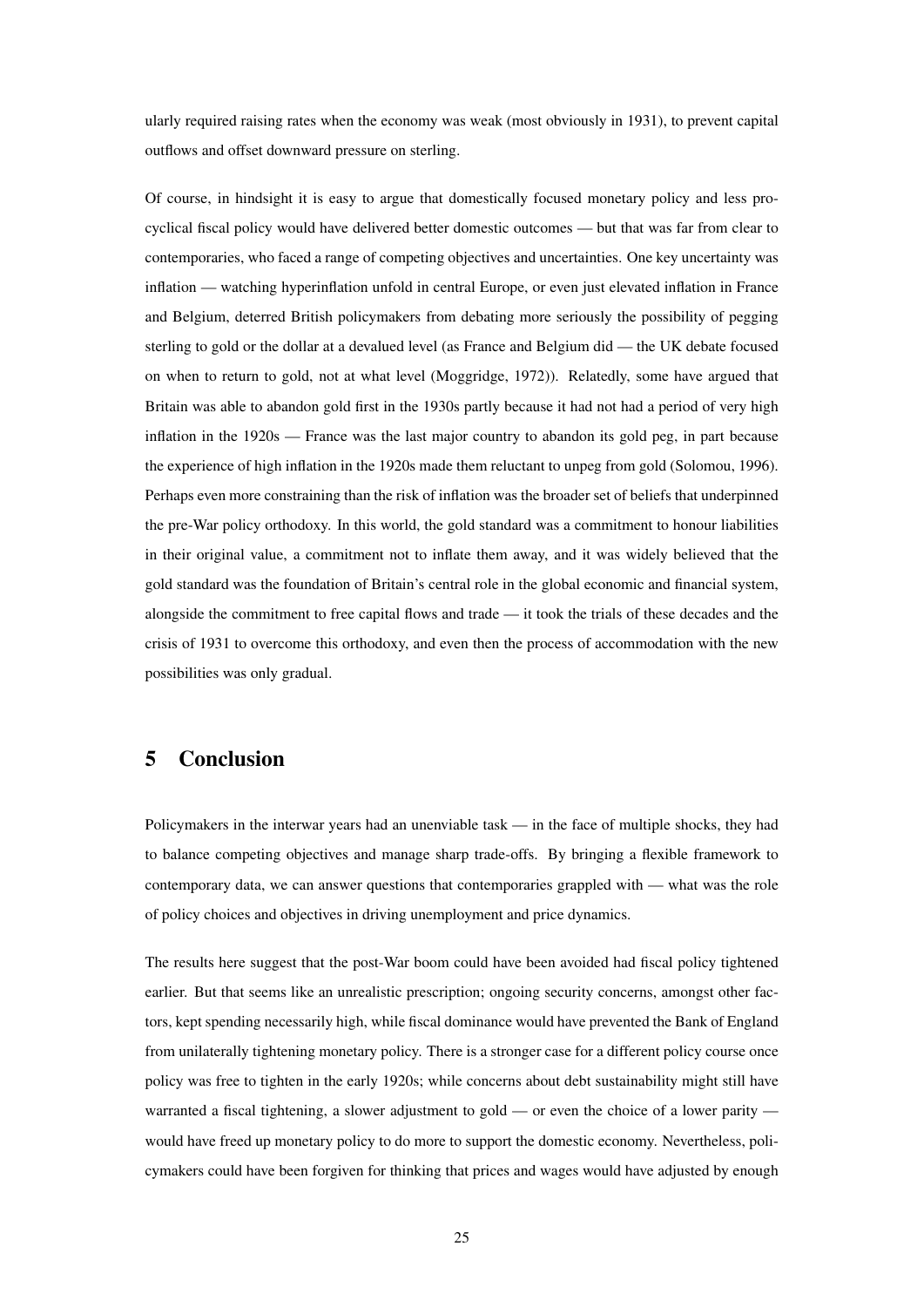to make the \$4.86 parity sustainable without mass unemployment, given the degree of flexibility in prices observed in the immediate post-War years.

The situation in the 1930s is quite different. The ultimate shock was external rather than policy, transmitted to the UK through weaker external demand and, especially, through financial channels. Although fiscal policy was tightened in 1930 and loosened thereafter (most notably through rearmament), the most material contributions from policy came from monetary policy, both the sharp tightening in 1931 and the subsequent easing and adoption of "cheap money". An earlier exit from gold, avoiding the monetary and fiscal tightenings of 1930 and 1931, might have been doubly beneficial, both avoiding the damage done by the policy tightening and removing the external constraint, allowing policy to be set in response to domestic developments.

As noted at the outset, this paper cannot fully answer the question of why unemployment in interwar Britain was so much higher than in the pre-War period, at least to the extent that this results from structural changes that occurred before or at the beginning of the sample period. But it does demonstrate that unemployment was much worse than it could have been, had different policy objectives been pursued. Nor is this paper aimed at addressing the question of whether a "policy regime change" was at the root of the recovery of the 1930s recovery, though the split-sample robustness exercise here offers lukewarm support for this idea at best, consistent with the ambiguous UK-specific results found elsewhere (particularly [Ellison et al.](#page-30-3) [\(2020\)](#page-30-3)).

One broader objective of this paper is to demonstrate the value of applying modern techniques to the often rich and high frequency contemporary data that is available (although in some cases still in need of digitisation). This paper draws on a broad dataset of generally monthly data for the UK, but higher frequency data exist (the underlying fiscal data here is weekly), as does a broad cross-section of data for other countries (eg. as exploited in [Albers](#page-29-14) [\(2018\)](#page-29-14); [Ellison et al.](#page-30-3) [\(2020\)](#page-30-3); [Lopez and Mitchener](#page-31-15) [\(2020\)](#page-31-15)).

This paper suggests at least two areas that would benefit from further exploration. First, much energy has been devoted in recent years to better understanding developments in the Phillips Curve<sup>[20](#page-27-0)</sup>. Given the changed relationship between prices and unemployment between the 1920s and 1930s, and the fact this isn't obviously attributable to the regularly cited changes in the labour market at the start of this period, there is potentially much to learn from this earlier episode of Phillips Curve flattening that might shed further light on both the role of structural labour market changes in persistently high unemployment and on developments in inflation expectations and the extent of "policy regime change". Relatedly, a second interesting question that warrants the application of modern methods is the return to gold in the 1920s, particularly in a comparative perspective — building on the seminal paper of [Sargent](#page-32-14) [\(1982\)](#page-32-14). Much like the exit from gold in the 1930s, countries returned to gold at different times and in

<span id="page-27-0"></span><sup>20</sup>See, for example [Del Negro et al.](#page-30-17) [\(2020\)](#page-30-17), [Galí and Gambetti](#page-30-18) [\(2019\)](#page-30-18), [Hazell et al.](#page-31-16) [\(2020\)](#page-31-16) and [McLeay and Tenreyro](#page-31-17) [\(2019\)](#page-31-17)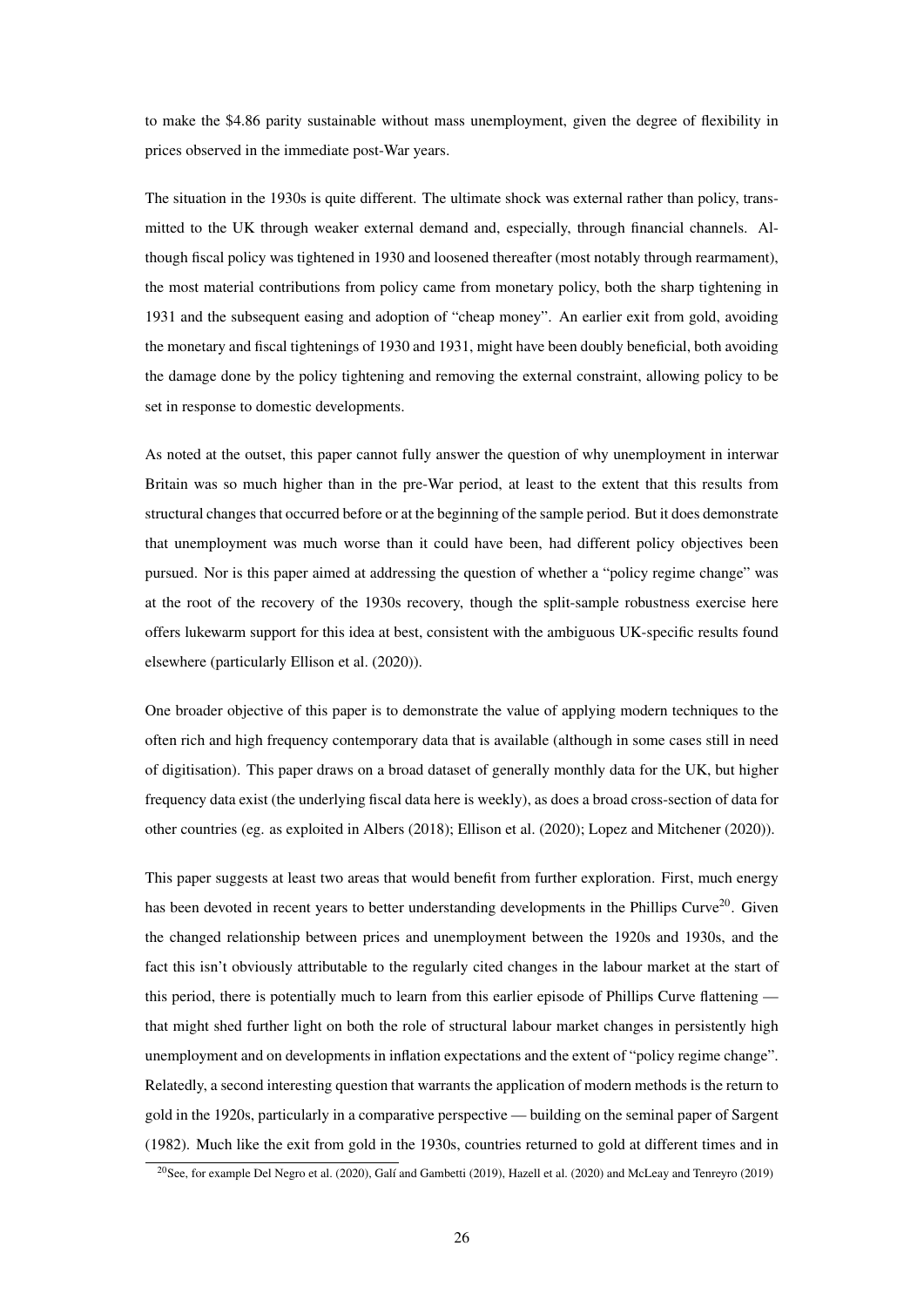different ways — pegging at different levels and with wide variation in the implications for inflation, as well as the options available during the Great Depression (as argued, eg. in [Solomou](#page-32-13) [\(1996\)](#page-32-13)). [Lopez](#page-31-15) [and Mitchener](#page-31-15) [\(2020\)](#page-31-15) is a nice example of what is possible, exploiting daily markets data to look at the role policy uncertainty played in launching post-War hyperinflation in Austria, Germany, Hungary and Poland.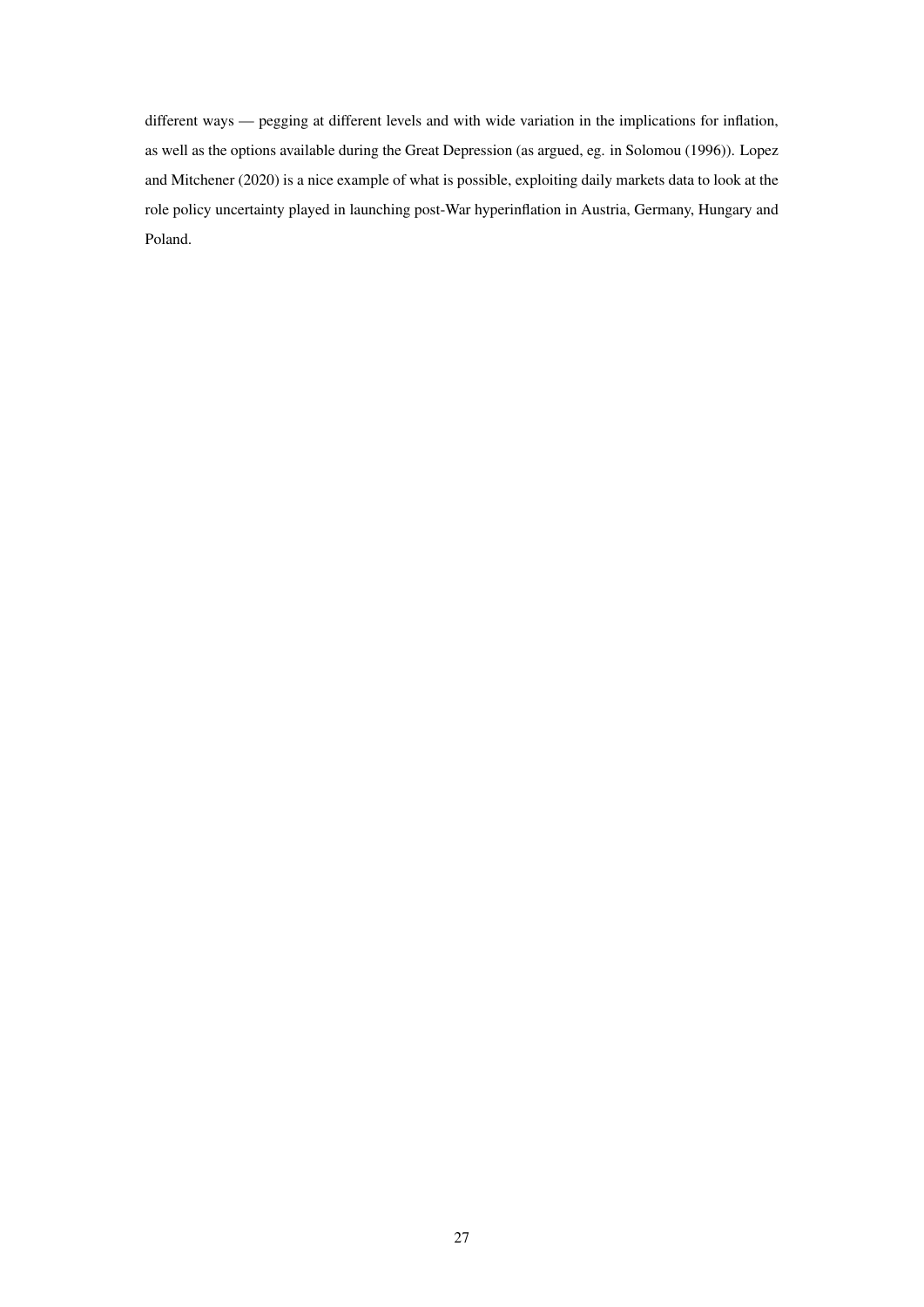# References

- <span id="page-29-11"></span>Accominotti, O. (2012). London Merchant Banks, the Central European Panic, and the Sterling Crisis of 1931. *The Journal of Economic History*, 72(1):1–43.
- <span id="page-29-9"></span>Accominotti, O. (2020). International Monetary Regimes: The Interwar Gold Exchange Standard. In Battilossi, S., Cassis, Y., and Yago, K., editors, *Handbook of the History of Money and Currency*. Springer.
- <span id="page-29-14"></span>Albers, T. N. H. (2018). The prelude and global impact of the Great Depression: Evidence from a new macroeconomic dataset. *Explorations in Economic History*, 70:150–163.
- <span id="page-29-4"></span>Arias, J. E., Caldara, D., and Rubio-Ramírez, J. F. (2019). The systematic component of monetary policy in SVARs: An agnostic identification procedure. *Journal of Monetary Economics*, 101:1–13.
- <span id="page-29-5"></span>Arias, J. E., Rubio-Ramírez, J. F., and Waggoner, D. F. (2018). Inference Based on Structural Vector Autoregressions Identified With Sign and Zero Restrictions: Theory and Applications. *Econometrica*, 86(2):685–720.
- <span id="page-29-13"></span>Barro, R. J. and Redlick, C. J. (2011). Macroeconomic Effects From Government Purchases and Taxes. *The Quarterly Journal of Economics*, 126(1):51–102.
- <span id="page-29-2"></span>Baumeister, C. and Hamilton, J. D. (2015). Sign Restrictions, Structural Vector Autoregressions, and Useful Prior Information. *Econometrica*, 83(5):1963–1999.
- <span id="page-29-3"></span>Baumeister, C. and Hamilton, J. D. (2018). Inference in structural vector autoregressions when the identifying assumptions are not fully believed: Re-evaluating the role of monetary policy in economic fluctuations. *Journal of Monetary Economics*, 100:48–65.
- <span id="page-29-0"></span>Benjamin, D. and Kochin, L. A. (1979). Searching for an Explanation of Unemployment in Interwar Britain. *Journal of Political Economy*, 87(3):441–78.
- <span id="page-29-1"></span>Bernanke, B. S. (1995). The Macroeconomics of the Great Depression: A Comparative Approach. *Journal of Money, Credit and Banking*, 27(1):1–28.
- <span id="page-29-12"></span>Blanchard, O. and Perotti, R. (2002). An Empirical Characterization of the Dynamic Effects of Changes in Government Spending and Taxes on Output. *The Quarterly Journal of Economics*, 117(4):1329– 1368.
- <span id="page-29-10"></span>Bordo, M. D. and MacDonald, R. (2003). The inter-war gold exchange standard: credibility and monetary independence. *Journal of International Money and Finance*, 22(1):1–32.
- <span id="page-29-7"></span>Boyce, R. (2009). *The Great Interwar Crisis and the Collapse of Globalization*. Palgrave Macmillan.
- <span id="page-29-15"></span>Broadberry, S., Campbell, B. M. S., Klein, A., Overton, M., and van Leeuwen, B. (2015). *British Economic Growth, 1270–1870*. Cambridge University Press.
- <span id="page-29-6"></span>Caldara, D. and Kamps, C. (2017). The Analytics of SVARs: A Unified Framework to Measure Fiscal Multipliers. *The Review of Economic Studies*, 84(3):1015–1040.
- <span id="page-29-8"></span>Capie, F. and Collins, M. (1983). *The Inter-war British Economy: A Statistical Abstract*. Manchester University Press.
- <span id="page-29-16"></span>Capie, F. and Webber, A. (1985). *A Monetary History of the United Kingdom, 1870–1982, Volume 1*. Routledge.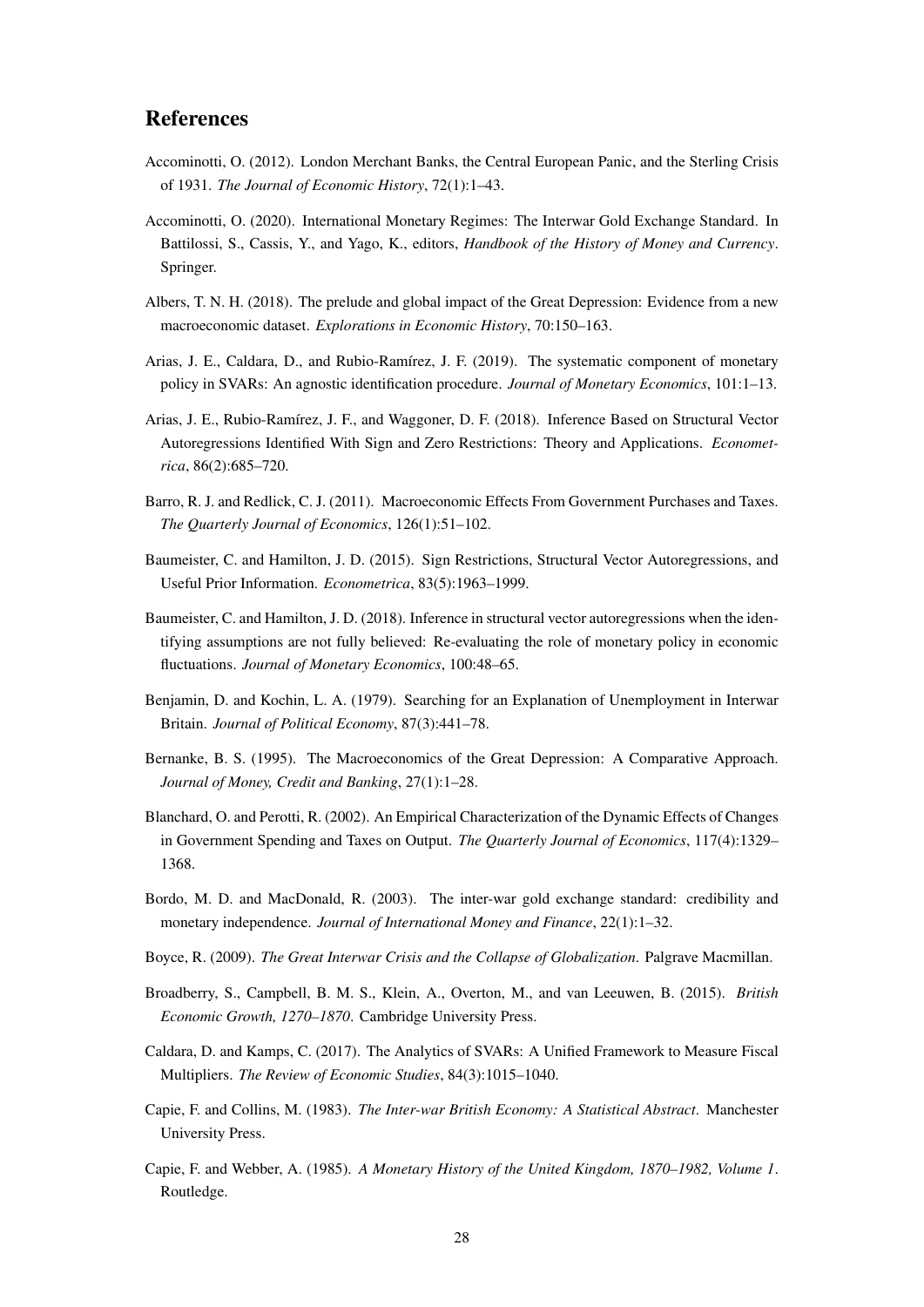- <span id="page-30-8"></span>Chouliarakis, G. and Gwiazdowski, T. (2016). Regime Change and Recovery in 1930s Britain. Topics in the history of money and banking, Cliometric Society.
- <span id="page-30-2"></span>Cloyne, J., Dimsdale, N., and Postel-Vinay, N. (2018). Taxes and Growth: New Narrative Evidence from Interwar Britain. Working Paper 24659, National Bureau of Economic Research.
- <span id="page-30-14"></span>Crafts, N. (2013). Returning to Growth: Policy Lessons from History. *Fiscal Studies*, 34(2):255–282.
- <span id="page-30-1"></span>Crafts, N. and Mills, T. C. (2013). Rearmament to the Rescue? New Estimates of the Impact of "Keynesian" Policies in 1930s' Britain. *The Journal of Economic History*, 73(4):1077–1104.
- <span id="page-30-7"></span>Daunton, M. (2007). Presidential Address: Britain and Globalisation since 1850: II. The Rise of Insular Capitalism, 1914-1939. *Transactions of the Royal Historical Society*, 17:1–33.
- <span id="page-30-17"></span>Del Negro, M., Lenza, M., Primiceri, G. E., and Tambalotti, A. (2020). What's up with the Phillips Curve? *Brookings Papers on Economic Activity*, Spring:301–373.
- <span id="page-30-16"></span>Dieppe, A., van Roye, B., and Legrand, R. (2016). The BEAR toolbox. Working Paper Series 1934, European Central Bank.
- <span id="page-30-11"></span>Dimsdale, N. H. (1981). British Monetary Policy and the Exchange Rate, 1920-1938. *Oxford Economic Papers*, 33(0):306–349.
- <span id="page-30-0"></span>Dimsdale, N. H. and Horsewood, N. (1995). Fiscal Policy and Employment in Interwar Britain: Some Evidence from a New Model. *Oxford Economic Papers*, 47(3):369–396.
- <span id="page-30-4"></span>Eichengreen, B. (1987). Unemployment in Interwar Britain: Dole or Doldrums? *Oxford Economic Papers*, 39(4):597–623.
- <span id="page-30-6"></span>Eichengreen, B. (1992). *Golden Fetters: The Gold Standard and the Great Depression, 1919-1939*. National Bureau of Economic Research, Inc.
- <span id="page-30-9"></span>Eichengreen, B. (2004). The British economy between the wars. In Floud, R. and Johnson, P., editors, *The Cambridge Economic History of Modern Britain*, volume 2, page 314–343. Cambridge University Press.
- <span id="page-30-12"></span>Eichengreen, B. and Jeanne, O. (2000). Currency crisis and unemployment: Sterling in 1931. In Krugman, P., editor, *Currency Crises*, pages 7–43. University of Chicago Press.
- <span id="page-30-10"></span>Eichengreen, B., Watson, M. W., and Grossman, R. S. (1985). Bank Rate Policy Under the Interwar Gold Standard: A Dynamic Probit Model. *The Economic Journal*, 95(379):725–745.
- <span id="page-30-3"></span>Ellison, M., Lee, S. S., and O'Rourke, K. H. (2020). The Ends of 30 Big Depressions. Working Paper 27586, National Bureau of Economic Research.
- <span id="page-30-15"></span>Fry, R. and Pagan, A. (2011). Sign Restrictions in Structural Vector Autoregressions: A Critical Review. *Journal of Economic Literature*, 49(4):938–60.
- <span id="page-30-18"></span>Galí, J. and Gambetti, L. (2019). Has the U.S. Wage Phillips Curve Flattened? A Semi-Structural Exploration. Working Paper 25476, National Bureau of Economic Research.
- <span id="page-30-5"></span>Garside, W. (1990). *British Unemployment, 1919-1939: A Study In Public Policy*. Cambridge University Press.
- <span id="page-30-13"></span>Hallwood, C. and Marsh, I. W. (2004). Exchange market pressure on the pound–dollar exchange rate: 1925–1931. *The North American Journal of Economics and Finance*, 15(2):249–264.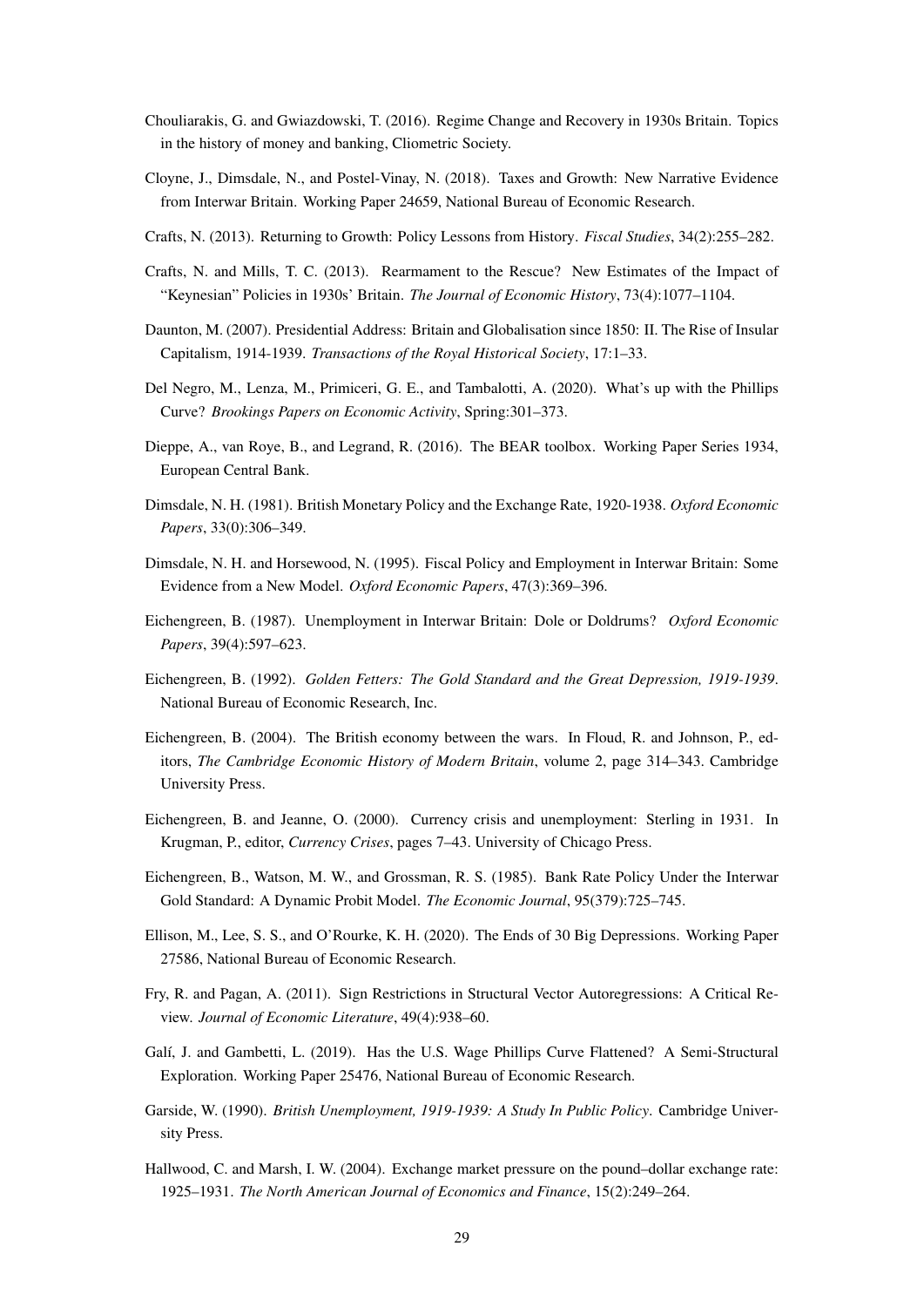- <span id="page-31-5"></span>Hatton, T. J. and Thomas, M. (2010). Labour markets in the interwar period and economic recovery in the UK and the USA. *Oxford Review of Economic Policy*, 26(3):463–485.
- <span id="page-31-16"></span>Hazell, J., Herreño, J., Nakamura, E., and Steinsson, J. (2020). The Slope of the Phillips Curve: Evidence from U.S. States. Working Paper 28005, National Bureau of Economic Research.
- <span id="page-31-10"></span>Hicks, U. K. (1938). *The Finance of British Government 1920-1936*. Oxford University Press.
- <span id="page-31-9"></span>Howson, S. (1975). *Domestic Monetary Management in Britain, 1919-38*. Cambridge University Press.
- <span id="page-31-14"></span>Ilzetzki, E., Mendoza, E. G., and Végh, C. A. (2013). How big (small?) are fiscal multipliers? *Journal of Monetary Economics*, 60(2):239–254.
- <span id="page-31-7"></span>Inoue, A. and Kilian, L. (2020). The Role of the Prior in Estimating VAR Models with Sign Restrictions. Technical report, Federal Reserve Bank of Dallas Working Papers.
- <span id="page-31-1"></span>Keynes, J. M. (1931). The Economic Consequences of Mr. Churchill. In Keynes, J. M., editor, *Essays in Persuasion*. Macmillan.
- <span id="page-31-3"></span>Keynes, J. M. (1933). *The Means to Prosperity*. Macmillan.
- <span id="page-31-4"></span>Keynes, J. M. (1936). *The General Theory of Employment, Interest and Money*. Macmillan.
- <span id="page-31-2"></span>Keynes, J. M. and Henderson, H. D. (1929). *Can Lloyd George Do It? An Examination of the Liberal Pledge*. Nation and Athenaeum.
- <span id="page-31-20"></span>Leeper, E. M., Traum, N., and Walker, T. B. (2017). Clearing up the fiscal multiplier morass. *American Economic Review*, 107(8):2409–54.
- <span id="page-31-13"></span>Lennard, J. (2020). Uncertainty and the Great Slump. *The Economic History Review*, 73(3):844–867.
- <span id="page-31-6"></span>Lennard, J., Meinecke, F., and Solomou, S. (2021). Measuring Inflation Expectations in Interwar Britain. Working Paper 9425, CESifo.
- <span id="page-31-15"></span>Lopez, J. A. and Mitchener, K. J. (2020). Uncertainty and Hyperinflation: European Inflation Dynamics after World War I. *The Economic Journal*, 131(633):450–475.
- <span id="page-31-17"></span>McLeay, M. and Tenreyro, S. (2019). Optimal Inflation and the Identification of the Phillips Curve. In Eichenbaum, M. S., Hurst, E., and Parker, J. A., editors, *NBER Macroeconomics Annual 2019, volume 34*, pages 199–255. University of Chicago Press.
- <span id="page-31-19"></span>Middleton, R. (1981). The Constant Employment Budget Balance and British Budgetary Policy, 1929–391. *The Economic History Review*, 34(2):266–286.
- <span id="page-31-12"></span>Middleton, R. (2010). British monetary and fiscal policy in the 1930s. *Oxford Review of Economic Policy*, 26(3):414–441.
- <span id="page-31-18"></span>Mitchell, B. S. (1988). *British Historical Statistics*. Cambridge University Press.
- <span id="page-31-8"></span>Mitchell, J., Solomou, S., and Weale, M. (2012). Monthly GDP estimates for inter-war Britain. *Explorations in Economic History*, 49(4):543–556.
- <span id="page-31-0"></span>Moggridge, D. E. (1972). *British Monetary Policy, 1924-1931: The Norman Conquest of \$4.86*. Cambridge University Press.
- <span id="page-31-11"></span>Morrison, J. A. (2021). *England's Cross of Gold: Keynes, Churchill, and the Governance of Economic Beliefs*. Cornell University Press.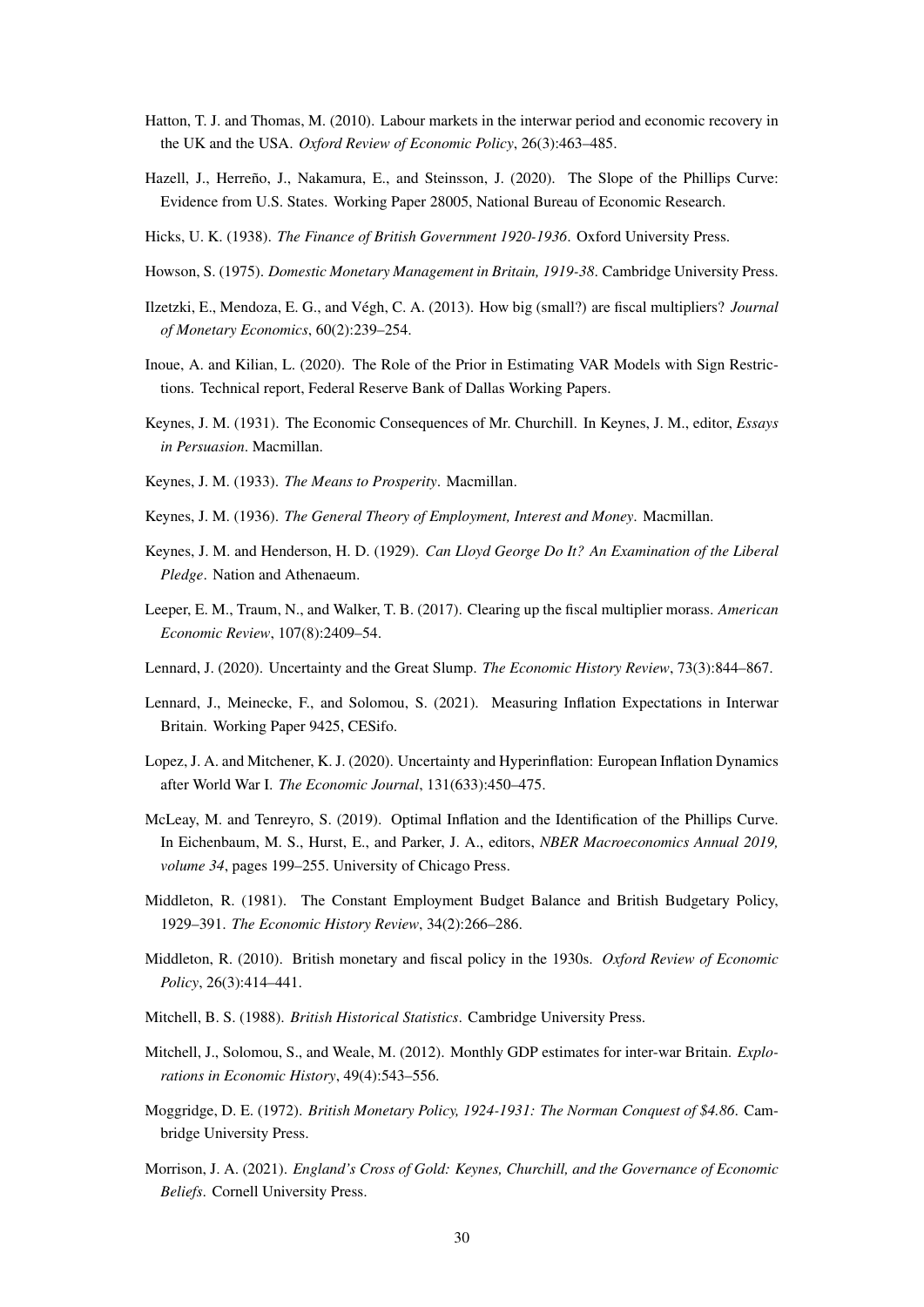- <span id="page-32-9"></span>Morys, M. (2014). Cycles and depressions of the British economy, 1870-2010. In Floud, R., Humphries, J., and Johnson, P., editors, *The Cambridge Economic History of Modern Britain*, volume 2, pages 229–254. Cambridge University Press, 4th edition.
- <span id="page-32-5"></span>Mountford, A. and Uhlig, H. (2009). What are the effects of fiscal policy shocks? *Journal of Applied Econometrics*, 24(6):960–992.
- <span id="page-32-12"></span>Orphanides, A. (2001). Monetary Policy Rules Based on Real-Time Data. *American Economic Review*, 91(4):964–985.
- <span id="page-32-1"></span>Pigou, A. C. (1927). Wage Policy and Unemployment. *The Economic Journal*, 37(147):355–368.
- <span id="page-32-8"></span>Pigou, A. C. (1947). *Aspects of British Economic History, 1918-25*. Macmillan.
- <span id="page-32-2"></span>Ramey, V. (2016). Chapter 2 - Macroeconomic Shocks and Their Propagation. In Taylor, J. B. and Uhlig, H., editors, *Handbook of Macroeconomics*, volume 2, pages 71–162. Elsevier.
- <span id="page-32-11"></span>Ramey, V. A. (2011). Identifying Government Spending Shocks: It's all in the Timing. *The Quarterly Journal of Economics*, 126(1):1–50.
- <span id="page-32-3"></span>Ramey, V. A. (2019). Ten Years after the Financial Crisis: What Have We Learned from the Renaissance in Fiscal Research? *Journal of Economic Perspectives*, 33(2):89–114.
- <span id="page-32-10"></span>Romer, C. D. and Romer, D. H. (2010). The Macroeconomic Effects of Tax Changes: Estimates Based on a New Measure of Fiscal Shocks. *American Economic Review*, 100(3):763–801.
- <span id="page-32-14"></span>Sargent, T. J. (1982). The Ends of Four Big Inflations. In Hall, R. E., editor, *Inflation: Causes and Effects*, pages 41–98. University of Chicago Press.
- <span id="page-32-6"></span>Sayers, R. (1976). *The Bank of England 1891-1944*. Cambridge University Press.
- <span id="page-32-0"></span>Skidelsky, R. (2003). *John Maynard Keynes, 1883-1946: Economist, Philosopher, Statesman*. Pan Books.
- <span id="page-32-13"></span>Solomou, S. (1996). *Themes in Macroeconomic History: The UK Economy, 1919-1939*. Cambridge University Press.
- <span id="page-32-7"></span>The Gazette (var.). *The Gazette*. His Majesty's Stationary Office.
- <span id="page-32-4"></span>Uhlig, H. (2005). What are the effects of monetary policy on output? Results from an agnostic identification procedure. *Journal of Monetary Economics*, 52(2):381–419.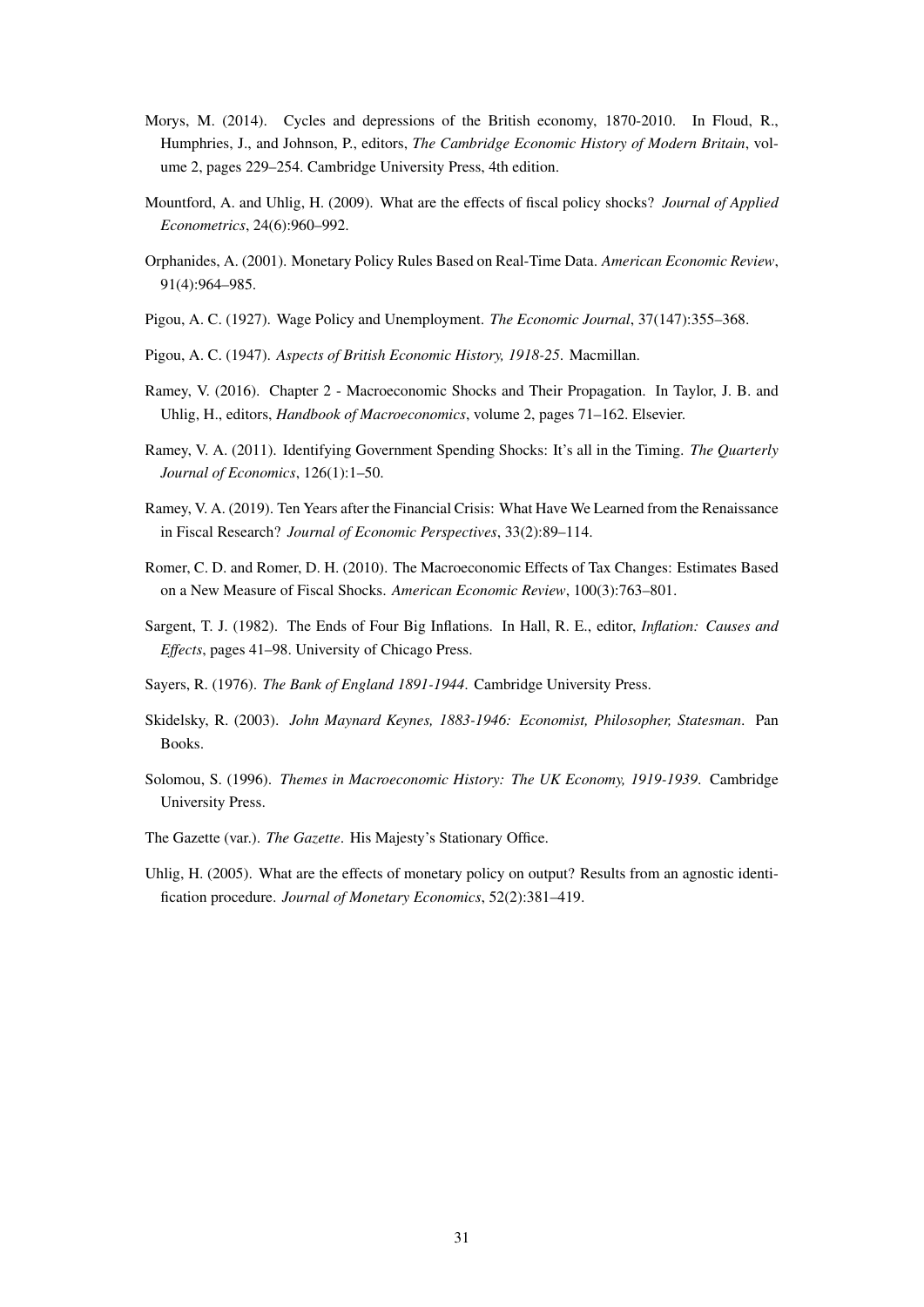# <span id="page-33-0"></span>A Preparing Public Finance Data for Use

Overview. The weekly *Receipts into and Issues out of the Exchequer* is a rich but little known or used source of data on the UK's central government finances. Although documentation is scarce, the data run from at least 1870 through to the 1960s. The data were published in the British government's official journal, *The Gazette*, reporting cumulative fiscal year totals for a large number of line items to the close of the previous week. The data were picked up in various media outlets, including *The Economist* and a number of newspapers. As well as cumulative totals for the current fiscal year, the data include cumulative totals for the corresponding period of the previous fiscal year and, where in scope, full year forecasts for a particular item from the annual budget.

Coverage and Structure. The data were issued in two tables, the first covering receipts, the second "issues" (ie. payments out of the Exchequer). Each table was split into an "Ordinary" and an "Other" category. The former category is approximately what we might think of as "above the line" in modern fiscal accounting, and corresponds to the scope of annual budgets. The full-year annual totals for Ordinary Revenues and Ordinary Expenditure also correspond to commonly used annual fiscal data found elsewhere (for example [Mitchell](#page-31-18) [\(1988\)](#page-31-18)).

The *Receipts* data is relatively straightforward. Ordinary Revenue primarily comprises tax-by-tax detail on revenues raised, though it also covers other sources of current income, such as from land holdings, interest income, income from public services (such as the Post Office) and some sales of government property (including war surplus). "Other Receipts" covers roughly three categories: i) repayments on temporary advances (which includes some elements of unemployment insurance, amongst other things); ii) debt issuance; iii) dividends, repayments and some sources of interest income.

The *Issues* data is substantially more complex than the receipts data. By far the largest components of Ordinary Expenditure are "supply services", which cover the civil service & defence spending, and debt service. It includes payments to "sinking funds", pots of money for debt redemption. And this category also includes some spending on roads and payments to local & regional authorities. "Other Issues" encompasses a broad range of items. Most material is debt redemption and repayment of ways and means advances. Of more interest are issues for capital expenditure. Also covered are temporary advances and again some elements of unemployment insurance.

Mapping to modern concepts. Modern national accounting draws a much sharper distinction between on the one hand transactions in the income and capital accounts (essentially taxes, transfers, government consumption and government investment, or "above the line" activities) and on the other hand the financial transactions which are a counterpart to these activities (such as debt issuance, ie. "below the line"). But the granularity of our data, with each table comprising 30-40 line-items for each of receipts and issues, allows us to create aggregates that are closer to modern concepts (and the concepts typically employed when assessing the effects of fiscal policy). We do this by classifying each line of the table to one of six categories: revenue; government consumption; government investment; transfers; debt service; financial transactions — the latter of which are excluded from our aggregates. This also allows us to deal with the "window dressing" that occurs in some periods [\(Hicks, 1938;](#page-31-10) [Middleton, 1981\)](#page-31-19), since these mostly correspond to what we classify as financial transactions.

This is relatively straightforward on the receipts side, where Ordinary Revenues correspond to the concept of interest, with Other Receipts corresponding to "below the line" activities. It is more complex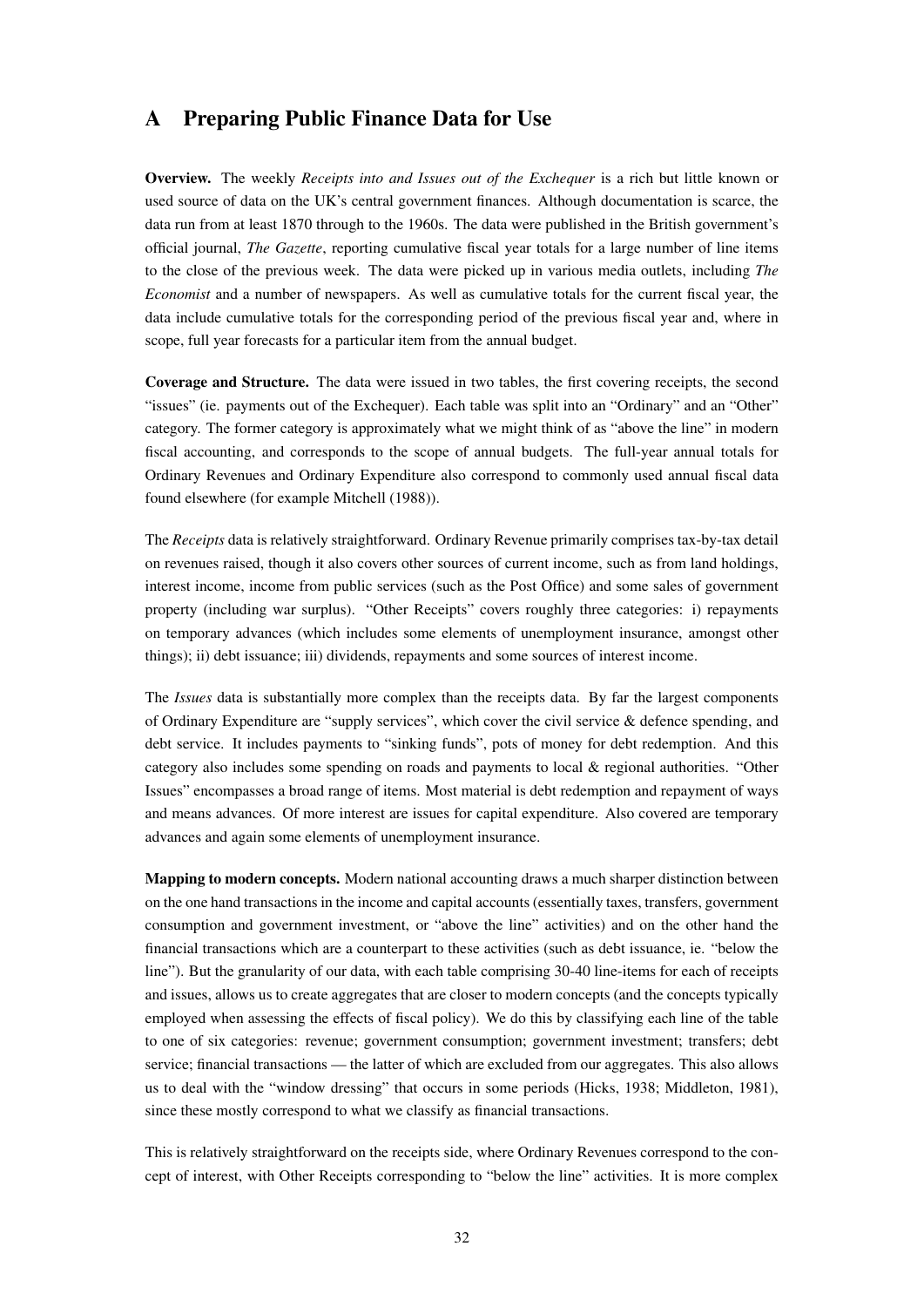on the expenditure side. Studies of fiscal policy typically focus on primary expenditure, so we remove debt service from Ordinary Expenditure. In modern treatment, the sinking fund is just one element of the financial account counterpart to revenues outstripping spending — it can be thought of as a hypothecation of a part of the government surplus — so we exclude it from spending. Beyond Ordinary Expenditure, we treat issues for capital expenditure as government investment, including rearmament spending in the late 1930s; the remaining elements of other issues largely correspond to financial account transactions and are excluded. The one item of interest missing here is unemployment insurance — although the tables include some spending on this, in practice the bulk of unemployment insurance spending happened off the central government balance sheet and the data we have do not accurately reflect actual spending patterns — hence this is also excluded from our spending measure.

Overall, this set of adjustments is very similar to that made in [Middleton](#page-31-19) [\(1981\)](#page-31-19) on fiscal year data, with one important exception — because our data source does not include complete data on the funding or spending of unemployment insurance (which was largely accounted for and reported elsewhere), our revenue and spending aggregates are slightly lower than his.

Periodicity and Seasonality. To convert the data to monthly flows (from weekly cumulative totals) we take the difference between the latest published dataset for a particular month and the latest published dataset for the month prior. In a small number of instances this can generate changes in the number of weeks covered in a particular month, which becomes particularly problematic following seasonal adjustment. To accommodate this, we either manually reallocate the choice of final week for a month or apportion a particular week across two months. We seasonally adjust the data with X-13ARIMA-SEATS.

Revisions and Consistency. Because each release contains data both on the current fiscal year and for the corresponding period of the previous year we essentially have two records for each month of the sample period. Comparison of these reveals that data were not revised. More practically, this doubling of observations turns out to be a very helpful cross-check when line-items are reclassified or aggregated differently from year to year, or where month-ends don't align.

## <span id="page-34-0"></span>B Extensions & Robustness

This appendix reports a number of extensions and robustness tests, which also help address some ancillary questions about the period. First, a variant of the model using GDP in the place of unemployment is estimated to facilitate comparisons against the wider literature. Second, the possibility of structural breaks is examined, at two key points in the interwar decades, 1925 and 1931. Third, a range of alternative model specifications or sign restrictions are considered. All these different variants are compared in Figure [6.](#page-35-0)

#### B.1 A GDP-based model variant

As noted earlier, the focus of this paper is that of contemporaries, whether macroeconomic policies resulted in worse outcomes for unemployment and prices. But much of the modern literature on the effects of macroeconomic policies, especially fiscal policy, concentrates on the effect on GDP. To fa-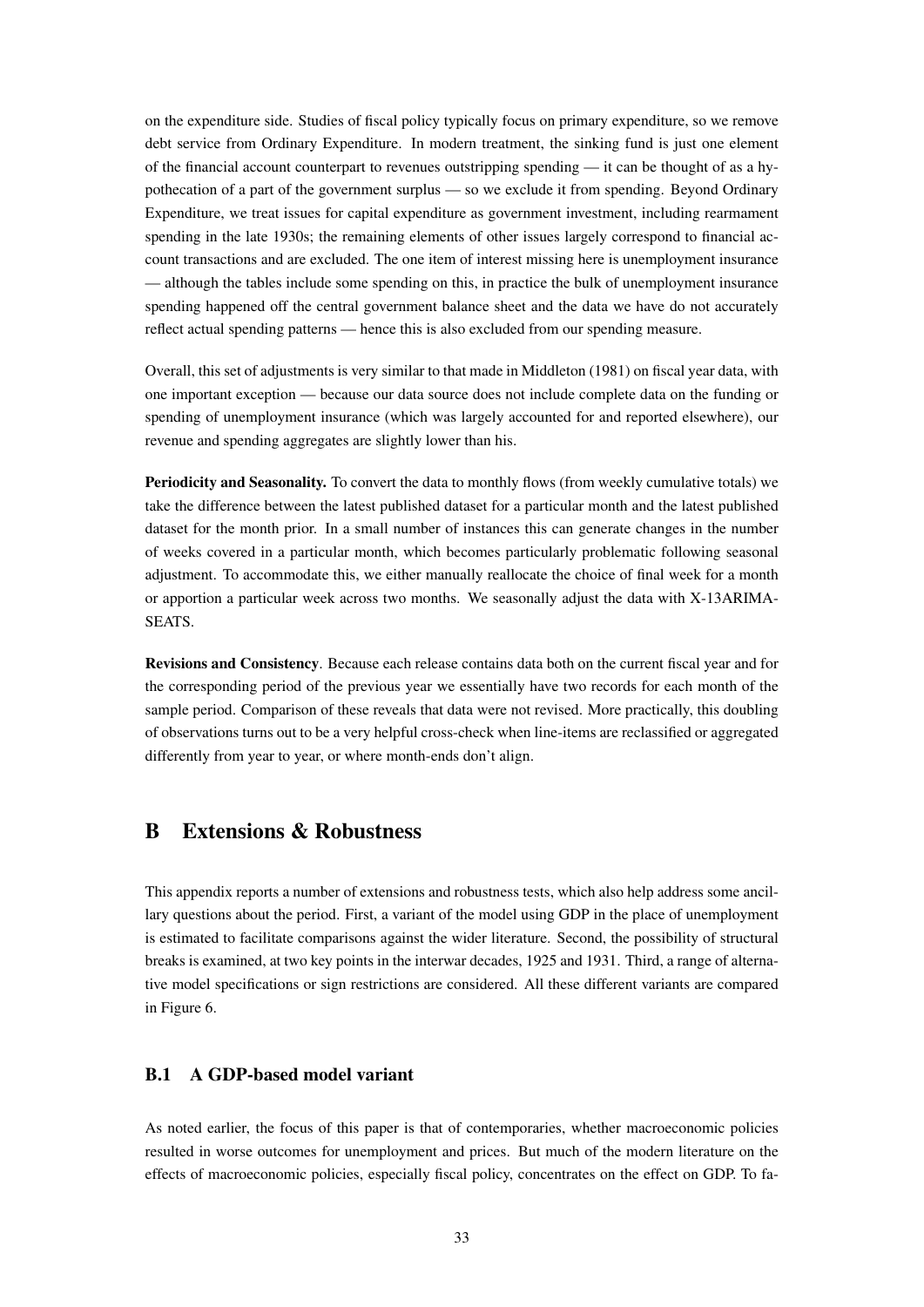<span id="page-35-0"></span>

Figure 6: Forecast Error Variance Decomposition at 24 months - model variants

Notes: Each box shows the median estimated contribution (centre) and 68% credible set (upper and lower bounds) at the 24-month horizon. The horizontal dashed line represents the median in the baseline specification, extended across the plot for ease of comparison. The "unemployment" share for variant 1.b GDP is actually the contribution to the forecast error variance of GDP per capita.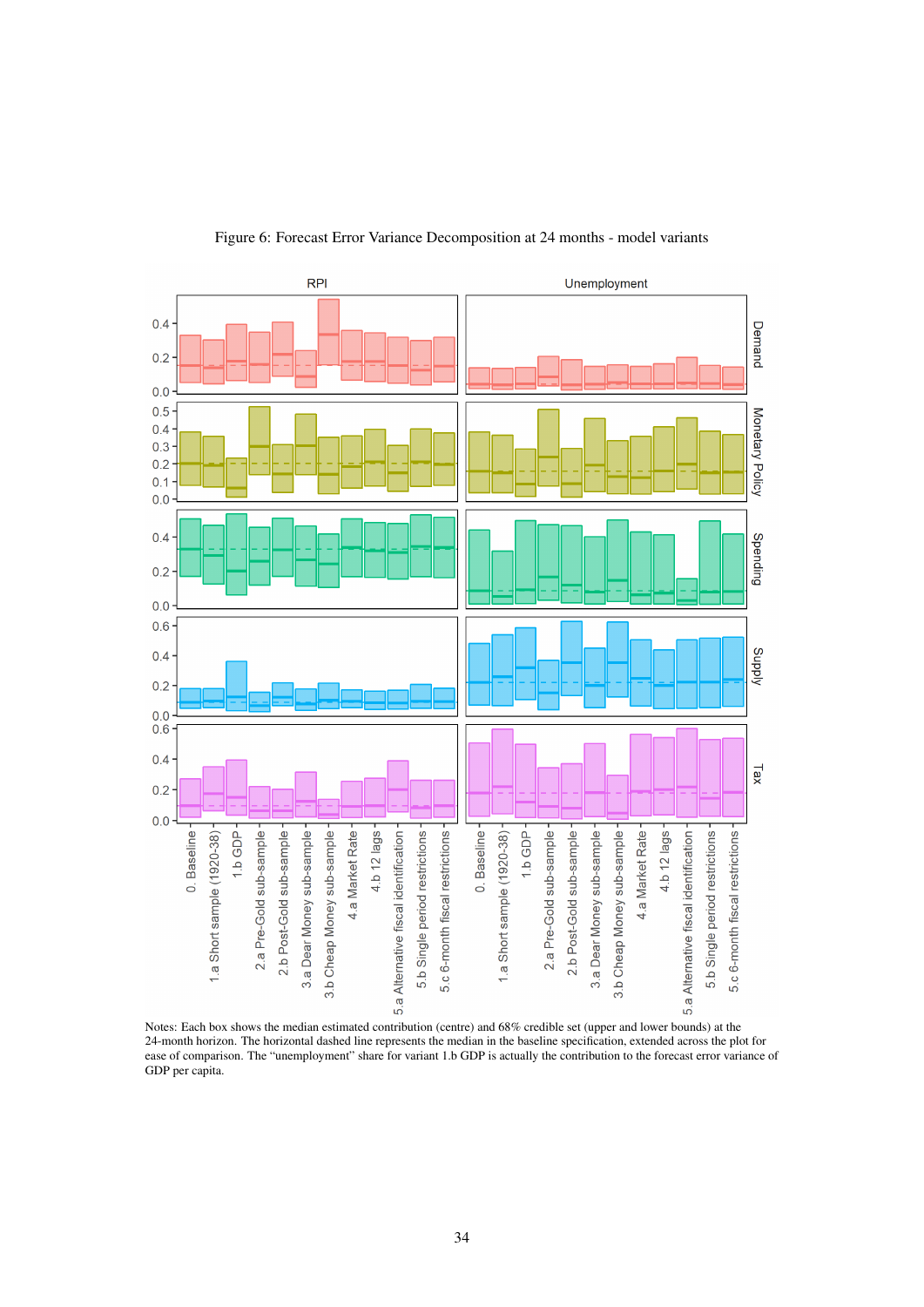cilitate comparison with the wider literature, a variant of the model employing GDP in the place of unemployment was estimated. This involved a number of changes to the baseline specification. Unemployment was replaced with GDP per capita (as per [Mountford and Uhlig](#page-32-5) [\(2009\)](#page-32-5)); the GDP estimates are taken from [Mitchell et al.](#page-31-8) [\(2012\)](#page-31-8) while the population figures were obtained via a linear interpolation of the annual figures for Great Britain and Northern Ireland reported in [Broadberry et al.](#page-29-15) [\(2015\)](#page-29-15). Similarly, the revenue and expenditure measures were employed in per capita terms. Sign restrictions were normalised to correspond to a decrease in GDP (as opposed to an increase in unemployment). As per the advice of [Ramey](#page-32-3) [\(2019\)](#page-32-3), these variables are not logged, to facilitate the calculation of more accurate multipliers. Because GDP estimates are only available for the period 1920-1938, the sample here is truncated relative to the baseline specification (given the important events of 1919 and 1920, this is another reason to prefer the baseline specification, at least from an economic history perspective).

Fiscal multipliers are calculated as the cumulated present discounted change in GDP relative to the cumulated present discounted change in the relevant fiscal variable, as set out in, eg. [Leeper et al.](#page-31-20) [\(2017\)](#page-31-20). The discount rate applied is the sample average real ex-post market discount rate on Treasury bills, reported in nominal terms in [Capie and Webber](#page-29-16) [\(1985\)](#page-29-16) and adjusted by the author using 12-month on 12-month inflation rates calculated from the Cost of Living index employed in the paper.

As can be seen in Figure [6,](#page-35-0) truncating the sample and shifting from logged revenue and expenditure to per capita measures (but still employing unemployment, variant 1.a) has only a modest effect on the forecast error variance decomposition — the effect of tax changes is somewhat larger than in the baseline, the effect of spending somewhat smaller, for both prices and unemployment. Variant 1.b is the same model, but with GDP per capita replacing unemployment. In this specification, the effect of monetary and spending shocks on prices is quite a bit smaller than in the baseline, while for taxes, supply and demand it is somewhat larger. The shares of the forecast error variance reported in the "unemployment" column for this variant are actually those for GDP per capita.

#### B.2 Potential breaks in 1925 and 1931

There are obvious reasons to test the sample for important differences either side of 1925 and 1931, given the former marks the (formal) transition to the new gold peg and the latter the departure from that peg — indeed, as noted in the literature review, that latter date has been seen as potentially marking a "policy regime change" responsible for exiting the Great Depression. Nevertheless, there are challenges in conducting such an exercise. First, sample sizes are substantially shorter — rather than a full 20 years of data (243 observations), the shorter segments in each pair contain only 6 and 7 years of data respectively. The small sample issue is further exacerbated by the fact that some of the most significant events in the data (such as the boom of the 1920s and the subsequent fiscal consolidation) are located in one half of the sample. The second issue we face is the choice of break point. The choices here correspond to those widely identified in the literature — the return to gold and the exit from gold respectively. The former choice is a little problematic since it will be unclear whether any difference between periods is a result of the return to gold or the delayed influence of changes in the labour market (eg. [Hatton and Thomas](#page-31-5) [\(2010\)](#page-31-5) locate the structural change in the labour market in the period from 1921 to 1929) — though for the purposes here, the question of interest is whether there was a material change, more than what drove it.

Figure [7](#page-37-0) shows median impulse responses for sub-samples either side of the return to gold, against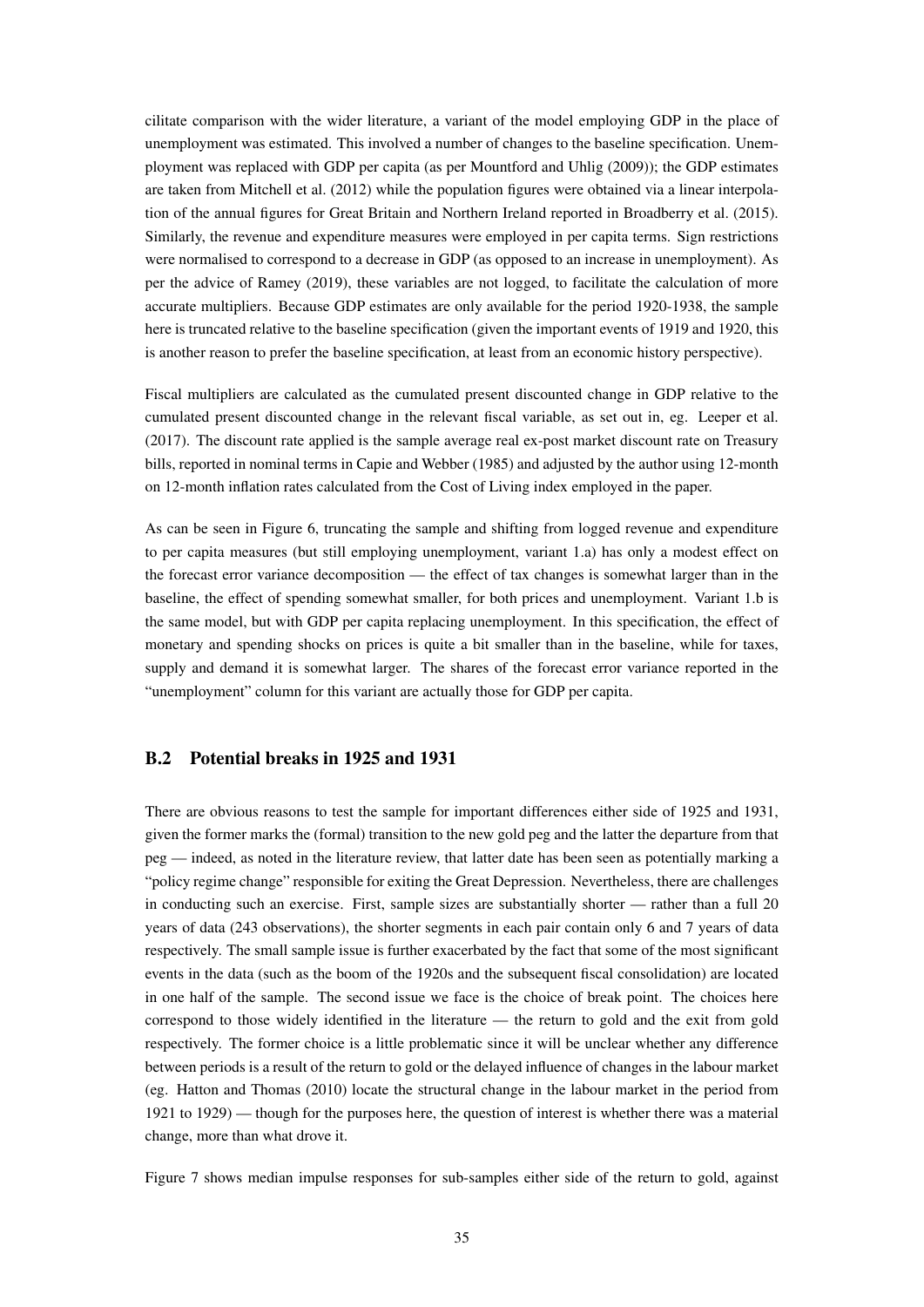<span id="page-37-0"></span>

Figure 7: Impulse Responses — Before & after the 1925 return to gold

Notes: Solid lines represent the median estimated response, while shaded areas represent the 68% credible set, in both cases for the full sample period. Dotted and dashed lines represent median responses for two sub-samples. Units are percentage points for Bank Rate and the unemployment rate.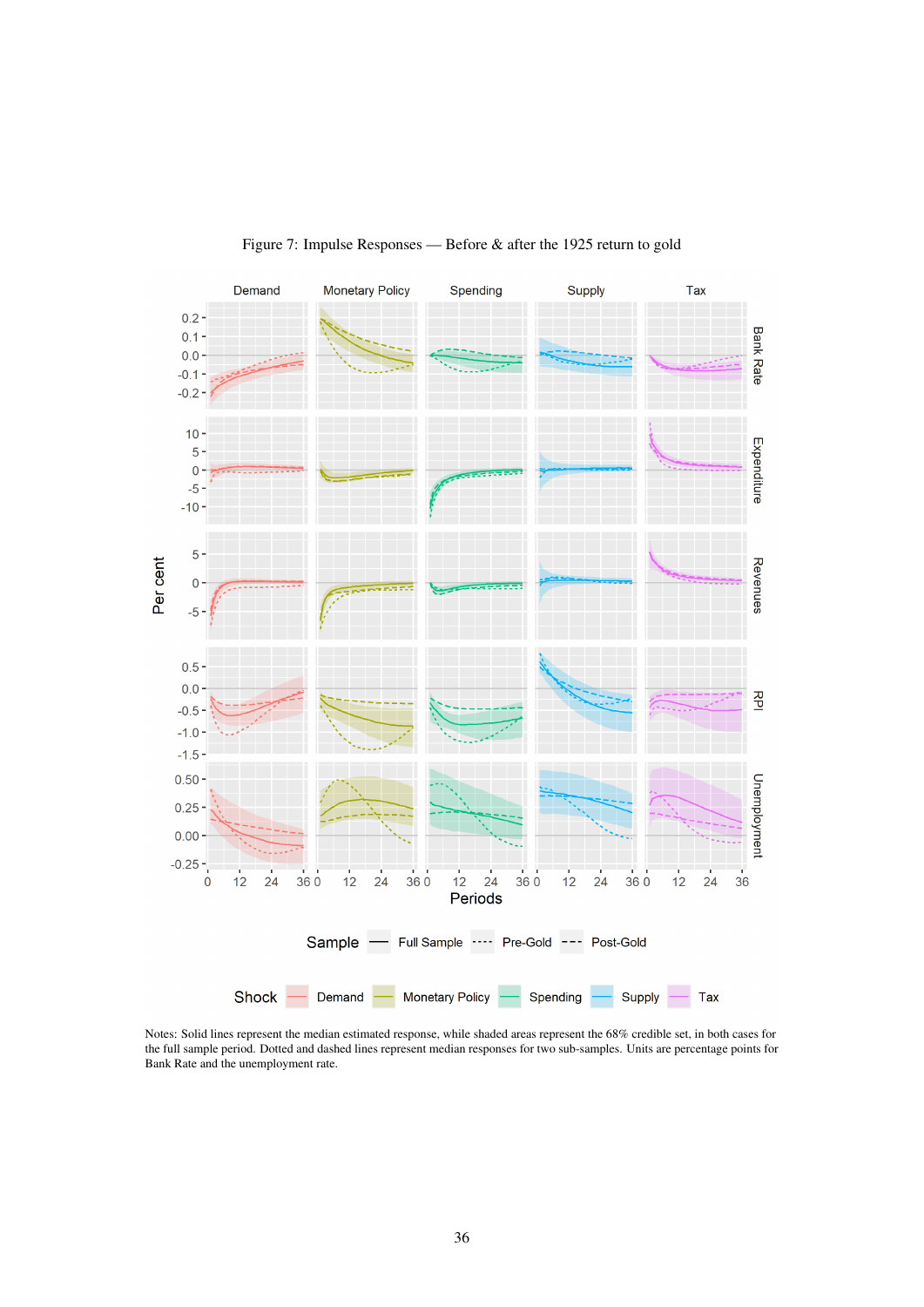<span id="page-38-0"></span>

#### Figure 8: Impulse Responses — Before & after the 1931 exit from gold

Notes: Solid lines represent the median estimated response, while shaded areas represent the 68% credible set, in both cases for the full sample period. Dotted and dashed lines represent median responses for two sub-samples. Units are percentage points for Bank Rate and the unemployment rate.